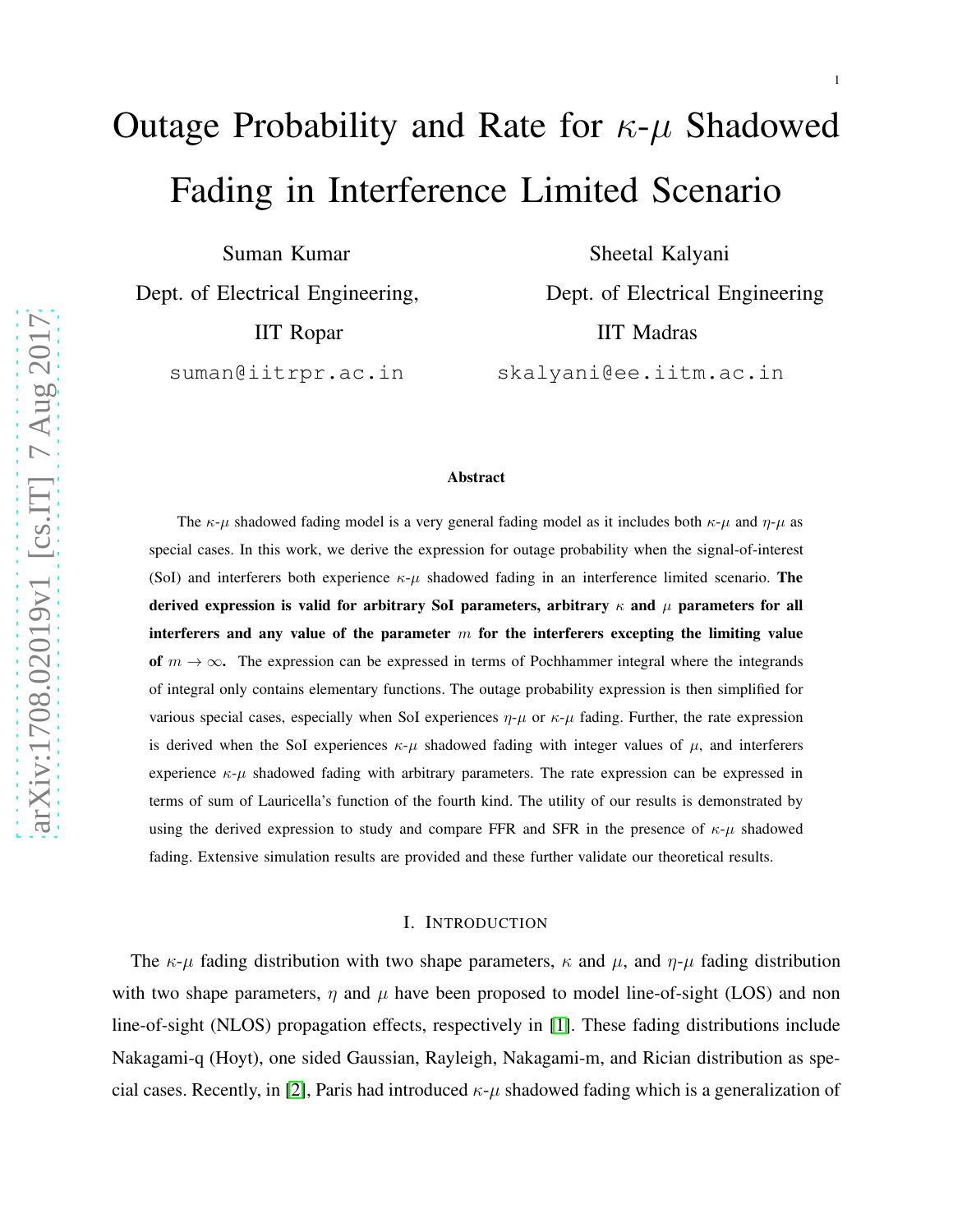$\kappa$ - $\mu$  fading and Rician shadowed fading<sup>[1](#page-1-0)</sup>. In other words,  $\kappa$ - $\mu$  shadowed fading is a generalization of  $\kappa$ - $\mu$  fading in which all the dominant components can randomly fluctuate due to shadowing. This fading distribution is controlled by three parameters  $\kappa$ ,  $\mu$  and m. Note that  $\kappa$ - $\mu$  shadowed fading has an extra parameter m with respect to the  $\kappa-\mu$  fading, and an extra parameter  $\mu$  with respect to the Rician shadowed fading.

The  $\kappa$ - $\mu$  shadowed fading includes the one-side Gaussian, the Rayleigh, the Nakagami-m, the Rician, the  $\kappa-\mu$ , and Rician shadowed fading distribution as special cases. Very recently, it has been shown in [\[4\]](#page-27-2) that the  $\eta$ - $\mu$  fading distribution is also a special case of  $\kappa$ - $\mu$  shadowed fading distribution. Hence any analysis for  $\kappa-\mu$  shadowed fading also holds for  $\eta-\mu$  and  $\kappa-\mu$  fading. The  $\kappa$ - $\mu$  shadowed fading can be used for modeling and analysis of various wireless communication systems. For example, it has application to LMS communication [\[3\]](#page-27-3), underwater communication [\[5\]](#page-28-0), outdoor device-to-device communication [\[6\]](#page-28-1), and the access link between an user and its serving relay node [\[7\]](#page-28-2). Further, since it includes both  $\eta-\mu$  and  $\kappa-\mu$  fading [\[4\]](#page-27-2), it is well suited for modeling LOS and NLOS effects in wireless systems. The  $\kappa$ - $\mu$  shadowed distribution considers a signal composed of n number of clusters of multipath waves [\[2\]](#page-27-1). The non-integer  $\kappa$ - $\mu$  shadowed parameter  $\mu$  is the real extension of integer n. Note that the non-integer values of the parameter  $\mu$  (i.e., non-integer values of clusters) have been found in practice, and are extensively reported in the literature [\[1\]](#page-27-0), [\[8\]](#page-28-3) and the references therein. Therefore, it is essential to analyse the system performance in the presence of arbitrary fading.

Considering  $\kappa$ - $\mu$  and  $\eta$ - $\mu$  fading distributions, outage probability has been studied in [\[9\]](#page-28-4)–[\[13\]](#page-28-5) and references therein. In particular, the outage probability for  $\eta$ - $\mu$  faded signal of interest (SoI) and Rayleigh faded interferers has been derived in [\[9\]](#page-28-4). The outage probability expression for  $\kappa$ - $\mu$ or  $\eta$ - $\mu$  faded signal-of-interest (SoI) with arbitrary parameters is derived in [\[10\]](#page-28-6) where  $\eta$ - $\mu$  faded co-channel interferences (CCI) with integer value of the fading parameter  $\mu$  are considered. In [\[11\]](#page-28-7), the outage probability is derived for the following scenarios: (i) when SoI undergoes  $\eta$ - $\mu$ fading and CCI undergo either  $\eta-\mu$  or  $\kappa-\mu$  fading, where the  $\kappa-\mu$  variates are independent and identically distributed (i.i.d.), and (ii) when SoI undergoes  $\kappa-\mu$  fading and CCI undergo  $\eta-\mu$ fading. However, it has been assumed in [\[11\]](#page-28-7) that the parameter  $\mu$  of  $\eta$ - $\mu$  fading distribution of

<span id="page-1-0"></span><sup>&</sup>lt;sup>1</sup>The Rician shadowed fading has been proposed to model for land mobile satellite (LMS) channels which is a generalization of Rician fading where only the dominant components are subject to shadowing [\[3\]](#page-27-3). This fading is controlled by two parameters  $\kappa$  and  $m$ , where  $m$  is physically related to shadowing.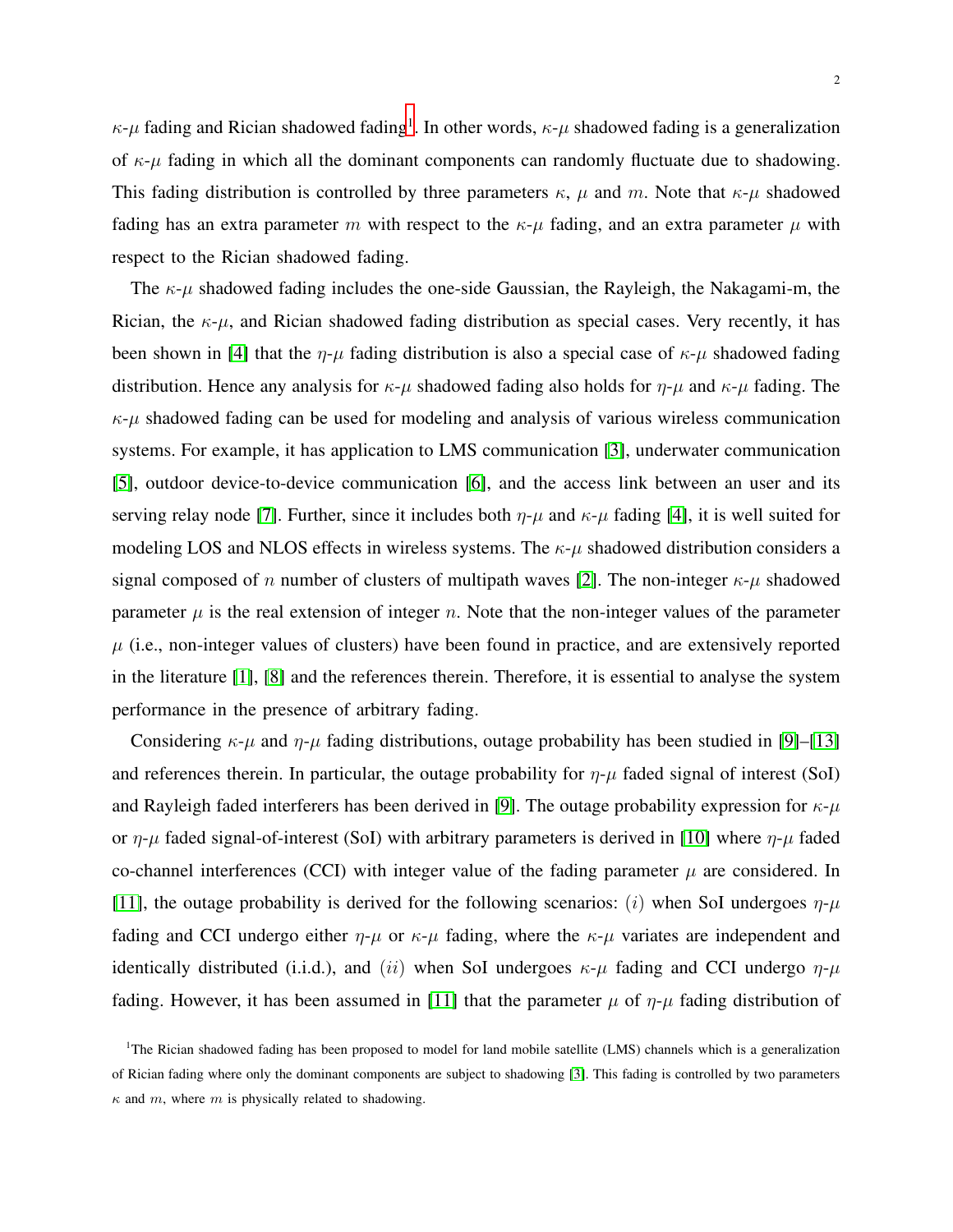either the SoI components or CCI components are integers. For  $\kappa$ - $\mu$  and  $\eta$ - $\mu$  fading distributions, the rate has been studied in [\[14\]](#page-28-8)–[\[18\]](#page-28-9) and references therein. However, none of them have considered co-channel interferers while deriving the rate expression. Expressions for coverage probability and rate are derived in [\[12\]](#page-28-10), where SoI and interferers experience  $\kappa-\mu$  and  $\eta-\mu$  fading, respectively. An approximate outage probability and channel rate expression are derived in [\[19\]](#page-28-11) and [\[13\]](#page-28-5) where the user channel experiences  $\eta-\mu$  fading and  $\kappa-\mu$  fading, respectively, and the interferers experience  $\eta$ - $\mu$  fading. To the best of our knowledge, none of the prior works in open literature have derived exact outage probability and rate expressions when both SoI and CCI experience  $\eta$ - $\mu$  or both experience  $\kappa$ - $\mu$  fading with arbitrary fading parameters.

Considering  $\kappa-\mu$  shadowed fading distributions, the outage probability and bit error rate expressions have been derived in [\[2\]](#page-27-1). The mathematical analysis of the capacity of the channel assuming  $\kappa$ - $\mu$  shadowed fading has been presented in [\[20\]](#page-28-12) and [\[21\]](#page-28-13). However, none of the previous works on  $\kappa-\mu$  shadowed fading have considered co-channel interferers. Approximate expression for outage probability and rate are derived in [\[22\]](#page-28-14) where both SoI and interferers experience  $\kappa-\mu$  shadowed fading. To the best of our knowledge, none of the previous works have derived the exact outage probability and rate when both SoI and interferers experience  $\kappa$ - $\mu$ shadowed fading.

In this work, we derive the exact outage probability when SoI and interferers both experience  $\kappa$ - $\mu$  shadowed fading. The expression is valid for arbitrary  $\kappa$ ,  $\mu$  and m SoI parameters, arbitrary  $\kappa$  and  $\mu$  parameter for each interferers and for all values of m for the interferers other than  $m \to \infty$  (Note when  $m \to \infty$  for an interferer, the interferer experience  $\kappa$ - $\mu$ fading). The derived expression is given in terms of Pochhammer integral where the integrands of integral only contains elementary functions. Also, the expression is given in terms of sum of Lauricella's function of the fourth kind, which can also be easily evaluated numerically. Then we simplify the expressions for the following cases: (a) When SoI experience  $\kappa$ - $\mu$  fading, (b) When SoI and interferers both experience  $\eta$ - $\mu$  fading with arbitrary parameters, (c) When SoI experience Hoyt fading and interferers experience  $\eta$ - $\mu$  fading with arbitrary parameters. Interestingly, the outage probability expressions when SoI experience Hoyt fading is given in terms of single Lauricella's function of the fourth kind. The outage probability expression when SoI and interferers both experience  $\kappa$ - $\mu$  shadowed fading can not be simplified for the case when the interferers experience  $\kappa$ - $\mu$  fading and this is limitation of this expression.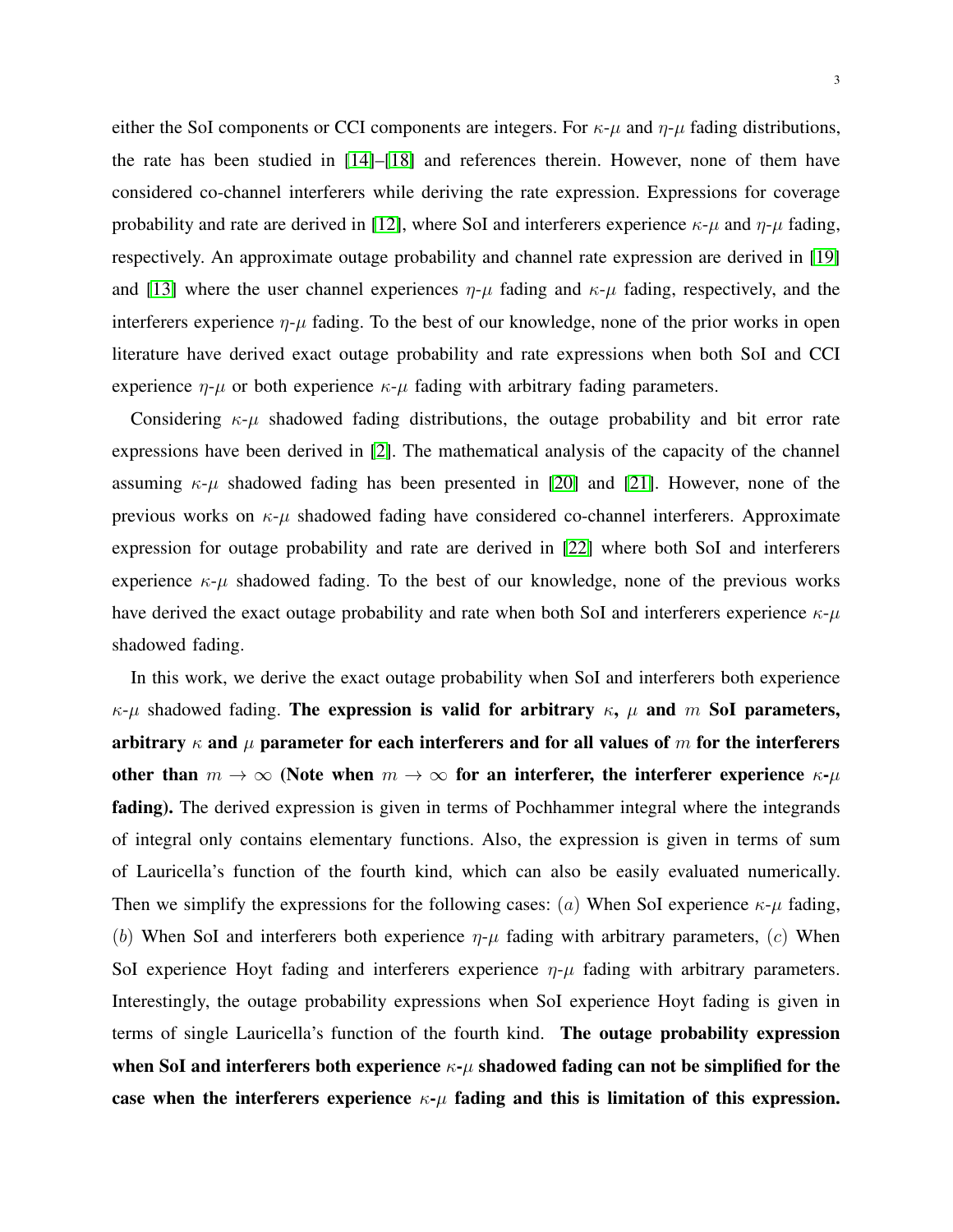However, it has been mentioned in [\[23\]](#page-29-0) that the  $\kappa$ - $\mu$  shadowed fading model can be used to approximate the  $\kappa$ - $\mu$  distribution with arbitrary precision, by simply choosing a sufficiently large value of  $m$ . In other words, one can evaluate the outage probability when the interferers experience  $\kappa$ - $\mu$  fading by simply choosing a sufficiently large value of m in the derived expression and evaluating it.

Further, the exact rate expression is derived when SoI experience  $\kappa-\mu$  shadowed fading with integer  $\mu$  and interferers experience  $\kappa$ - $\mu$  shadowed fading with arbitrary parameters. Again, the rate expression is valid for arbitrary  $\kappa$  and m SoI parameters, arbitrary  $\kappa$  and  $\mu$  parameter for each interferers and for all values of m for the interferers other than  $m \to \infty$ . The rate expression is given when SoI experience  $\eta$ - $\mu$  fading with integer  $\mu$  and interferers experience  $\eta$ - $\mu$  fading with arbitrary parameters. Again, the rate expression can be expressed in terms of sum of Lauricella's function of the fourth kind. Simulation results are provided and these match with the derived results. The impact of the  $\kappa$ - $\mu$  shadowed fading parameters namely  $\kappa$ ,  $\mu$  and m on both outage probability and rate is also studied. Finally, we show the utility of our results by using them for comparison of fractional frequency reuse (FFR) and soft frequency reuse (SFR) in the presence of generalized fading.

FFR and SFR are the two popular inter-cell interference coordination (ICIC) schemes. Comparatively, FFR is a simpler scheme but, SFR may be more bandwidth efficient. The performance of FFR and SFR are extensively studied and compared in [\[24\]](#page-29-1)–[\[28\]](#page-29-2) and references therein. In particular, both schemes are compared in [\[25\]](#page-29-3) under fully loaded and partial loaded system while considering Nakagami-m fading. It has been shown in [\[25\]](#page-29-3) that in a partial loaded system, SFR outperforms FFR, whereas in a fully loaded system opposite is true. Considering Rayleigh fading, both schemes are compared in [\[24\]](#page-29-1), [\[27\]](#page-29-4), [\[28\]](#page-29-2). To the best of our knowledge, none of the previous work has compared the performance of FFR and SFR schemes in the presence of generalized fading, such as  $\kappa-\mu$ ,  $\eta-\mu$  and  $\kappa-\mu$  shadowed fading. In this work, we compare both schemes in the presence of generalized fading, i.e.,  $\kappa$ - $\mu$  shadowed fading as it includes both  $\kappa$ - $\mu$ and  $\eta$ - $\mu$  fading. We show that in a fully loaded system, FFR outperforms SFR in the presence of generalized fading.

In this work,  $O_p$  denotes the outage probability,  $\Phi_2^{(N)}$  $2^{(N)}(.)$  is confluent multivariate hypergeometric function and  $F_D^{(N)}(.)$  denotes Lauricella function of fourth kind [\[29\]](#page-29-5).  $\binom{1}{1}E_D^{(N)}(.)$  is closely related to  $F_D^{(N)}(.)$  [\[29\]](#page-29-5) and  $C_N^{(k)}(.)$  is a generalization of the Horn function [29].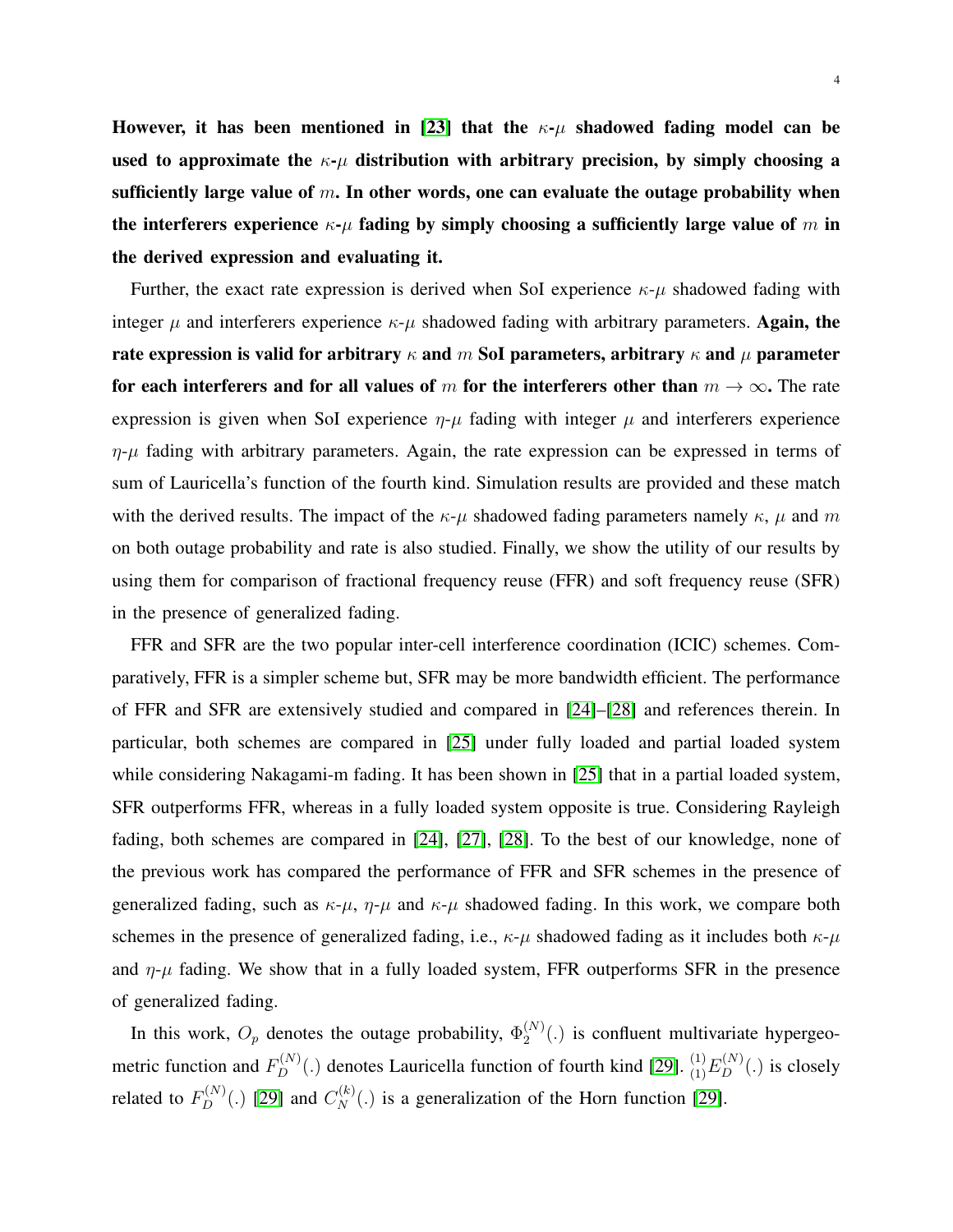#### II. SYSTEM MODEL

We consider the downlink homogeneous macrocell network with hexagonal structure with radius  $R$  as shown in Fig. [1.](#page-5-0) The Signal-to-Interference-Ratio (SIR) is expressed as

<span id="page-4-1"></span>
$$
SIR = \frac{g'r^{-\alpha}}{\sum_{i=1}^{N} h'_i d_i^{-\alpha}} = \frac{g}{I}, \text{ where } I = \sum_{i=1}^{N} h_i.
$$
 (1)

Here  $g'$  and  $h'_i$  are the small scale fading experienced by SoI and the  $i<sup>th</sup>$  interferer, respectively. A standard path loss model  $r^{-\alpha}$  is considered, where  $\alpha \geq 2$  is the path loss exponent. The distance from user to serving base station (BS) and  $i<sup>th</sup>$  interferer are denoted by r and  $d_i$ , respectively. An interference limited network is considered and hence noise is neglected<sup>[2](#page-4-0)</sup>. The number of interferers is denoted by N. The fading gain g' is  $\kappa$ - $\mu$  shadowed distributed with mean  $\bar{\gamma}'$ , i.e.,  $\bar{\gamma}' = E[g']$  and shape parameters  $\kappa$ ,  $\mu$ , and m. Note that the  $\kappa$ - $\mu$  shadowed fading considers a signal composed of clusters of multipath waves. Within each cluster, the phases of the scattered waves are random and have similar delay times. However, the inter-cluster delay-time spreads are assumed relatively large. Moreover, within each cluster a dominant component exists, which can randomly fluctuate because of shadowing. On the other hand, in  $\kappa$ - $\mu$  fading, a deterministic dominant component exists within each cluster. Note  $\mu$  is the real extension of the number of clusters,  $\kappa$  is the ratio between the total power of the dominant components and the total power of the scattered waves. The shape parameter m is related to shadowing component. Also,  $h_i$ 's are  $\kappa$ - $\mu$  shadowed distributed with mean  $\bar{\gamma}'_i$ , i.e.,  $\bar{\gamma}'_i = E[h'_i]$  and shape parameters  $\kappa_i$ ,  $\mu_i$ ,  $m_i$ . Here a random variable x with mean  $\bar{x}$  and shaping parameters  $\kappa$ ,  $\mu$  and m is symbolically expressed as  $x \sim S_{\kappa\mu}(\kappa, \mu, m, \bar{x})$ . Thus,  $g' \sim S_{\kappa\mu}(\kappa, \mu, m, \bar{\gamma}')$  and  $h'_i \sim S_{\kappa\mu}(\kappa_i, \mu_i, m_i, \bar{\gamma}'_i)$ . Note that  $g = g'r^{-\alpha}$  and  $h_i = h'_id_i^{-\alpha}$  and hence  $g \sim S_{\kappa\mu}(\kappa, \mu, m, \bar{\gamma})$  and  $h_i \sim S_{\kappa\mu}(\kappa_i, \mu_i, m_i, \bar{\gamma}_i)$  where  $\bar{\gamma} = \bar{\gamma}' r^{-\alpha}, \bar{\gamma}_i = \bar{\gamma}'_i d_i^{-\alpha}$ . Although, we have considered the homogeneous macrocell network with hexagonal structure, the derivation of the paper is valid for any scenario where the distance from the serving BS and the distances from the interferers are given.

<span id="page-4-0"></span><sup>&</sup>lt;sup>2</sup>Note that considering noise will lead in extremely complicated expression for outage probability which could be very hard to simplify for the arbitrary parameter case. Hence, in this work, our focus is on SIR instead of SINR since it leads to both novel and mathematically tractable expression. Further, we have conducted extensive simulations and they indicate that ignoring noise does not significantly affect the numerical results.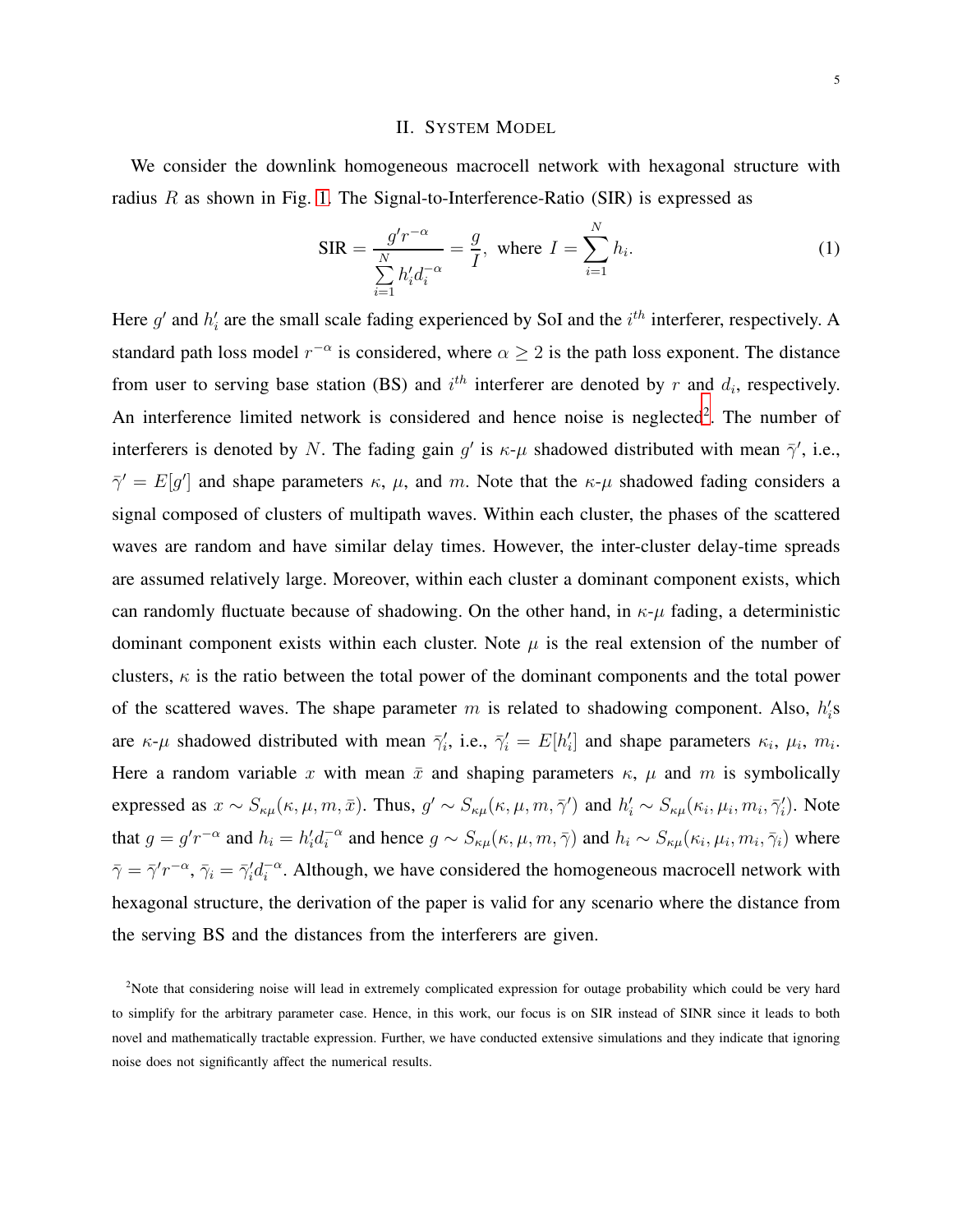<span id="page-5-0"></span>

Fig. 1: Macrocell network with hexagonal tessellation having radius R.

The probability density function (pdf) of  $\kappa$ - $\mu$  shadowed distribution is given by [\[2\]](#page-27-1)

<span id="page-5-1"></span>
$$
f_X(x) = \frac{\mu^{\mu} m^m (1+\kappa)^{\mu} x^{\mu-1}}{\Gamma(\mu)(\bar{\gamma})^{\mu} (\mu \kappa + m)^m} e^{-\frac{\mu (1+\kappa)x}{\bar{\gamma}}} {}_1F_1\left(m, \mu, \frac{\mu^2 \kappa (1+\kappa)}{\mu \kappa + m} \frac{x}{\bar{\gamma}}\right),\tag{2}
$$

where  $_1F_1$  is confluent hypergeometric function [\[29\]](#page-29-5). Recall that  $\kappa$ - $\mu$  shadowed is the generalization of the Rician shadowed fading and  $\kappa-\mu$  fading. Rician shadowed fading considers only one cluster and within that cluster a dominant component exists which can randomly fluctuate because of shadowing. Therefore, by simply putting  $\mu = 1$  in [\(2\)](#page-5-1), one obtains the pdf of Rician shadowed fading given in [\[3,](#page-27-3) Eq. (6)]. Similarly,  $\kappa$ - $\mu$  fading considers each cluster having deterministic dominant component. Therefore, by putting  $m \to \infty$  in [\(2\)](#page-5-1), which makes the dominant component to be deterministic, one obtains  $\kappa$ - $\mu$  fading given in [\[1,](#page-27-0) Eq.(2)]. Assuming  $\theta = \frac{\bar{\gamma}}{u(1-\bar{\gamma})}$  $\frac{\bar{\gamma}}{\mu(1+\kappa)}$  and  $\lambda = \frac{(\mu\kappa+m)\bar{\gamma}}{\mu(1+\kappa)m}$  $\frac{(\mu \kappa + m)\gamma}{\mu(1+\kappa)m}$ , the above pdf can be rewritten as

$$
f_X(x) = \frac{x^{\mu-1}}{\theta^{\mu-m}\lambda^m \Gamma(\mu)} e^{-\frac{x}{\theta}} {}_1F_1\left(m,\mu,\frac{x}{\theta}-\frac{x}{\lambda}\right) \tag{3}
$$

The cumulative distribution function (cdf) of  $\kappa$ - $\mu$  shadowed fading is given by [\[2\]](#page-27-1)

$$
F_X(x) = \frac{x^{\mu}}{\theta^{\mu - m} \lambda^m \Gamma(\mu + 1)} \Phi_2 \left( \mu - m, m, \mu + 1, -\frac{x}{\theta}, -\frac{x}{\lambda} \right). \tag{4}
$$

where  $\Phi_2(.)$  denotes bivariate confluent hypergeometric function [\[29\]](#page-29-5). The pdf of the  $\eta$ - $\mu$  RV is given by [\[1\]](#page-27-0).

$$
f_Y(y) = \frac{2\sqrt{\pi}\bar{\mu}^{\bar{\mu} + \frac{1}{2}}h^{\bar{\mu}}y^{\bar{\mu} - \frac{1}{2}}}{\Gamma(\bar{\mu})H^{\bar{\mu} - \frac{1}{2}}} \exp(-2\bar{\mu}hy) I_{\bar{\mu} - \frac{1}{2}}(2\bar{\mu}Hy)
$$
(5)

where  $\bar{\mu} = \frac{E^2 \{Y\}}{2 \text{var} \{Y\}}$  $\frac{E^2\{Y\}}{2var\{Y\}}[1+(\frac{H}{h})^2]$  (with expectation and variance being denoted by  $E\{.\}$  and var $\{.\},$ respectively.),  $\Gamma(.)$  denotes the gamma function, and  $I_{\bar{\mu}}(.)$  denotes the modified Bessel function of the first kind of the order  $\bar{\mu}$ . Parameters H and h can both be defined in two different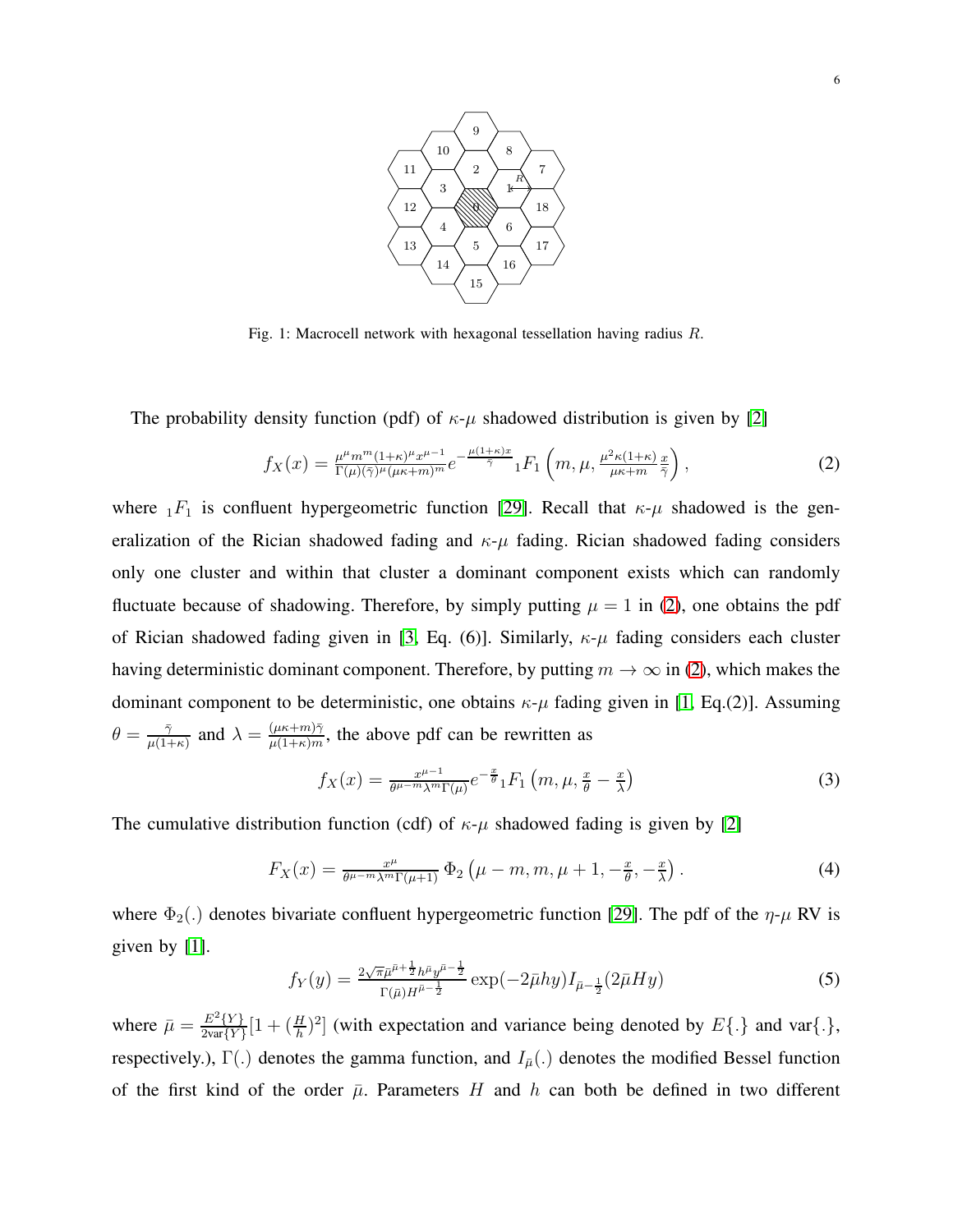ways corresponding to two different fading formats depending on the physical meaning of the parameter  $\eta$ . In format (i),  $0 < \eta < \infty$  is the power ratio of the in-phase and quadrature component of the fading signal in each multipath cluster, and H and h are given by  $H =$  $\frac{\eta^{-1} - \eta}{4}$ , and  $h = \frac{2 + \eta^{-1} + \eta}{4}$  $\frac{1+n}{4}$ . Format *(ii)* can be obtained from format *(i)* [\[1\]](#page-27-0). In order to show the utility of our results, we have used them to compare FFR and SFR performance metrics. Therefore, in next paragraph, we briefly discuss both FFR and SFR.

FFR and SFR both divide the users as cell-centre users and cell-edge users based on a predefined SIR threshold  $S_t$  as shown in Fig. [2.](#page-6-0) Users with SIR  $\geq S_t$  are classified as cellcentre users, while remaining users are assumed to be cell-edge users. FFR uses frequency reuse 1 at the cell-centre and frequency reuse  $\frac{1}{3}$  at the cell-edge. Whereas, SFR uses frequency reuse 1  $\frac{1}{3}$  at the cell-edge and uses the cell-edge frequency of other cells at the cell-centre. Also, in SFR the transmit power levels for cell-edge users is  $\beta$  times higher than the cell-centre users.

<span id="page-6-0"></span>

Fig. 2: Frequency and power allocation in FFR and SFR for three neighbouring cells.

#### III. OUTAGE PROBABILITY AND RATE

In this section, we first derive the general expression of outage probability when both user and interferers experience  $\kappa-\mu$  shadowed fading. Then, we simplify the general expression for various special cases. The outage probability is the probability that a user cannot achieve a target SIR T and it can be written as  $P(SIR < T)$ .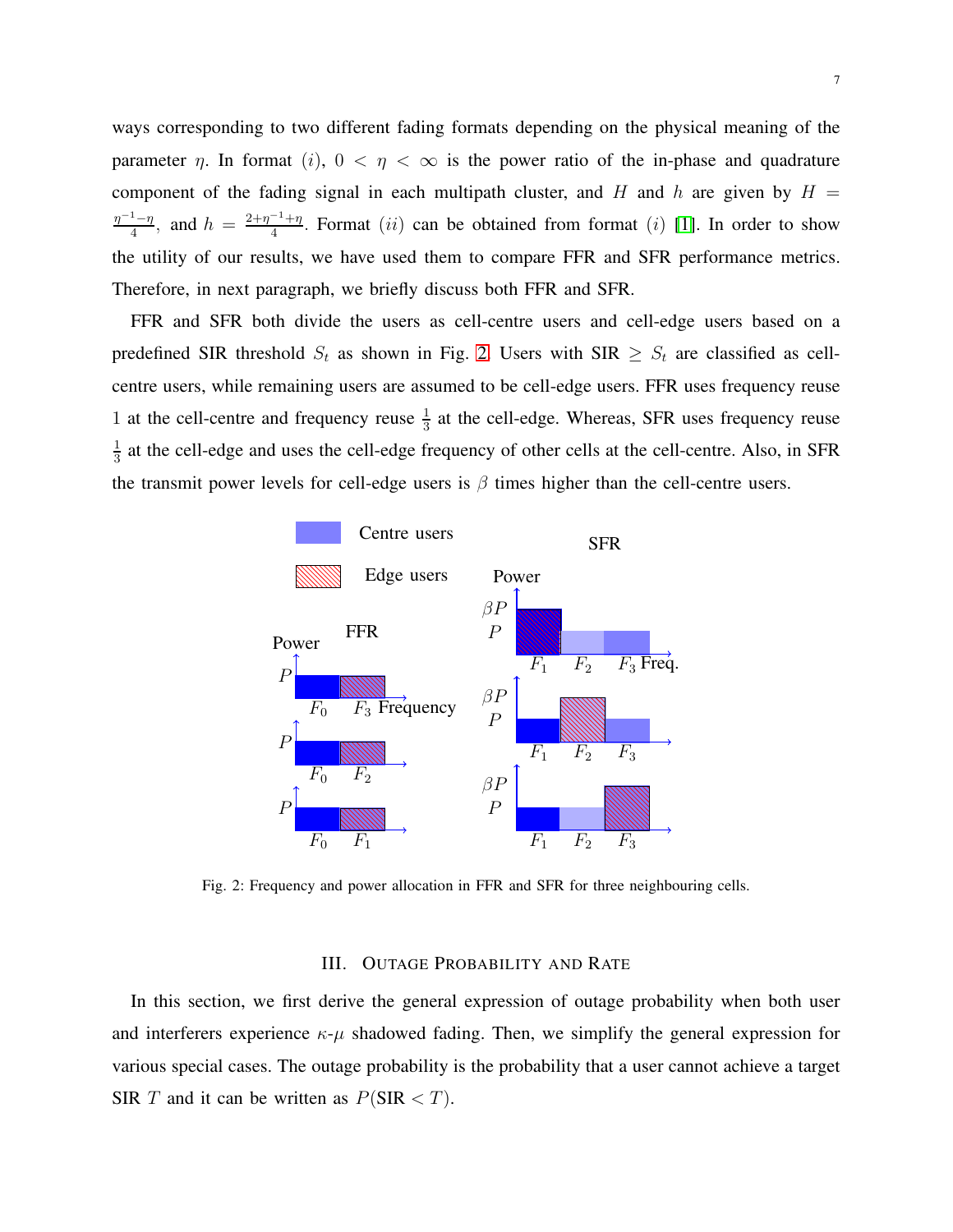Theorem 1. *The outage probability at a given distance when both user and interferers experience* κ*-*µ *shadowed fading with arbitrary parameters is given by*

$$
O_p = 1 - K \left( \frac{T\theta_1}{\theta + T\theta_1} \right)^{\sum_{i=1}^{N} \mu_i + \mu} (1) E_D^{(2N+1)} \left[ \sum_{i=1}^{N} \mu_i + \mu, m, \mu_1 - m_1, \cdots, \mu_N - m_N, m_1 \cdots, \mu_N - m_{N+1} \cdots, \mu_N - m_{N+1} \cdots, \frac{m_N}{(1 + \theta_1 + \theta_1 + \theta_2 + \theta_3 + \theta_4 + \theta_5 + \theta_7 + \theta_8 + \theta_9 + \theta_9 + \theta_1 + \theta_1 + \theta_1 + \theta_1 + \theta_2 + \theta_3 + \theta_4 + \theta_1 + \theta_1 + \theta_2 + \theta_3 + \theta_4 + \theta_1 + \theta_1 + \theta_2 + \theta_3 + \theta_4 + \theta_1 + \theta_2 + \theta_3 + \theta_4 + \theta_1 + \theta_2 + \theta_3 + \theta_4 + \theta_5 + \theta_5 + \theta_6 + \theta_7 + \theta_1 + \theta_7 + \theta_8 + \theta_7 + \theta_8 + \theta_9 + \theta_9 + \theta_1 + \theta_1 + \theta_1 + \theta_2 + \theta_3 + \theta_4 + \theta_1 + \theta_2 + \theta_3 + \theta_4 + \theta_5 + \theta_6 + \theta_7 + \theta_1 + \theta_1 + \theta_2 + \theta_3 + \theta_4 + \theta_1 + \theta_1 + \theta_2 + \theta_3 + \theta_4 + \theta_1 + \theta_1 + \theta_2 + \theta_3 + \theta_4 + \theta_1 + \theta_1 + \theta_2 + \theta_3 + \theta_4 + \theta_1 + \theta_3 + \theta_4 + \theta_5 + \theta_6 + \theta_7 + \theta_1 + \theta_2 + \theta_3 + \theta_4 + \theta_5 + \theta_6 + \theta_7 + \theta_1 + \theta_7 + \theta_8 + \theta_8 + \theta_9 + \theta_8 + \theta_9 + \theta_9 + \theta_9 + \theta_1 + \theta_1 + \theta_1 + \theta_1 + \theta_2 + \theta_3 + \theta_4 + \theta_1 + \theta_1 + \theta_3 + \theta_4 + \theta_1 + \theta_1 + \theta_4 + \theta_1 + \theta_1 + \theta_1 + \theta_2 + \theta_3 + \theta_4 + \theta_1 + \theta_1
$$

<span id="page-7-2"></span>*Proof:* See [A](#page-18-0)ppendix A for the proof.

Note that the outage probability expression is given in terms of the function  $E_D^{(2N+1)}(.)$ . The function  ${}^{(1)}_{(1)}E_D^{(N)}(.)$  is closely related to Lauricella function of fourth kind  $F_D^{(N)}(.)$  [\[29\]](#page-29-5) and the series expression for  $E_D^{(2N+1)}(.)$  is given in [\(25\)](#page-19-0). However, there is no code (either Matlab or Mathematica) available for  $\binom{1}{1} E_D^{(N)}(.)$ . Also there is no single integral expression is available for  $\binom{(1)}{(1)}$  $E_D^{(N)}(.)$ . Hence in the Appendix [B,](#page-20-0) we have simplified the outage probability further such that it can be evaluated easily. The outage probability in terms of  $F_D(.)$  is given by (See Appendix [B](#page-20-0) for the proof)

<span id="page-7-1"></span>
$$
O_p = K_2 \sum_{p=0}^{\infty} \frac{(m)_p \left(1 - \frac{\theta}{\lambda}\right)^p \Gamma(\sum_{i=1}^N \mu_i + p + \mu)}{(\mu)_{p} p!} F_D^{(2N)}\left(1 - p - \mu, \mu_1 - m_1, \cdots, \mu_N - m_N, m_1 \cdots, m_N;\right.\n\left. 1 + \sum_{i=1}^N \mu_i; \frac{\theta}{\theta + T\theta_1}, \cdots, \frac{\theta}{\theta + T\theta_N}, \frac{\theta}{\theta + T\lambda_1}, \cdots, \frac{\theta}{\theta + T\lambda_N}\right),
$$
\n(7)

where  $K_2 =$  $\left(\prod_{i=1}^N\right)$  $\left(\frac{\theta}{\theta+T\theta_i}\right)^{\mu_i-m_i}\left(\frac{\theta}{\theta+T\lambda_i}\right)^{m_i}\right)$  $\Gamma\left(1+\sum\limits_{i=1}^{N}\mu_i\right)$  $\frac{\theta^m}{\Gamma(\mu)(\lambda)^m}$ . Note that the above expression is in terms of

infinite series. It is analytically shown in Appendix [C](#page-22-0) that the infinite series can be truncated to a series with a finite number of terms with truncation error being lower than a user specified  $\epsilon$ ( $\epsilon$  is typically of the order of 10<sup>-5</sup> or lower). In other words, instead of evaluating the infinite series it is sufficient to use the first  $P$  terms as given in [\(8\)](#page-7-0), where  $P$  can be chosen according to the accuracy of results required. It is also shown in Appendix [C](#page-22-0) that as  $\kappa$  or  $\mu$  increases the number of terms required, i.e.,  $P$  increases. Denoting by  $O_{p,P}$ , the outage probability when only first  $P$  terms are considered is given by

<span id="page-7-0"></span>
$$
O_{p,P} = K_2 \sum_{p=0}^{P} \frac{(m)_p \left(1 - \frac{\theta}{\lambda}\right)^p \Gamma(\sum_{i=1}^N \mu_i + p + \mu)}{(\mu)_p p!} F_D^{(2N)} \left(1 - p - \mu, \mu_1 - m_1, \cdots, \mu_N - m_N, m_1 \cdots, m_N; 1 + \sum_{i=1}^N \mu_i; \frac{\theta}{\theta + T\theta_1}, \cdots, \frac{\theta}{\theta + T\theta_N}, \frac{\theta}{\theta + T\lambda_1}, \cdots, \frac{\theta}{\theta + T\lambda_N}\right). \tag{8}
$$

**In the Second State**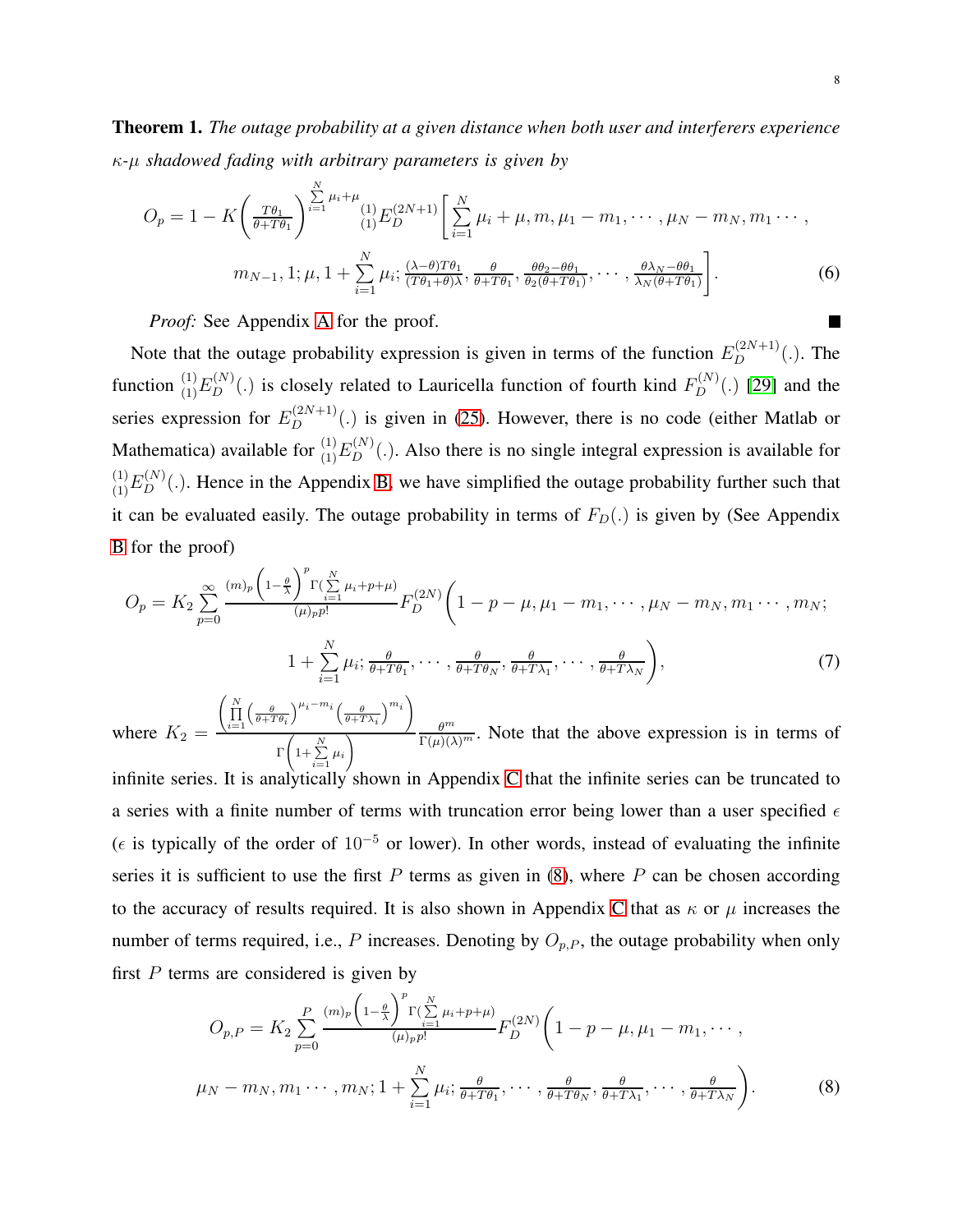<span id="page-8-0"></span>The expression is valid for general path loss exponent, and hence the derived expression can be used for both NLOS and LOS path loss defined in [\[30\]](#page-29-6). Fig. [3](#page-8-0) and Fig. [4](#page-9-0) plots the outage probability with respect to number of terms P for different value of  $\kappa$  and  $\mu$ , respectively. It can be seen that the outage probability converges fast even for higher value of  $\kappa$  and  $\mu$ . As shown in Appendix [C](#page-22-0) it can be also observed that as  $\kappa$  or  $\mu$  increases the number of terms required, i.e., P increases. Note that Fig. [3](#page-8-0) and Fig. [4](#page-9-0) is plotted using [\(8\)](#page-7-0).



Fig. 3: Variation in outage probability with respect to number of terms P for different values of  $\kappa$ . Here  $r = 650$ m  $\bar{\gamma} = \bar{\gamma}_i = 1 \forall i, T = 0 \text{ dB}, \mu = 1.8 \text{ m} = 8, \kappa_i = 1.5, \mu_i = 1.5 \forall i \in \{1, \cdots, 6\}, \kappa_i = 1, \mu_i = 1 \forall i \in \{7, \cdots, 12\},\$  $\kappa_i = 0.5, \mu_i = 0.5 \forall i \in \{13, \cdots, 18\}$   $m_i = 10 \forall i$ , and  $\alpha = 4$ .

We now discuss how the general expression given in here can be simplified for various cases using properties of special functions, when the interferers always experience  $\kappa$ - $\mu$  shadowed fading with arbitrary<sup>[3](#page-8-1)</sup> parameters

## *A. Outage probability expression when SoI experiences* κ*-*µ *fading*

In this subsection, we obtain the outage probability when desired channel experience  $\kappa$ - $\mu$ fading ( $m \to \infty$ ) and interferers experience  $\kappa-\mu$  shadowed fading with arbitrary parameters. In order to obtain the outage probability we need to evaluate  $\lim_{m\to\infty} O_p$ , where  $O_p$  is given in

<span id="page-8-1"></span><sup>&</sup>lt;sup>3</sup>By arbitrary we mean arbitrary  $\kappa$  values, arbitrary  $\mu$  values and arbitrary m values excepting  $m \to \infty$  for all interferers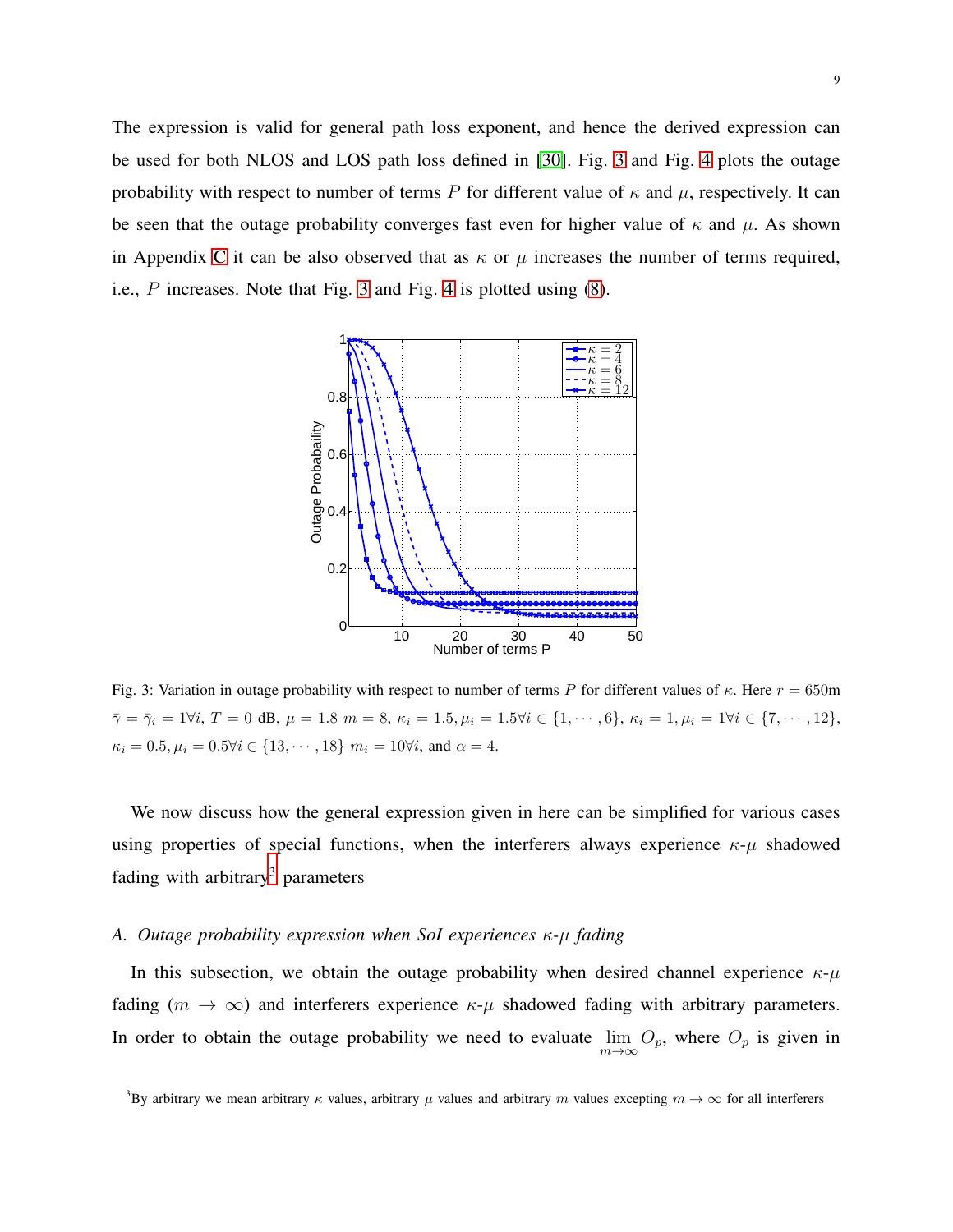<span id="page-9-0"></span>

Fig. 4: Variation in outage probability with respect to number of terms P for different values of  $\mu$ . Here  $r = 650$ m  $\bar{\gamma} = \bar{\gamma}_i = 1 \forall i, T = 0$  dB,  $\kappa = 2.5$   $m = 8$ ,  $\kappa_i = 1.5, \mu_i = 1.5 \forall i \in \{1, \cdots, 6\}$ ,  $\kappa_i = 1, \mu_i = 1 \forall i \in \{7, \cdots, 12\}$ ,  $\kappa_i = 0.5, \mu_i = 0.5 \forall i \in \{13, \cdots, 18\}, m_i = 10 \forall i$ , and  $\alpha = 4$ .

[\(7\)](#page-7-1). Using the fact that  $\lim_{m \to \infty} \left(\frac{m}{a+m}\right)^m = \exp(-a)$  and  $\lim_{m \to \infty} (m)_p \left(\frac{a}{a+m}\right)$  $\left(\frac{a}{a+m}\right)^p = a^p$ , one obtains the outage probability expression when desired channel experience  $\kappa$ - $\mu$  fading to be

<span id="page-9-1"></span>
$$
O_p = K_2 \sum_{p=0}^{\infty} \frac{(\mu \kappa)^p \Gamma(\sum_{i=1}^N \mu_i + p + \mu)}{(\mu)_p p!} F_D^{(2N)} \left(1 - p - \mu, \mu_1 - m_1, \cdots, \mu_N - m_N, m_1 \cdots, m_N; 1 + \sum_{i=1}^N \mu_i; \frac{\theta}{\theta + T\theta_1}, \cdots, \frac{\theta}{\theta + T\theta_N}, \frac{\theta}{\theta + T\lambda_1}, \cdots, \frac{\theta}{\theta + T\lambda_N} \right) dt
$$
(9)

where  $K_2 =$  $\left(\prod_{i=1}^N\right)$  $\left(\frac{\theta}{\theta+T\theta_i}\right)^{\mu_i-m_i}\left(\frac{\theta}{\theta+T\lambda_i}\right)^{m_i}\right)$  $\frac{\Gamma\left(1+\sum\limits_{i=1}^{N}\mu_i\right)}{\Gamma(\mu)}$ . Note that the outage probability expression when SoI experience  $\kappa$ - $\mu$  fading and interferers experience  $\eta$ - $\mu$  fading is given in [\[12,](#page-28-10) Eq. (21)]. The expression given in [\(9\)](#page-9-1) can be reduced to the expression given in [\[12,](#page-28-10) Eq. (21)], by putting  $\mu_i = 2\bar{\mu}_i, \kappa_i = \frac{1-\eta_i}{2\eta_i}, m = \bar{\mu}_i \forall i.$ 

## *B. Outage probability expression when both SoI and interference experience* η*-*µ *fading*

In this subsection, we obtain the outage probability when desired channel and interferers both experience  $\eta$ - $\mu$  fading. Recently, it has been shown in [\[4\]](#page-27-2) that  $\eta$ - $\mu$  is a special case of  $\kappa$ - $\mu$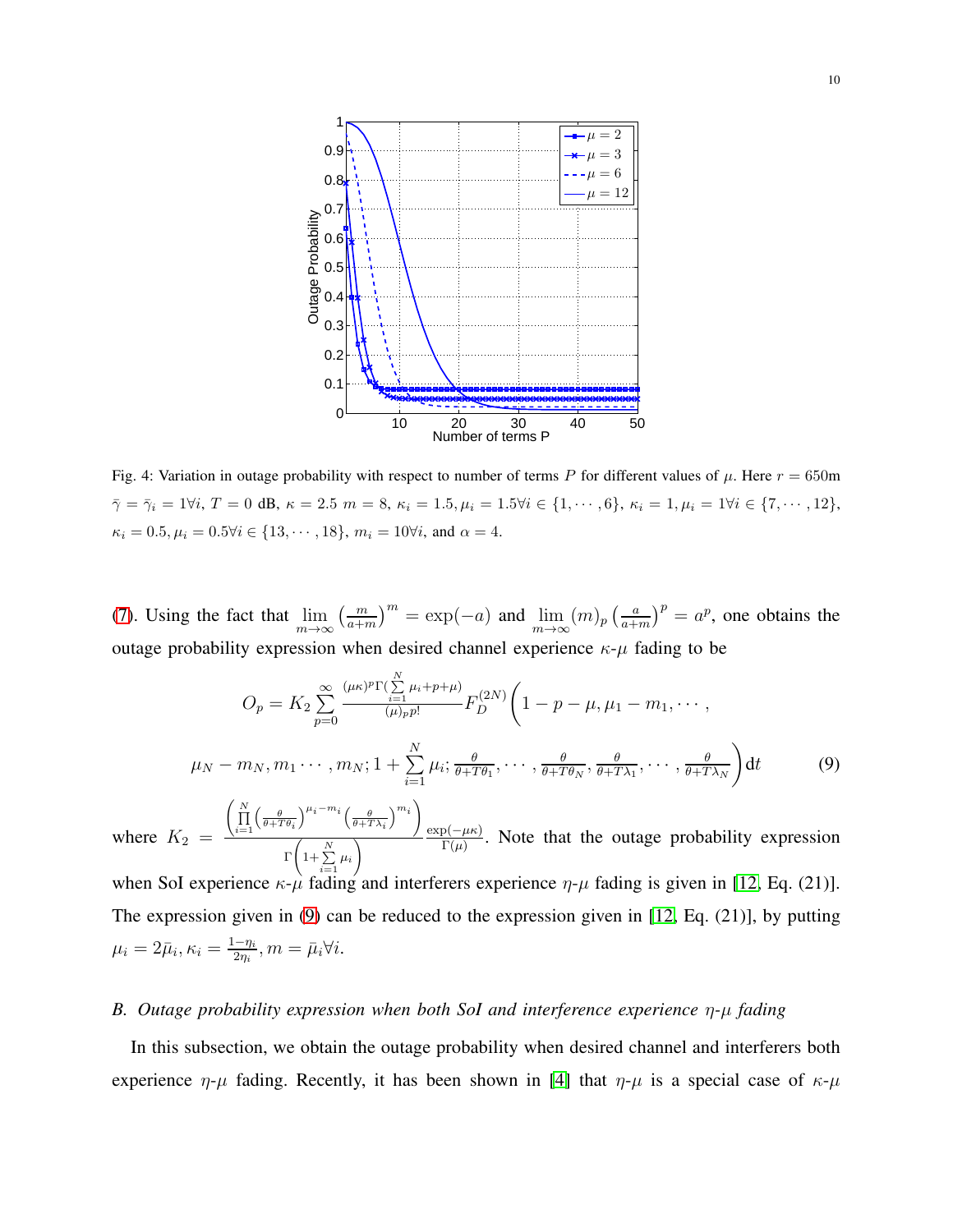shadowed fading and it can be obtained by putting  $\mu = 2\bar{\mu}, \kappa = \frac{1-\eta}{2\eta}, m = \bar{\mu}$  (for format 1). Using the above transformation, one obtains the outage probability expression when desired channel and interferers both experience  $\eta$ - $\mu$  fading and it is given by

<span id="page-10-0"></span>
$$
O_p = 1 - \bar{K} \left( \frac{T\beta_1}{a_2 + T\beta_1} \right)^{\sum_{i=1}^{2N} \bar{\mu}_i + 2\bar{\mu}} (1) E_D^{(2N+1)} \left[ \sum_{i=1}^{2N} \bar{\mu}_i + 2\bar{\mu}, \bar{\mu}_i, \bar{\mu}_1, \bar{\mu}_1, \dots, \bar{\mu}_N, \bar{\mu}_N, 1; \right]
$$
  

$$
2\bar{\mu}, 1 + \sum_{i=1}^{2N} \bar{\mu}_i; \frac{(a_1 - a_2)T\beta_1}{(T\beta_1 + a_2)a_1}, \frac{a_2}{a_2 + T\beta_1}, \frac{a_2\beta_2 - a_2\beta_1}{\beta_2(a_2 + T\beta_1)}, \dots, \frac{a_2\beta_{2N} - a_2\beta_1}{\beta_{2N}(a_2 + T\beta_1)} \right].
$$
 (10)

where  $\bar{K} = \frac{\Gamma(\sum\limits_{i=1}^{2N} \bar{\mu}_i + 2\bar{\mu}) \left(\prod\limits_{i=1}^{N} \right)}{\Gamma(\sum\limits_{i=1}^{2N} \bar{\mu}_i + 2\bar{\mu})}$ 1  $\beta_{2i}^{\mu} \beta_{2i-1}^{\mu_i}$  $\setminus$  $\Gamma\left(1+\sum\limits_{i=1}^{2N}\bar{\mu}_i\right)T$  $\sum_{i=1}^{2N} \bar{\mu}_i$ a  $\sum\limits_{i=1}^{2N}\bar{\mu}_i+\bar{\mu}$  $\frac{a^2}{a_1^{\bar{\mu}}\Gamma(\bar{\mu})}$   $a_1 = \frac{1}{2\bar{\mu}(h)}$  $\frac{1}{2\bar{\mu}(h+H)},\;a_2\,=\,\frac{1}{2\bar{\mu}(h+H)}$  $\frac{1}{2\bar{\mu}(h-H)}, \ \beta_{2i-1} = \frac{1}{2\bar{\mu}_i(h_i)}$  $\frac{1}{2\bar{\mu}_i(h_i+H_i)},$  $\beta_{2i} = \frac{1}{2\bar{\mu}_i(h_i - H_i)}$   $\hat{H}_i = \frac{\eta_i^{-1} - \eta_i}{4}$ , and  $h = \frac{2 + \eta_i^{-1} + \eta_i}{4}$  $\frac{+\eta_i}{4}$ .

## *C. Outage probability when the user channel undergoes Hoyt (Nakagami-q) fading*

When for the user channel  $\bar{\mu} = \frac{1}{2}$  $\frac{1}{2}$  (note Hoyt (or Nakagami-q) distribution is a special case of the  $\eta$ - $\mu$  distribution with  $\bar{\mu} = \frac{1}{2}$  $\frac{1}{2}$  [\[1\]](#page-27-0)), then the outage probability given in [\(10\)](#page-10-0) reduces to

$$
O_p = 1 - \bar{K} \left( \frac{T\beta_1}{a_2 + T\beta_1} \right)^{\sum_{i=1}^{2N} \bar{\mu}_i + 1} (1) E_D^{(2N+1)} \left[ \sum_{i=1}^{2N} \bar{\mu}_i + 1, \frac{1}{2}, \bar{\mu}_i, \bar{\mu}_1, \bar{\mu}_1, \cdots, \bar{\mu}_N, \bar{\mu}_N, 1; 1, 1 + \sum_{i=1}^{2N} \bar{\mu}_i; \frac{(a_1 - a_2)T\beta_1}{(T\beta_1 + a_2)a_1}, \frac{a_2}{a_2 + T\beta_1}, \frac{a_2\beta_2 - a_2\beta_1}{\beta_2(a_2 + T\beta_1)}, \cdots, \frac{a_2\beta_{2N} - a_2\beta_1}{\beta_{2N}(a_2 + T\beta_1)} \right].
$$
 (11)

<span id="page-10-1"></span> $\bar{K} = \frac{\Gamma(\sum\limits_{i=1}^{2N} \bar{\mu}_i + 1)(\prod\limits_{i=1}^{N} \bar{K}_i + 1)}{K}$ 1  $\beta_{2i}^{\mu} \beta_{2i-1}^{\mu_i}$  $\setminus$  $\Gamma\left(1+\sum^{2N}\bar{\mu}_i\right)T$  $i=1$  $\sum_{i=1}^{2N} \bar{\mu}_i$ a  $\sum_{i=1}^{2N} \bar{\mu}_i + \frac{1}{2}$ 2  $a_1^{\tfrac{1}{2}} \Gamma(\bar{\mu})$ . In order to simplify [\(11\)](#page-10-1), we use the following transformation formula [\[29,](#page-29-5) P. 287]

$$
\begin{aligned}\n\binom{1}{1} E_D^{(N)}[a, b_1, \cdots, b_N; c, a; x_1, \cdots, x_N] &= \left[ \prod_{i=2}^N (1 - x_i)^{-b_i} \right] \times \\
F_D^{(N)}\left( b_1, a - b_2 - \cdots - b_N, b_2, \cdots, b_N; c; x_1, \frac{x_1}{1 - x_2}, \cdots, \frac{x_1}{1 - x_N} \right)\n\end{aligned} \tag{12}
$$

Now, the outage probability can be written as

$$
O_p = 1 - \left(\frac{a_2}{a_1}\right)^{\frac{1}{2}} \prod_{i=1}^N \left(\frac{a_2}{T\beta_{2i}+a_2}\right)^{\mu_i} \left(\frac{a_2}{T\beta_{2i-1}+a_2}\right)^{\mu_i}
$$

$$
F_D^{(2N+1)} \left[\frac{1}{2}, \bar{\mu}_1, \bar{\mu}_1, \dots, \bar{\mu}_N, \bar{\mu}_N, 1; 1; \frac{(a_1 - a_2)T\beta_1}{(T\beta_1 + a_2)a_1}, 1 - \frac{a_2}{a_1}, \frac{(a_1 - a_2)T\beta_2}{(T\beta_2 + a_2)a_1}, \dots, \frac{(a_1 - a_2)T\beta_{2N}}{(T\beta_{2N} + a_2)a_1}\right].
$$
 (13)

Note that the outage probability expression when user channel experience Hoyt fading is in terms of single Lauricella's function of the fourth kind.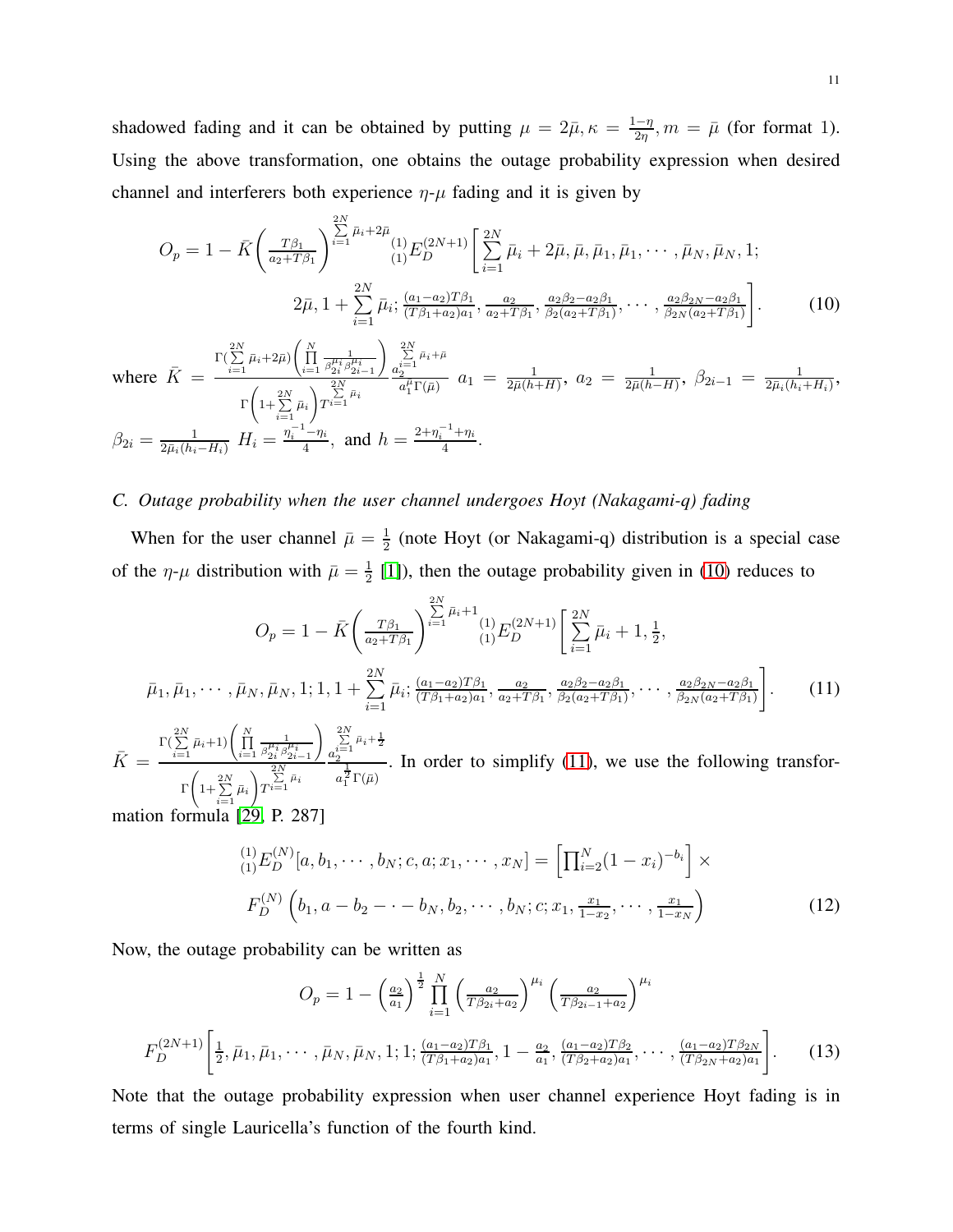## *D. Rate*

In this subsection, we derive the rate expression for  $\kappa-\mu$  shadowed faded signals with integer  $\mu$  and  $\kappa$ - $\mu$  shadowed faded interference with arbitrary parameter.

Theorem 2. *The rate when the SoI experiences* κ*-*µ *shadowed fading with integer values of* µ *and interferers experience* κ*-*µ *shadowed fading is given by.*

$$
R_{\kappa} = \frac{1}{\Gamma\left(1+\sum\limits_{i=1}^{N}\mu_{i}\right)} \frac{\theta^{m}}{\Gamma(\mu)(\lambda)^{m}} \sum_{p=0}^{P} \frac{(m)_{p} \left(1-\frac{\theta}{\lambda}\right)^{p} \Gamma\left(\sum\limits_{i=1}^{N}\mu_{i}+p+\mu\right)}{(\mu)_{p}p!} \sum_{i_{1}\cdots i_{2N}=0}^{p+\mu-1} \frac{(1-p-\mu)_{i_{1}+\cdots+i_{2N}}(\mu_{1}-m_{1})_{i_{1}\cdots}(m_{N})_{i_{2N}}}{\left(1+\sum\limits_{i=1}^{N}\mu_{i}\right)_{i_{1}+\cdots+i_{2N}}},
$$
\n
$$
\times \left(\sum_{j=1}^{2N} i_{j} + \sum_{j=1}^{N}\mu_{j}\right)^{-1} F_{D}^{(2N)} \left[1, \mu_{1}-m_{1}, \cdots, m_{N}; \sum_{i=1}^{N}\mu_{i}+1; 1-\frac{\theta_{1}}{\theta}, \cdots, 1-\frac{\lambda_{N}}{\theta}\right].
$$
\n(14)

<span id="page-11-0"></span>*Proof:* See Appendix [D](#page-25-0) for the proof.

This is the final expression for rate and it is in terms of sum of Lauricella's function of the fourth kind. Note that the rate expression when user experiences  $\kappa$ - $\mu$  ( $m \to \infty$ ) can be obtained by using the fact that  $\lim_{m \to \infty} \left(\frac{m}{a+m}\right)^m = \exp(-a)$  and  $\lim_{m \to \infty} (m)_p \left(\frac{a}{a+m}\right)$  $\left(\frac{a}{a+m}\right)^p = a^p$  and it is given by

$$
R_{\kappa} = \frac{1}{\Gamma\left(1+\sum\limits_{i=1}^{N}\mu_{i}\right)} \frac{e^{-\mu\kappa}}{\Gamma(\mu)} \sum_{p=0}^{P} \frac{(m)_{p}\left(\mu\kappa\right)^{p}\Gamma\left(\sum\limits_{i=1}^{N}\mu_{i}+p+\mu\right)}{(\mu)_{p}p!} \sum_{i_{1}\cdots i_{2N}=0}^{p+\mu-1} \frac{(1-p-\mu)_{i_{1}+\cdots+i_{2N}}(\mu_{1}-m_{1})_{i_{1}}\cdots(m_{N})_{i_{2N}}}{\left(1+\sum\limits_{i=1}^{N}\mu_{i}\right)_{i_{1}+\cdots+i_{2N}}}\times \left(\frac{2N}{j=1}i_{j}+\sum\limits_{j=1}^{N}\mu_{j}\right)^{-1} F_{D}^{(2N)}\left[1,\mu_{1}-m_{1},\cdots,m_{N};\sum\limits_{i=1}^{N}\mu_{i}+1;1-\frac{\theta_{1}}{\theta},\cdots,1-\frac{\lambda_{N}}{\theta}\right].
$$
 (15)

Similarly, when SoI and interferers both experience  $\eta$ - $\mu$  fading ( $\mu = 2\bar{\mu}, \kappa = \frac{1-\eta}{2\eta}, m = \bar{\mu}$ ) can be obtained.

Note that the outage probability and rate expressions are derived for a given user location and the given interferers location. However, the outage probability and rate of a typical user can be obtained by averaging over the distance from the desired BS and interferers. For example, the outage probability and rate of a typical user when the users are uniformly distributed is given by

$$
O_p = \int_{r=0}^{R} O_p(r) f_R(r) dr, \text{ and } R_{\kappa,t} = \int_{r=0}^{R} R_{\kappa}(r) f_R(r) dr \qquad (16)
$$

where  $O_p(r)$  and  $R_{\kappa}(r)$  are the outage probability and rate at a given distance r, respectively. Here  $f_R(r)$  is the pdf of r (distance between the user and desired BS) and it is given as  $f_R(r) = \frac{2r}{R^2}, r \le R$ , and  $f_R(r) = 0, r > R$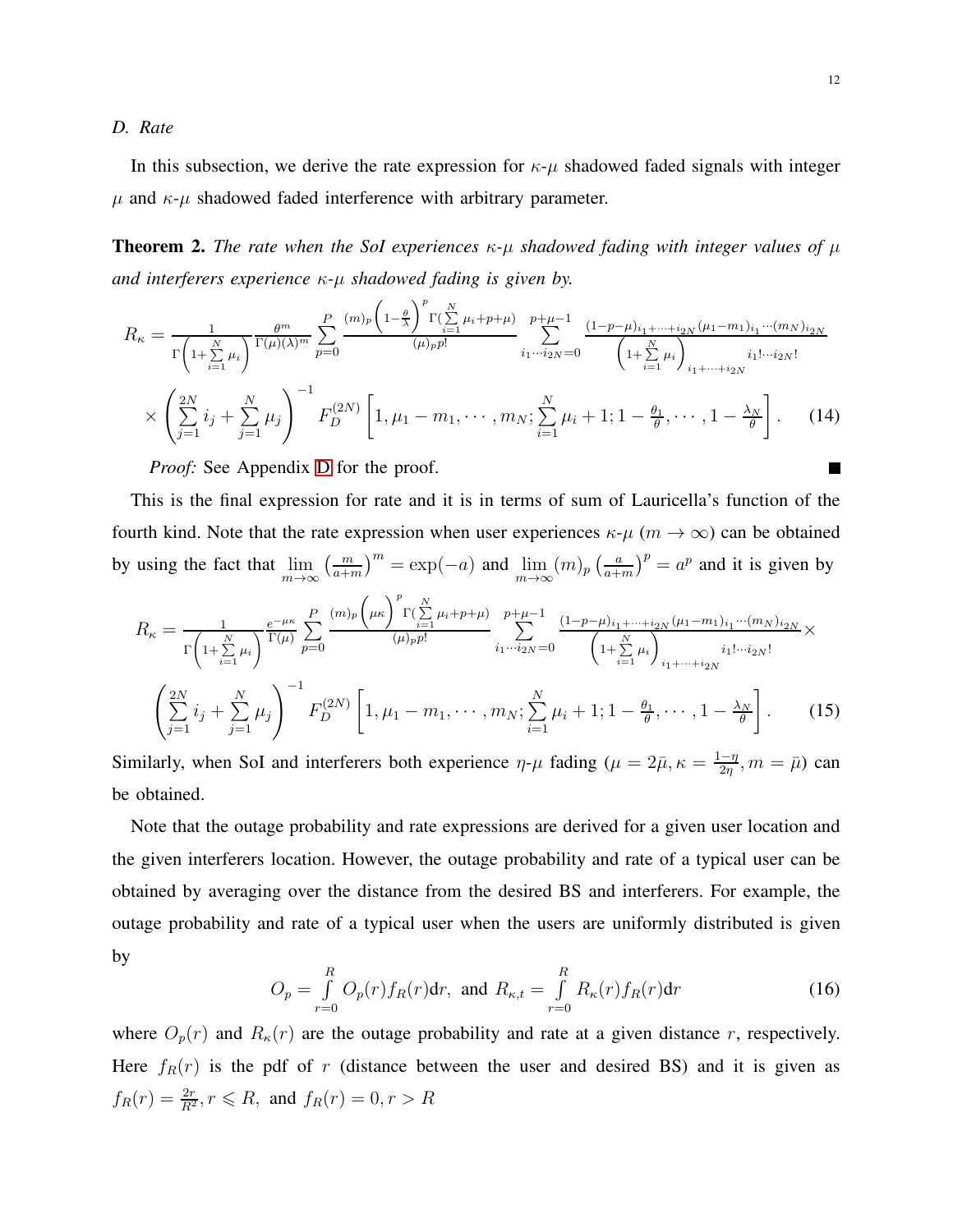#### IV. NUMERICAL AND SIMULATION RESULTS

In this section, we plot outage probability and rate using derived expression given in [\(8\)](#page-7-0), [\(14\)](#page-11-0). Note that for analytical results, we have considered the number of terms  $P$  to be 50. We then compare these analytical results with the results obtained using simulations. For the simulation, we have considered a two tier network ( $N = 18$ ) with hexagonal structure having centre to edge distance  $R = 1000$  m as shown in Fig. [1.](#page-5-0) For simulation, we generate  $\kappa$ - $\mu$  shadowed RVs corresponding to SoI and independent  $\kappa-\mu$  shadowed RVs corresponding to N interferers and then compute the SIR using [\(1\)](#page-4-1). Then using the simulated SIR we find the outage probability and rate and these are averaged over  $10<sup>5</sup>$  realizations. In all the plots the solid lines correspond to the simulation results, while the markers correspond to analytical results.

Fig. [5](#page-14-0) depicts the outage probability with respect to distance from the serving BS for different values of  $\kappa$ ,  $\mu$  and  $\alpha$ . Here target SIR T is assumed to be 0 dB. It can be observed that simulation results match with analytical results. Fig. [6](#page-15-0) depicts the rate with respect to distance from the serving BS for different values of  $\kappa$ ,  $\mu$  and m. Fig. [7](#page-15-1) shows the outage probability when both SoI and CCI experience  $\kappa-\mu$  fading. Here also target SIR T is assumed to be 0 dB. It has been mentioned in [\[23\]](#page-29-0) that the  $\kappa$ - $\mu$  shadowed fading model can be used to approximate the  $\kappa$ - $\mu$ distribution with arbitrary precision, by simply choosing a sufficiently large value of  $m$ . In order to plot Fig. [7,](#page-15-1) we have chosen a sufficiently large value of  $m$  in the derived expression when SoI and interferers both experience  $\kappa$ - $\mu$  shadowed fading. It can be seen that simulation results match with the analytical results<sup>[4](#page-12-0)</sup>. We have also provided confidence interval (CI) for outage probability for different values of the system parameters in Table [I.](#page-13-0) Interestingly, it can be seen that even the 99% confidence interval is fairly narrow when the number of iterations is 10<sup>5</sup>. The CI values are calculated using the method in [\[31\]](#page-29-7).

Now, we see the impact of fading parameters on the outage probability and rate. Fig. [8](#page-16-0) shows the variation in outage probability with respect to the parameter  $\mu$  for different values of the shadowing parameter m. Observe that as the shadowing parameter m increases, outage probability decreases. The reason of such a behaviour is as follows: the parameter  $m$  is related to shadowing, i.e., as m increases shadowing effect decreases. Recall that  $\kappa$ - $\mu$  is a special case

<span id="page-12-0"></span><sup>4</sup>Though the figures just show few sets of results, we have carried out extensive simulations and in all cases the simulation results match with the analytical results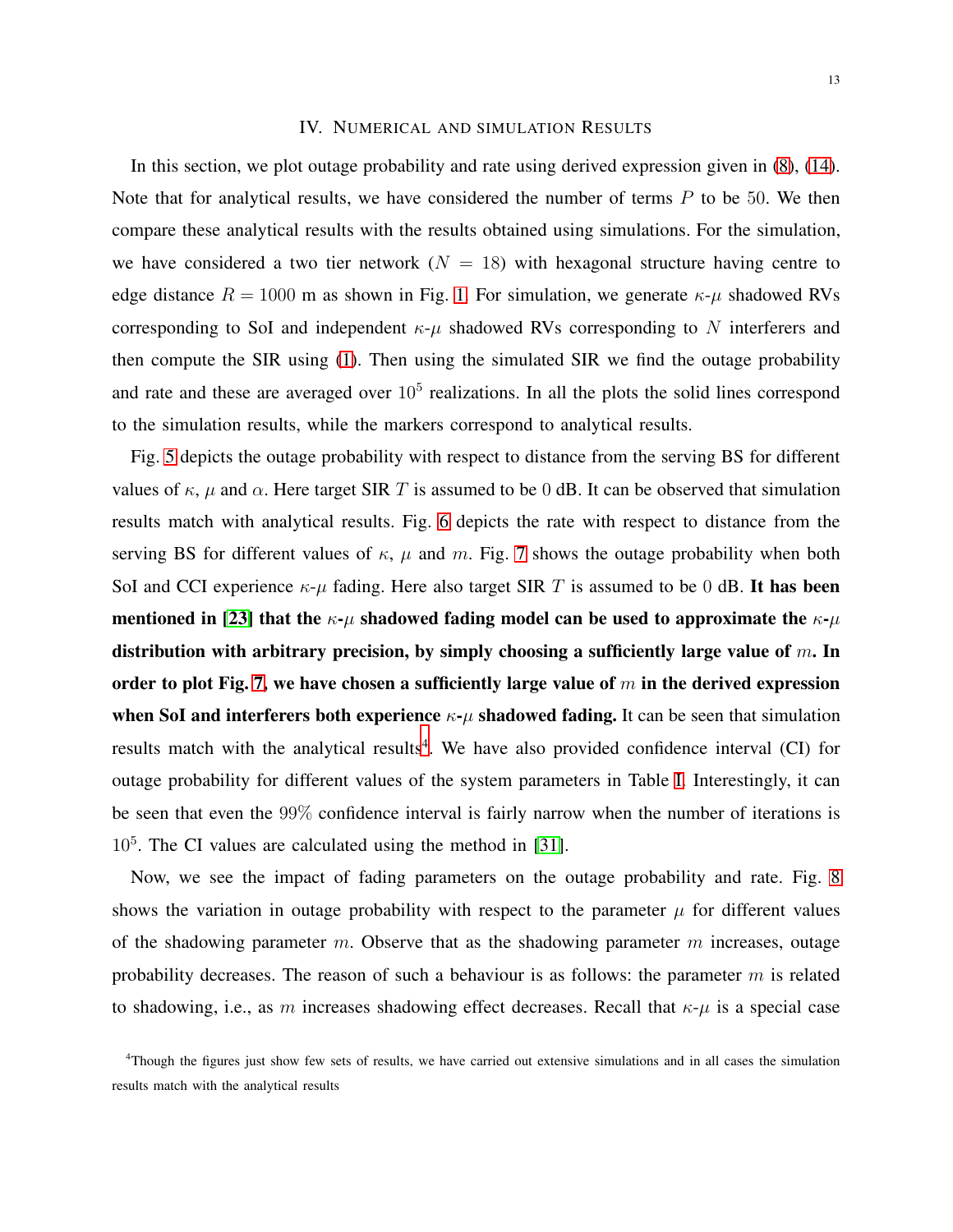<span id="page-13-0"></span>

| Parameters                | no. of iterations | confidence interval $(95\%)$ | confidence interval $(99\%)$ | analytical values |
|---------------------------|-------------------|------------------------------|------------------------------|-------------------|
| $\alpha = 3.6, r = 600$ m | $10^2$            | $0.633$ to $0.652$           | $0.63$ to $0.655$            | 0.6492            |
| $\alpha = 3.6, r = 600$ m | $10^3$            | $0.646$ to $0.652$           | $0.645$ to $0.652$           | 0.6492            |
| $\alpha = 3.6, r = 600$ m | 10 <sup>4</sup>   | $0.649$ to $0.651$           | $0.648$ to $0.651$           | 0.6492            |
| $\alpha = 3.6, r = 600$ m | $10^5$            | $0.649$ to $0.65$            | $0.649$ to $0.65$            | 0.6492            |
| $\alpha = 3, r = 800$ m   | 10 <sup>2</sup>   | 0.138 to 0.152               | $0.135$ to $0.155$           | 0.1471            |
| $\alpha = 3, r = 800$ m   | 10 <sup>3</sup>   | $0.146$ to $0.151$           | $0.145$ to $0.151$           | 0.1471            |
| $\alpha = 3, r = 800$ m   | $10^{4}$          | $0.147$ to $0.148$           | $0.146$ to $0.148$           | 0.1471            |
| $\alpha = 3, r = 800$ m   | $10^{5}$          | $0.147$ to $0.147$           | $0.147$ to $0.148$           | 0.1471            |
| $\alpha = 4$ , r=500 m    | 10 <sup>2</sup>   | 0.868 to 0.881               | $0.866$ to $0.884$           | 0.8783            |
| $\alpha = 4$ , r=500 m    | 10 <sup>3</sup>   | $0.875$ to $0.879$           | $0.874$ to $0.88$            | 0.8783            |
| $\alpha = 4, r = 500$ m   | $10^4$            | 0.878 to 0.879               | 0.877 to 0.879               | 0.8783            |

TABLE I: Confidence interval for different values of the parameter. Here  $\bar{\gamma} = \bar{\gamma}_i = 1 \forall i, T = 3$  dB,  $\kappa = 1.5, \mu = 1.2$  $\kappa_i = 1, \mu_i = 1, m = m_i = 10\forall i$  and the sample size is assumed to be 100.

of  $\kappa$ - $\mu$  shadowed with  $m \to \infty$  and therefore as the shadowing parameter increases, the outage probability approaches the outage probability of  $\kappa$ - $\mu$  fading. It can also be observed that as  $\mu$ increases, outage probability decreases for every value of  $m$ . The reason for such a behavior is as follows: as the parameter  $\mu$  increases, the number of cluster increases and hence the outage probability decreases.

Fig. [9](#page-16-1) shows the variation in outage probability with respect to shadowing parameter  $m$  for different values of  $\kappa$ . Observe that there is no change in outage probability when  $\kappa = 0$  and variation in outage probability increases as  $\kappa$  increases. For example, when  $\kappa = 1$ , the outage probability varies between 0.09389 and 0.04842 whereas when  $\kappa = 3$ , the outage probability varies between 0.1784 and 0.03143. It can also be observed that when the shadowing parameter m is small, the outage probability increases as the parameter  $\kappa$  increases. However, at higher value of m, the outage probability decreases as the parameter  $\kappa$  increases.

Fig. [10](#page-17-0) depicts the variation in rate with respect to shadowing parameter  $m$  for different values of  $\kappa$ . Similar to the outage probability, it can be observed that there is no change in rate when  $\kappa = 0$  and the variation in rate increases as  $\kappa$  increases. For example, when  $\kappa = 1$ , the rate varies between 1.553 nats/Hz and 1.693 nats/Hz whereas when  $\kappa = 3$ , the rate varies between 1.428 nats/Hz and 1.716 nats/Hz. It can be also observed that when the shadowing parameter m is small, the rate decreases as the parameter  $\kappa$  increases. However, at higher value of m, the rate increases as the parameter  $\kappa$  increases.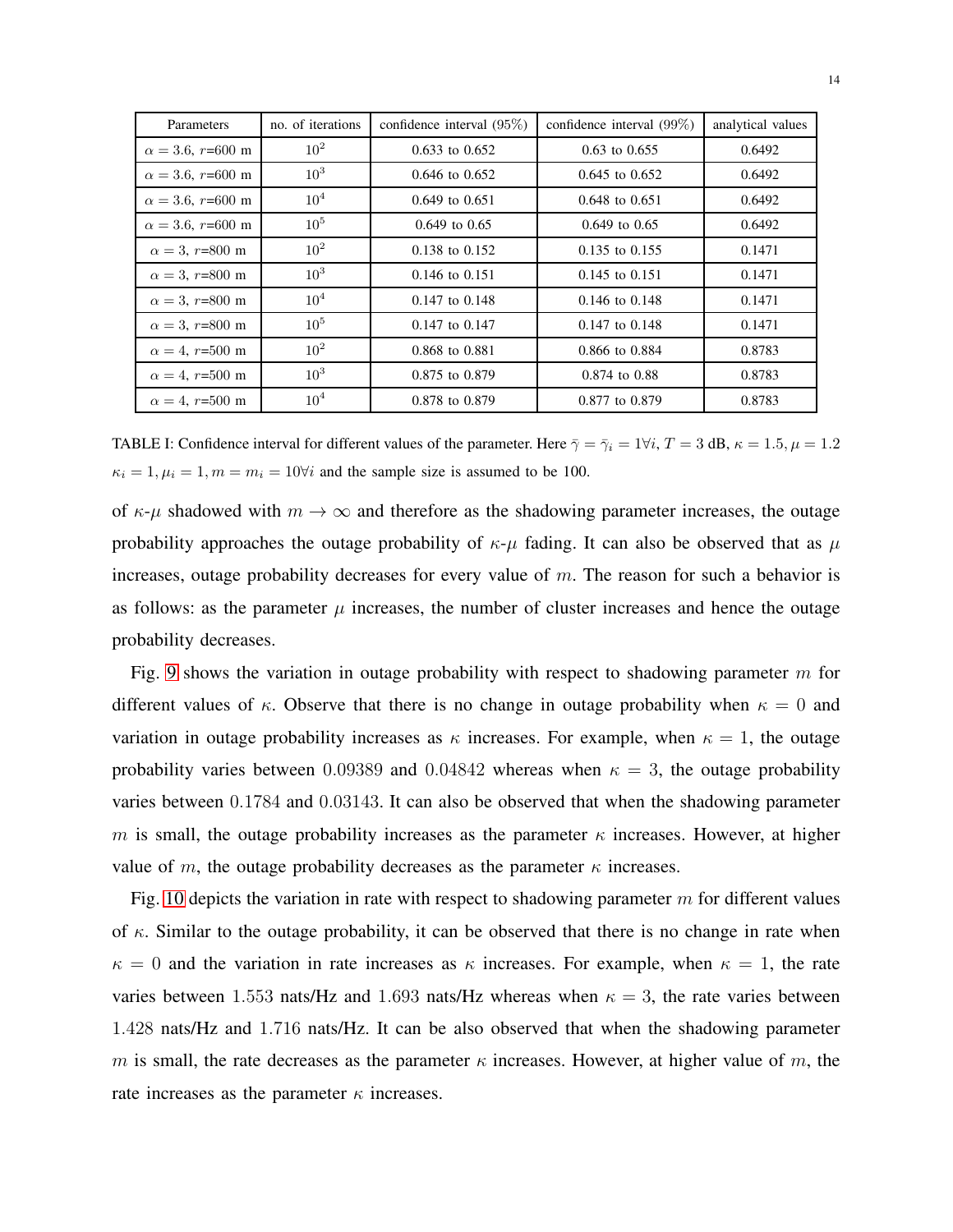<span id="page-14-0"></span>

Fig. 5: Comparison of analytical results with simulation results of outage probability. Here  $\bar{\gamma} = \bar{\gamma}_i = 1 \forall i$ ,  $T = 0$ dB,  $\kappa_i = 1, \mu_i = 1 \forall i \in \{1, \cdots, 6\}, \ \kappa_i = 0.8, \mu_i = 0.8 \forall i \in \{7, \cdots, 12\}, \ \kappa_i = 0.5, \mu_i = 0.5 \forall i \in \{13, \cdots, 18\},\$  $m = 8, m_i = 10\forall i.$ 

#### *A. FFR and SFR*

In this subsection, we compare the rate of FFR and SFR in the presence of  $\kappa$ - $\mu$  shadowed fading. The rate of FFR is given by [\[24\]](#page-29-1), [\[32\]](#page-29-8)

<span id="page-14-2"></span>
$$
R_f = \int_{r=0}^{R} R_{f,ce}(r) P[SIR > S_t] + \frac{1}{3} R_{f,ed}(r) P[SIR < S_t] \text{d}r
$$
\n(17)

Here, the term  $R_{f,ce}$  and  $R_{f,ed}$  are the rate of cell-centre users and cell-edge users, respectively, and can be obtained using Theorem 2. While computing  $R_{f,ed}$ , the number of interferers is taken to be  $\frac{1}{3}$  of the number of interferers used for computing  $R_{f,ce}$ , since in cell-edge reuse  $\frac{1}{3}$ frequency planning is used. Similarly,  $P[SIR > S_t]$  is the probability that users are classified as cell-centre users and can be obtained by using Theorem 1. Note that this the SIR for a reuse-1 system. Similarly, the rate of SFR is given by [\[24\]](#page-29-1)

<span id="page-14-1"></span>
$$
R_s = \int_{r=0}^{R} R_{s,ce}(r) P[SIR > S_t] + R_{s,ed}(r) P[SIR < S_t] \text{d}r
$$
 (18)

Similar to the FFR scenario, all the terms given in [\(18\)](#page-14-1) can be obtained using Theorem 1 and Theorem 2. However, in addition power control factor  $\beta$  is used appropriately as in SFR  $\beta$  is used for boosting the power of the cell-edge users. For simulation, two tier network ( $N = 18$ )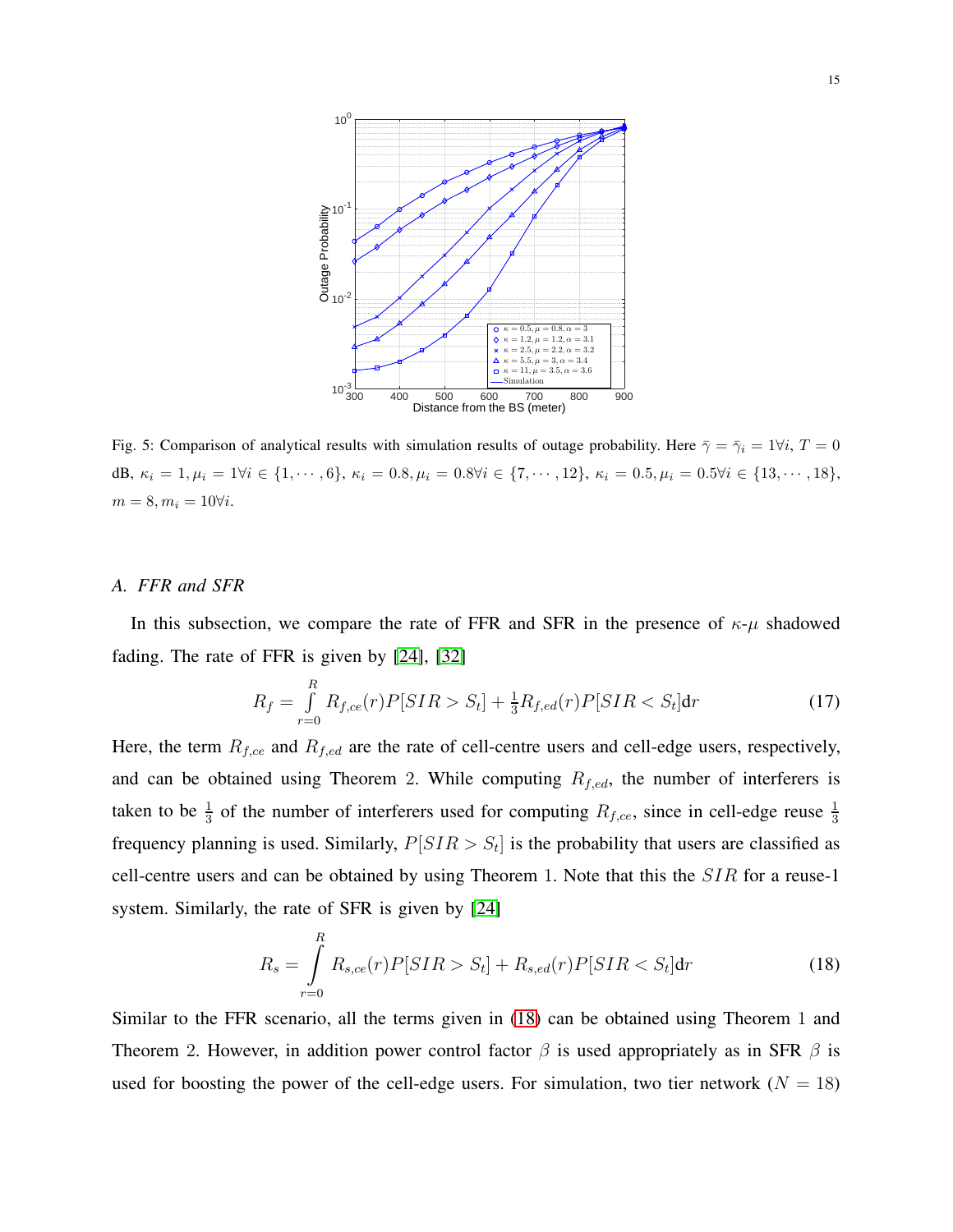<span id="page-15-0"></span>

<span id="page-15-1"></span>Fig. 6: Rate with respect to distance from the BS. Here  $\overline{\gamma} = \overline{\gamma}_i = 1 \forall i$ ,  $\kappa_i = 1.5, \mu_i = 1.5 \forall i \in \{1, \dots, 6\}$ ,  $\kappa_i = 1, \mu_i = 1 \forall i \in \{7, \cdots, 12\}, \, \kappa_i = 0.5, \mu_i = 0.5 \forall i \in \{13, \cdots, 18\}, \, m_i = 10 \forall i.$ 



Fig. 7: Comparison of analytical results with simulation results of outage probability when both SoI and CCI experience  $\kappa$ - $\mu$  fading. Here  $\bar{\gamma} = \bar{\gamma}_i = 1 \forall i$ ,  $T = 0$  dB,  $\kappa_i = 1.2$ ,  $\mu_i = 1 \forall i \in \{1, \cdots, 6\}$ ,  $\kappa_i = 1$ ,  $\mu_i = 0.8 \forall i \in$  $\{7, \cdots, 12\}, \kappa_i = 0.8, \mu_i = 0.5 \forall i \in \{13, \cdots, 18\}.$ 

with hexagonal structure has been considered. In each cell, 50 physical resource blocks (PRBs) and 25 users are considered. The users are uniformly distributed in a cell and all resource blocks are uniformly shared among users. Further, we generate  $\kappa$ - $\mu$  shadowed RVs corresponding to SoI and N interferers, and SIR per user and per PRB is evaluated. Similar to the [\[32\]](#page-29-8), users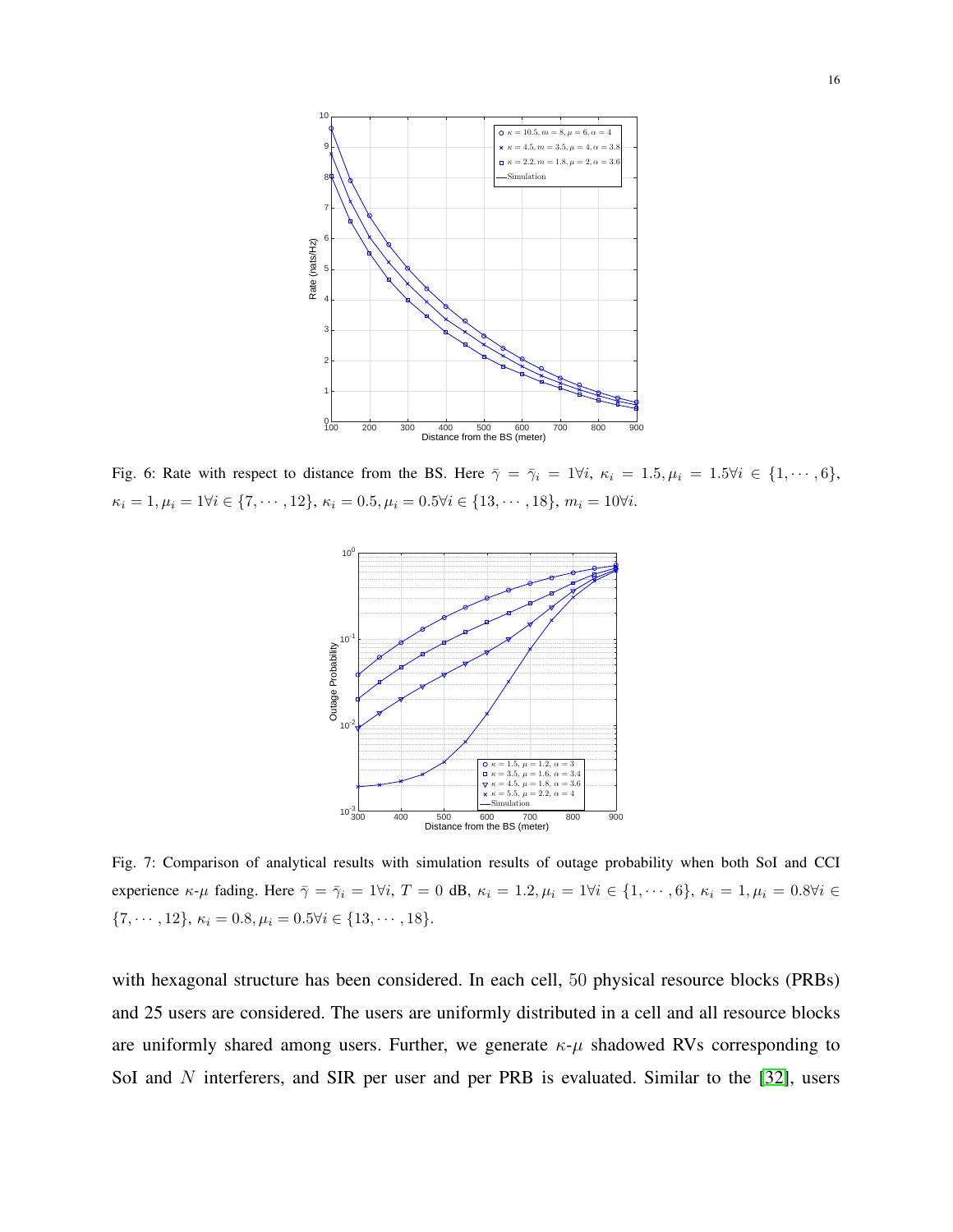<span id="page-16-0"></span>

<span id="page-16-1"></span>Fig. 8: Variation in outage probability with respect to parameter  $\mu$ . Here  $r = 650$ m  $\bar{\gamma} = \bar{\gamma}_i = 1 \forall i$ ,  $T = 0$ dB,  $\kappa = 2$  $\kappa_i = 1$ ,  $\mu_i = 1$ ,  $m_i = 10\forall i$ , and  $\alpha = 4$ .



Fig. 9: Variation in outage probability with respect to shadowing parameter m. Here  $r = 650$ m  $\bar{\gamma} = \bar{\gamma}_i = 1 \forall i$ ,  $T = 0$ dB,  $\mu = 3 \kappa_i = 1, \mu_i = 1, m_i = 10 \forall i$ , and  $\alpha = 4$ .

with SIR higher than  $S_t$  over 25 PRBs or more than 25 PRBs are classified as cell-centre users, otherwise they are classified as cell-edge users. For the FFR analytical computation, [\(17\)](#page-14-2), [\(6\)](#page-7-2) and [\(14\)](#page-11-0) are used, whereas for the SFR analytical computation, [\(18\)](#page-14-1), [\(6\)](#page-7-2) and [\(14\)](#page-11-0) are used. Fig. [11](#page-18-1) shows the rate of FFR and SFR system with respect to the shadowing parameter  $m$ . Firstly, it can be seen that as the shadowing parameter  $m$  increases, the rate of both FFR and SFR schemes increases since shadowing effect reduces with increasing  $m$ . Secondly, it can be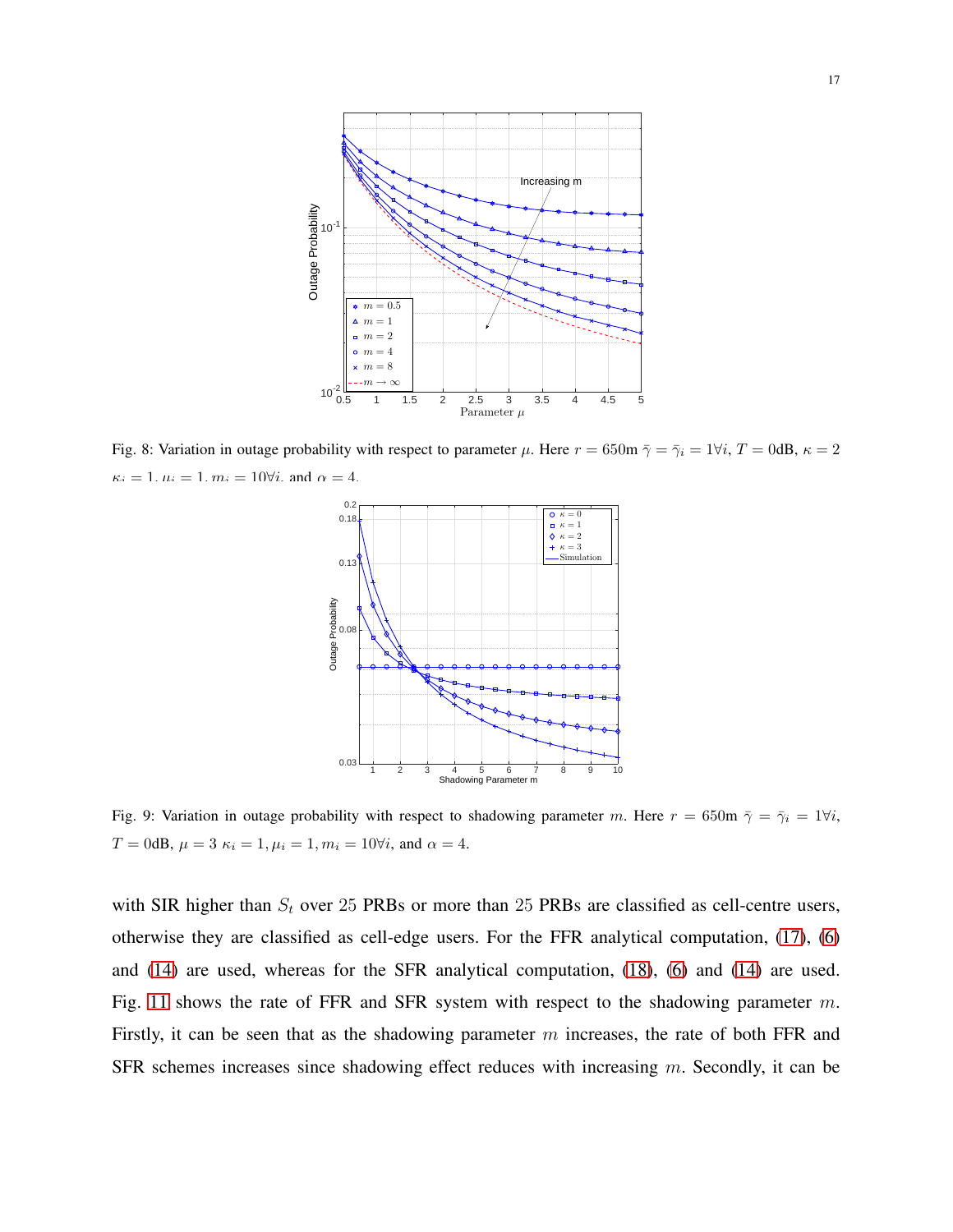<span id="page-17-0"></span>

Fig. 10: Variation in rate with respect to shadowing parameter m. Here  $r = 650$ m  $\bar{\gamma} = \bar{\gamma}_i = 1 \forall i, \ \mu = 3$  $\kappa_i = 0.5, \mu_i = 1, m_i = 10\forall i$ , and  $\alpha = 4$ .

seen that the rate of FFR is always higher than the rate of SFR, even though SFR is more bandwidth efficient in a fully loaded system. Note that the similar results was presented in [\[33\]](#page-29-9) for Rayleigh fading and in [\[25\]](#page-29-3) for Nakagami-m fading. Now we have generalized it to  $\kappa$ - $\mu$ shadowed fading model which encompass both  $\kappa-\mu$  and  $\eta-\mu$  fading. The intuitive reason for higher rate for FFR as follows: Note that the cell-edge users' SIR are quite low in a fully loaded system because of high interference. Even after employing SFR in the network, the cell-edge users' SIR are not significantly high. Whereas when FFR is employed, the cell-edge users' SIR increase significantly even in a fully loaded system as frequency reuse  $\frac{1}{3}$  is employed at the cell-edge. Hence FFR performs better than SFR in a fully loaded system.

## V. CONCLUSION

In this work, outage probability expression was derived when SoI and interferers both experience  $\kappa$ - $\mu$  shadowed fading. The derived expression is valid for arbitrary SoI parameters, arbitrary  $\kappa$  and  $\mu$  parameters for all interferers and any value of the parameter m for the interferers excepting the limiting value of  $m \to \infty$ . The expression was given in terms of Pochhammer integral where the integrands only contain elementary functions. Also the expression was given in terms of a sum of Lauricella's function of the fourth kind, which can be easily evaluated numerically. Then the expression is simplified for the cases when SoI experiences  $\kappa-\mu$  fading and when both SoI and interferers experience  $\eta-\mu$  fading. Also, the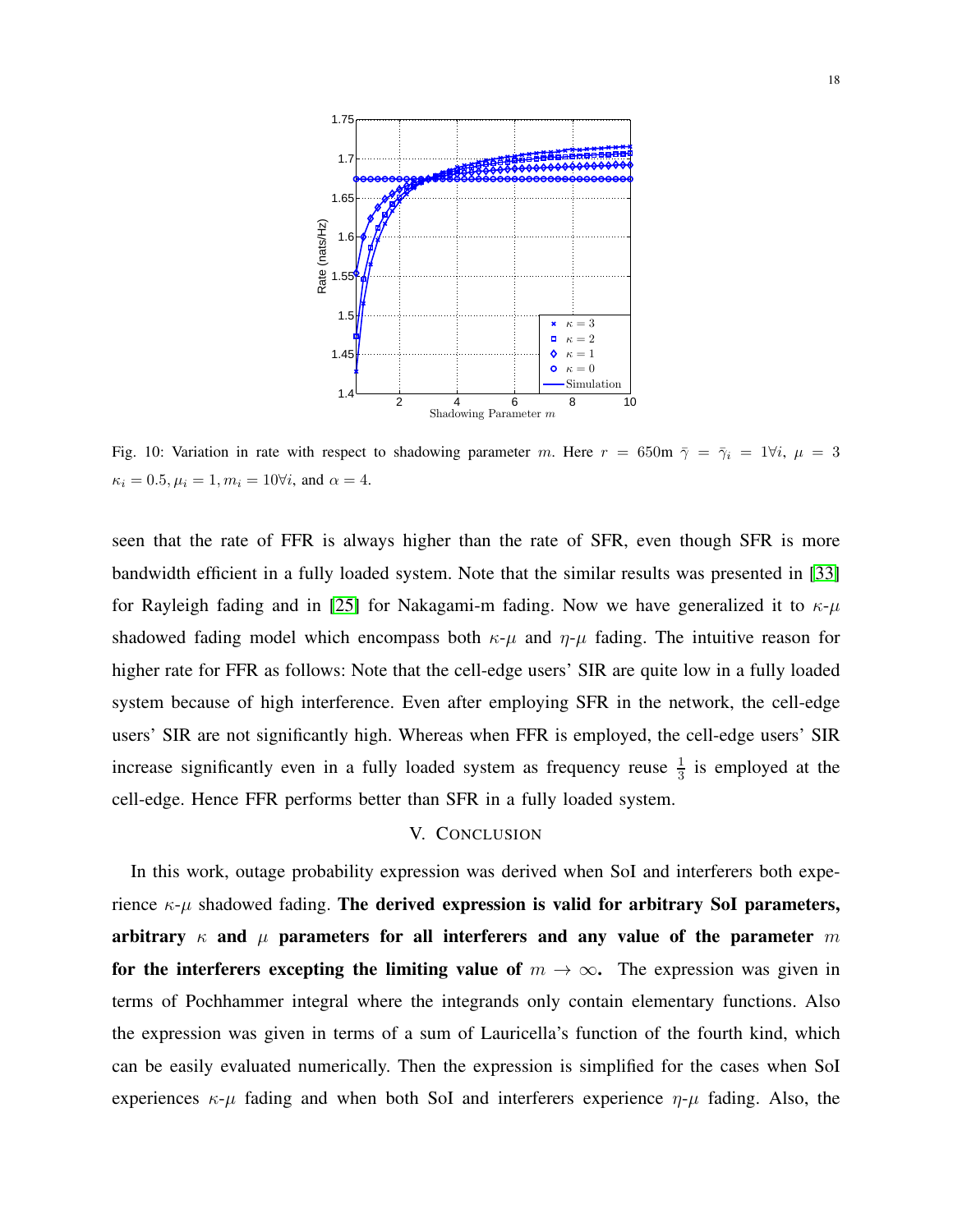<span id="page-18-1"></span>

Fig. 11: Comparison of rate of FFR and SFR schemes. Here  $\bar{\gamma} = \bar{\gamma}_i = 1 \forall i, \mu = 3, \kappa = 2.5, \beta = 2 \kappa_i = 1, \mu_i = 1$  $1.2, m_i = 1.5 \forall i$ , and  $\alpha = 3.4$ .

outage probability is simplified for the case when SoI experience Hoyt fading and the interferers experience  $\eta$ - $\mu$  fading, and it was given in terms of single Lauricella's function of the fourth kind. Further, the rate expression is derived for the case when SoI experience  $\kappa$ - $\mu$  shadowed fading with integer  $\mu$  and interferers experience  $\kappa-\mu$  shadowed fading with arbitrary parameters. Rate expression was also given in terms of sum of Lauricella's function of the fourth kind. We have also compared FFR and SFR and shown that the FFR outperforms SFR in the presence of  $\kappa$ - $\mu$  shadowed fading. Finally, extensive simulation results were given and these match with our analytical results.

## <span id="page-18-0"></span>APPENDIX A

The outage probability expression can be written as  $P(SIR < T) = P\left(I > \frac{g}{T}\right)$ ), where  $T$  is the target SIR. The cdf of  $I$  is given as  $[2]$ 

$$
F_I(y) = \left(\prod_{i=1}^N \frac{1}{\theta_i^{\mu_i - m_i} \lambda_i^{m_i}}\right) \frac{\sum_{j=1}^N \mu_i}{\Gamma\left(1 + \sum_{i=1}^N \mu_i\right)} \times \Phi_2^{(2N)}\left(\mu_1 - m_1, \cdots, \mu_N - m_N, m_1 \cdots, m_N; 1 + \sum_{i=1}^N \mu_i; -\frac{y}{\theta_1}, \cdots, -\frac{y}{\theta_N}, -\frac{y}{\lambda_1}, \cdots, \frac{y}{\lambda_N}\right)
$$
(19)

here  $\Phi_2^{(2N)}$  $\binom{(2N)}{2}$ .) denotes confluent multivariate hypergeometric function and  $\theta_i = \frac{\bar{\gamma}_i}{\mu_i(1+i)}$  $\frac{\gamma_i}{\mu_i(1+\kappa_i)},\;\lambda_i\,=\,$  $(\mu_i \kappa_i+m_i)\bar{\gamma}_i$  $\frac{\mu_i \kappa_i + m_i \gamma_i}{\mu_i (1 + \kappa_i) m_i}$ . Using the cdf of *I*, the outage probability is given by

$$
O_p = 1 - E_g \left( F_I \left( \frac{g}{T} \right) \right) \tag{20}
$$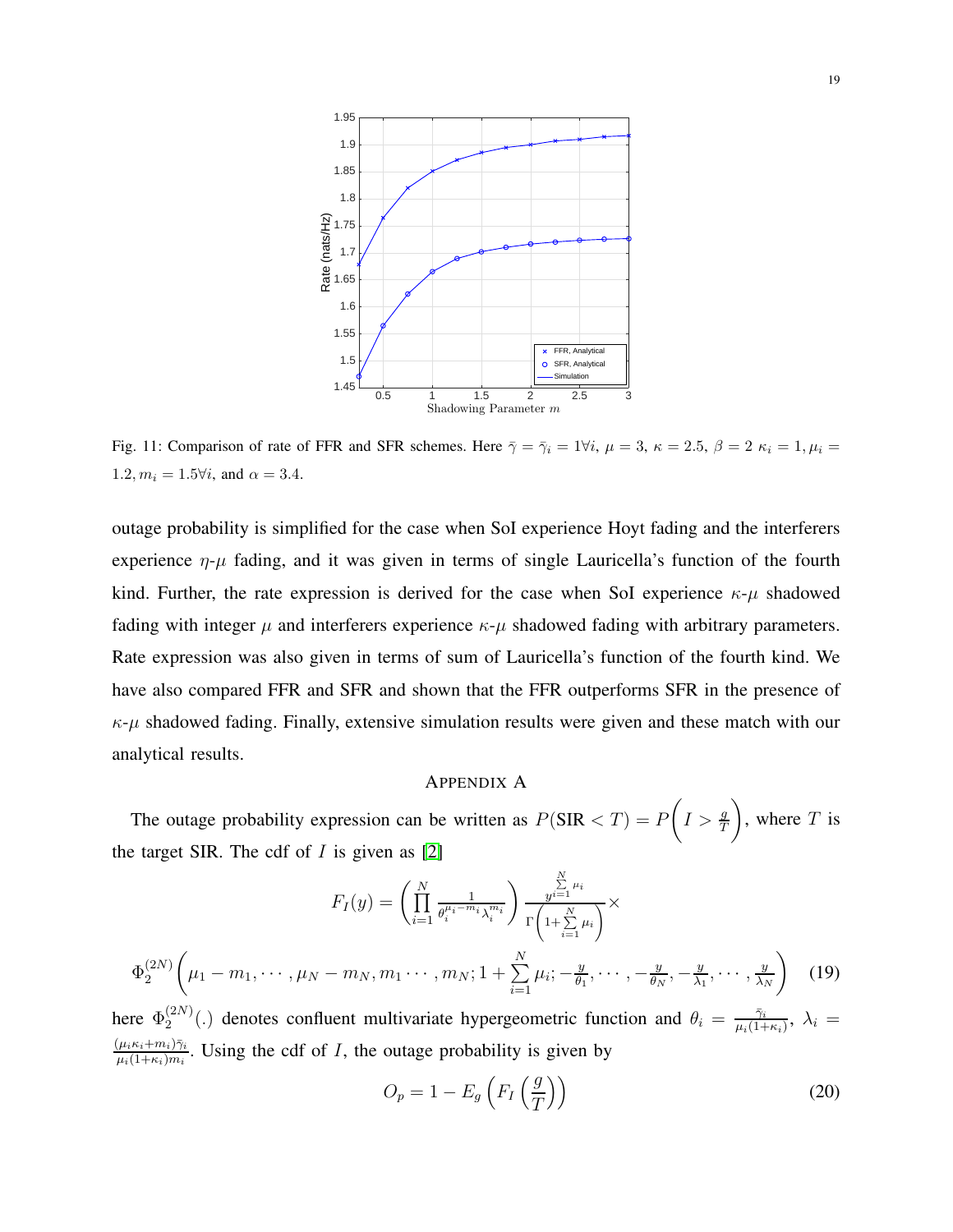Since  $g \sim S_{\kappa\mu}(\kappa, \mu, m, \bar{\gamma})$ , outage probability can be simplified as

$$
O_p = 1 - \int_0^{\infty} \frac{g^{\mu - 1} e^{-\frac{g}{\theta}}}{\theta^{\mu - m} \lambda^m \Gamma(\mu)} \cdot F_1 \left( m, \mu, \frac{g}{\theta} - \frac{g}{\lambda} \right) \left( \prod_{i=1}^N \frac{1}{\theta_i^{\mu_i - m_i} \lambda_i^{m_i}} \right) \frac{\left( \frac{g}{T} \right)^{\sum\limits_{i=1}^N \mu_i}}{\Gamma \left( 1 + \sum\limits_{i=1}^N \mu_i \right)} \times
$$
  

$$
\Phi_2^{(2N)} \left( \mu_1 - m_1, \cdots, \mu_N - m_N, m_1 \cdots, m_N; 1 + \sum\limits_{i=1}^N \mu_i; -\frac{g}{T\theta_1}, \cdots, -\frac{g}{T\theta_N}, -\frac{g}{T\lambda_1}, \cdots, \frac{g}{T\lambda_N} \right) dg.
$$
  
(21)

Using the transformation of variables with  $\frac{g}{\theta} = t$ , above expression can be rewritten as

<span id="page-19-1"></span>
$$
O_p = 1 - K' \int_0^\infty t^{\sum_{i=1}^N \mu_i + \mu - 1} e^{-t} {}_1F_1(m, \mu, \left(1 - \frac{\theta}{\lambda}\right)t) \times
$$
  

$$
\Phi_2^{(2N)}\left(\mu_1 - m_1, \cdots, \mu_N - m_N, m_1 \cdots, m_N; 1 + \sum_{i=1}^N \mu_i; -\frac{t\theta}{T\theta_1}, \cdots, -\frac{t\theta}{T\theta_N}, -\frac{t\theta}{T\lambda_1}, \cdots, \frac{t\theta}{T\lambda_N}\right) dt
$$
  

$$
K' = \left(\prod_{i=1}^N \frac{1}{\theta_i^{\mu_i - m_i} \lambda_i^{m_i}}\right) \sum_{\theta_i=1}^N \mu_i + m
$$
 In order to simplify (22) we use the following relationship

 $K' =$  $\Gamma\left(1+\sum\limits_{i=1}^{N}\mu_{i}\right)T$  $\sum_{i=1}^N \mu_i$ θ  $\frac{\lambda^{n} \bar{z}^{n}}{\lambda^{m} \Gamma(\mu)}$ . In order to simplify [\(22\)](#page-19-1), we use the following relationship

between confluent multivariate hypergeometric function and  $\binom{k}{1} E_D^{(N)}(.)$  [\[29,](#page-29-5) P. 95].

<span id="page-19-2"></span>
$$
\Gamma(a)_{(1)}^{(k)} E_D^{(N)}[a, b_1, \cdots, b_N; c, c'; x_1, \cdots, x_N] =
$$
  

$$
\int_0^\infty e^{-t} t^{a-1} \Phi_2^{(k)}[b_1, \cdots, b_k; c; x_1 t, \cdots, x_k t] \Phi_2^{(N-k)}[b_{k+1}, \cdots, b_N; c'; x_{k+1} t, \cdots, x_N t] dt.
$$
 (23)

Applying [\(23\)](#page-19-2) to evaluate [\(22\)](#page-19-1), one obtains

$$
O_p = 1 - K_{(1)}^{(1)} E_D^{(2N+1)} \bigg( \sum_{i=1}^N \mu_i + \mu, m, \mu_1 - m_1, \cdots,
$$
  

$$
\mu_N - m_N, m_1 \cdots, m_N; \mu, 1 + \sum_{i=1}^N \mu_i; 1 - \frac{\theta}{\lambda}, -\frac{\theta}{T\theta_1}, \cdots, -\frac{\theta}{T\theta_N}, -\frac{\theta}{T\lambda_1}, \cdots, -\frac{\theta}{T\lambda_N} \bigg),
$$
 (24)

<span id="page-19-3"></span>where  $K =$  $\Gamma(\sum_{i=1}^N \mu_i + \mu) \Bigg(\prod_{i=1}^N$ 1  $\theta_i^{\mu_i-m_i} \lambda_i^{m_i}$  $\setminus$  $\Gamma\left(1+\sum\limits_{i=1}^{N}\mu_{i}\right)T$  $\sum_{i=1}^N \mu_i$  $\theta$  $\sum_{i=1}^N \mu_i + m$  $\frac{\partial^2 H}{\partial x^m \Gamma(\mu)}$ . Note that  $\binom{1}{1} E_D^{(N)}(.)$  is closely related to Lauricella

function of fourth kind  $F_D^{(N)}(.)$  [\[29\]](#page-29-5). A series expression for  ${}_{(1)}^{(1)}E_D^{(N)}$  is given by

<span id="page-19-0"></span>
$$
{}_{(1)}^{(1)}E_D^{(N)}[a, b_1, \cdots, b_N; c, c'; x_1, \cdots, x_N] = \sum_{i_1 \cdots i_N = 0}^{\infty} \frac{(a)_{i_1 + \cdots + i_N} (b_1)_{i_1} \cdots (b_N)_{i_N}}{(c)_{i_1} (c')_{i_2 + \cdots + i_N}} \frac{x_1^{i_1}}{i_1!} \cdots \frac{x_N^{i_N}}{i_N!}, \quad (25)
$$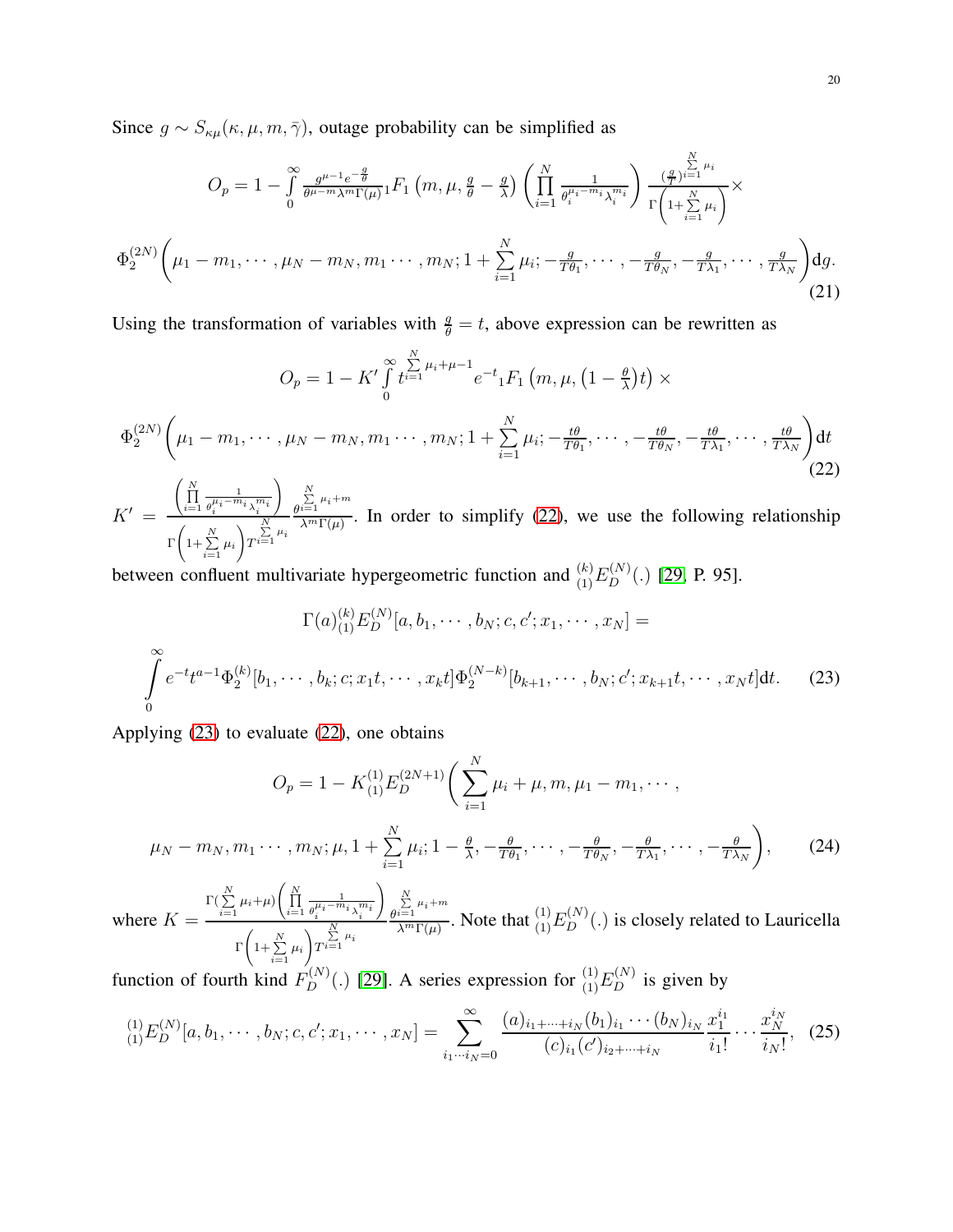with region of convergence:  $|x_1| < r_1, \cdots, |x_N| < r_N$ ;  $r_2 = r_3 = \cdots = r_N$ , and  $r_1 + r_N = 1$ . In order to obtain a series expression for  $\binom{1}{1} E_D^{(N)}(.)$  which converges, we use the following property of the  ${}^{(1)}_{(1)}E_D^{(N)}(.)$  [\[29,](#page-29-5) P.123].

$$
\begin{aligned}\n\binom{1}{1} E_D^{(N)}[a, b_1, \cdots, b_N; c, c'; x_1, \cdots, x_N] &= (1 - x_N)^{-a} \times \\
\binom{1}{1} E_D^{(N)}[a, b_1, \cdots, b_{N-1}, c' - b_2 - \cdots - b_N; c, c'; \frac{x_1}{1 - x_2}, \frac{x_2}{x_2 - 1}, \frac{x_2 - x_3}{x_2 - 1}, \cdots, \frac{x_2 - x_N}{x_2 - 1}\n\end{aligned}\n\tag{26}
$$

and rewrite [\(24\)](#page-19-3) as

<span id="page-20-1"></span>
$$
O_p = 1 - K \left(\frac{T\theta_1}{\theta + T\theta_1}\right)^{\sum_{i=1}^{N} \mu_i + \mu_{(1)}}_{(1)} E_D^{(2N+1)} \left[\sum_{i=1}^{N} \mu_i + \mu, m, \mu_1 - m_1, \cdots, \mu_N - m_N, m_1 \cdots, m_{N-1}, 1; \mu, 1 + \sum_{i=1}^{N} \mu_i; \frac{(\lambda - \theta)T\theta_1}{(T\theta_1 + \theta)\lambda}, \frac{\theta}{\theta + T\theta_1}, \frac{\theta\theta_2 - \theta\theta_1}{\theta_2(\theta + T\theta_1)}, \cdots, \frac{\theta\lambda_N - \theta\theta_1}{\lambda_N(\theta + T\theta_1)}\right].
$$
 (27)

It is apparent that  $\vert$  $\frac{(\lambda-\theta)T\theta_1}{(T\theta_1+\theta)\lambda}$  $\begin{array}{c} \begin{array}{c} \begin{array}{c} \end{array}\\ \begin{array}{c} \end{array} \end{array} \end{array}$  $\langle \frac{T\theta_1}{T\theta_1+}$  $\frac{T\theta_1}{(T\theta_1+\theta)},$  $\frac{\theta \theta _{2}-\theta \theta _{1}}{\theta _{2}(\theta +T\theta _{1})}$  $\begin{array}{c} \begin{array}{c} \begin{array}{c} \end{array}\\ \begin{array}{c} \end{array} \end{array} \end{array}$  $< \frac{\theta}{\theta+1}$  $\frac{\theta}{\theta+T\theta_1}$ , and  $\frac{T\theta_1}{(T\theta_1+\theta)}+\frac{\theta}{\theta+T}$  $\frac{\theta}{\theta+T\theta_1} = 1$ . Hence, the series expression given in [\(27\)](#page-20-1) converges. Therefore  ${}^{(1)}_{(1)}E_D^{(N)}(.)$  can be evaluated using series expression.

#### <span id="page-20-0"></span>APPENDIX B

In this Appendix, we further simplified outage probability given in [\(6\)](#page-7-2) in two different ways so that it can be evaluated easily. We use the following property of the  $\binom{1}{1} E_D^{(N)}(.)$  [\[29,](#page-29-5) P.287].

<span id="page-20-2"></span>
$$
\begin{aligned} \binom{1}{1} E_D^{(N)} \left[c + c' - 1, b_1, \cdots, b_N; c, c'; x_1, \cdots, x_N\right] &= \\ \left(1 - x_1\right)^{-b_1} \cdots \left(1 - x_N\right)^{-b_N} C_N^{(1)} \left[b_1, \cdots, b_N; 1 - c, 1 - c'; \frac{x_1}{1 - x_1}, \cdots, \frac{x_N}{1 - x_N}\right], \end{aligned} \tag{28}
$$

where  $C_N^{(k)}(.)$  is a generalization of the Horn function [\[29,](#page-29-5) p. 104]. From [\(24\)](#page-19-3), it is clear that  $c=\mu, c'=\sum$ N  $i=1$  $\mu_i + 1$  and  $a = \sum$ N  $i=1$  $\mu_i + \mu = c + c' - 1$ . Therefore using [\(28\)](#page-20-2), outage probability given in [\(24\)](#page-19-3) (in Appendix [A\)](#page-18-0) can be simplified as

$$
O_p = 1 - K\left(\frac{\theta}{\lambda}\right)^{-m} \left(1 + \frac{\theta}{T\theta_1}\right)^{m_1 - \mu_1} \cdots \left(1 + \frac{\theta}{T\lambda_1}\right)^{-m_N} \times
$$
  

$$
C_N^{(1)} \left[m, \mu_1 - m_1, \cdots, \mu_N - m_N, m_1 \cdots, m_{N-1}, 1; 1 - \mu, -\sum_{i=1}^N \mu_i; \frac{\lambda}{\theta} - 1, \frac{-\theta}{\theta + T\theta_1}, \cdots, \frac{-\theta}{\theta + T\lambda_N}\right].
$$
 (29)

The Pochhammer integral of  $C_N^{(1)}$  is given by [\[29,](#page-29-5) p. 105]

$$
\frac{(2\pi i)^2 C_N^{(1)}[b_1, \cdots, b_N, ; c, c'; x_1, \cdots, x_N]}{\Gamma(1-c)\Gamma(c+c')\Gamma(1-c')} =
$$
\n
$$
\int (-u)^{a-1} (u-1)^{-c-c'} (1+\frac{x_1}{u})^{-b_1} (1+ux_2)^{-b_2} \cdots (1+ux_N)^{-b_N} du.
$$
\n(30)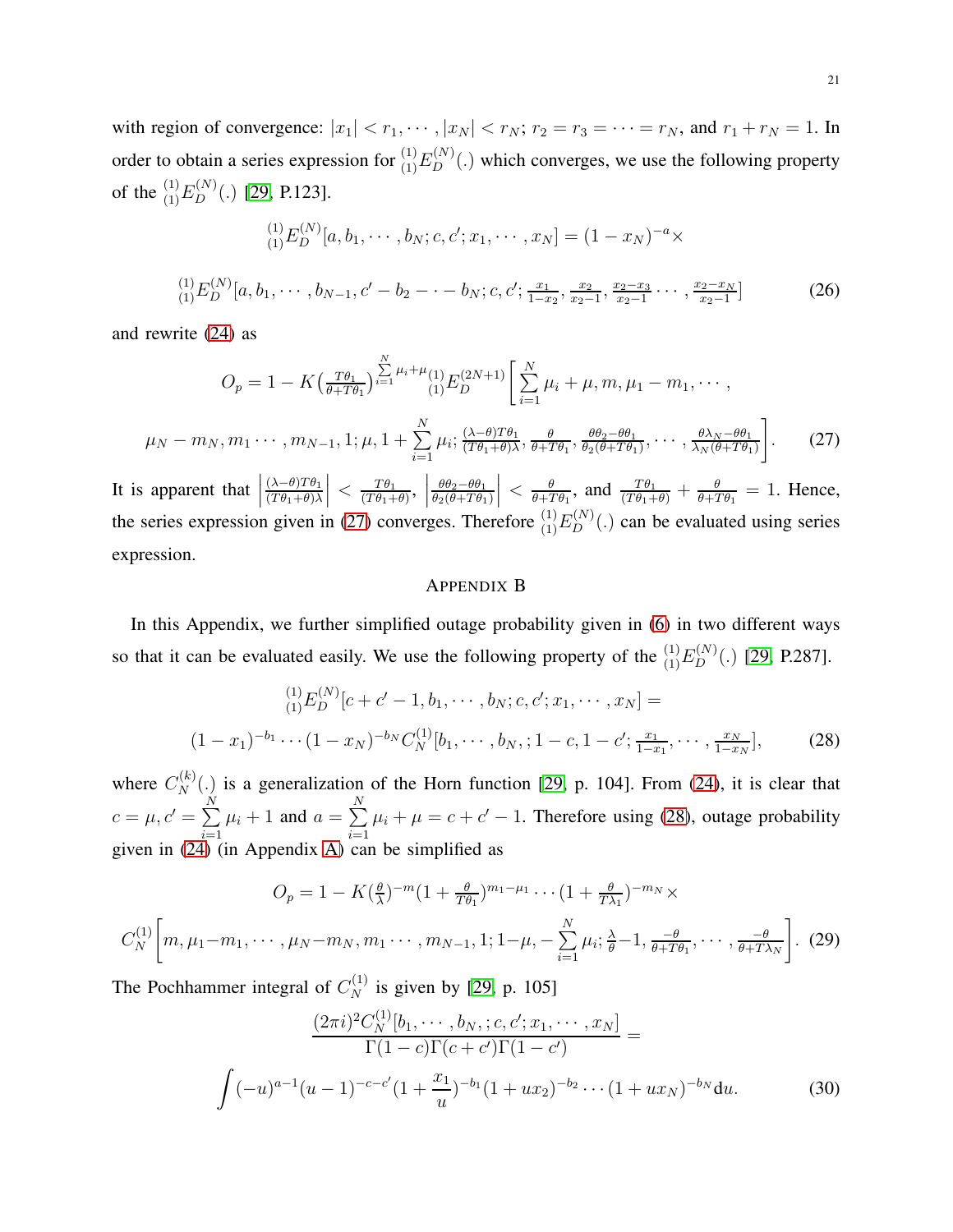The path of integration is a Pochhammer contour that is a double loop slung around the points 0 and 1. This loop starts from a point  $p$  (say) between 0 and 1, encircles 0 and 1 in the positive direction, and then encircles the same two points again in the negative direction [\[29\]](#page-29-5). Note that the integrands of above integral expression only contains elementary functions. Thus, the outage probability expression is given in terms of Pochhammer integral where integrands consist only elementary functions and hence it can be easily evaluated.

We will now derive an alternate expression for  $\binom{1}{1} E_D^{(N)}(.)$  in terms of infinite sums of Lauricella's function of the fourth kind  $F_D^{(N-1)}(.)$ . Then analytically we show that the infinite series can be truncated to a finite series with the number of terms being chosen such that the truncation error is lower than  $\epsilon$ , where  $\epsilon$  is in the order of 10<sup>-5</sup> or lower. Moreover, as the number of terms increases, the truncation error further decreases. The Matlab code to evaluate Lauricella's function of the fourth kind  $F_D^{(N)}(.)$  is readily available and it can be downloaded from [\[34\]](#page-29-10). The series expression of  $_{(1)}^{(1)}E_D^{(N)}$  for the outage probability is given by

<span id="page-21-0"></span>
$$
{}_{(1)}^{(1)}E_D^{(N)}[a, b_1, \cdots, b_N; c, c'; x_1, \cdots, x_N] = \sum_{i_1 \cdots i_N = 0}^{\infty} \frac{(a)_{i_1 + \cdots + i_N} (b_1)_{i_1} \cdots (b_N)_{i_N}}{(c)_{i_1} (c')_{i_2 + \cdots + i_N}} \frac{x_1^{i_1}}{i_1!} \cdots \frac{x_N^{i_N}}{i_N!}, \quad (31)
$$

Now, using the property of that Pochhammer symbol that  $(a)_{m+n} = (a+m)_n(a)_m$  (equivalently,  $\Gamma(a+m)(a+m)_n = (a)_{m+n}\Gamma(a)$ , [\(31\)](#page-21-0) can be rewritten as

$$
{}_{(1)}^{(1)}E_D^{(N)}(.) = \sum_{i_1\cdots i_N=0}^{\infty} \frac{\Gamma(a+i_1)(a+i_1)_{i_2+\cdots+i_N}(b_1)_{i_1}\cdots(b_N)_{i_N}}{\Gamma(a)(c)_{i_1}(c')_{i_2+\cdots+i_N}} \frac{x_1^{i_1}}{i_1!} \cdots \frac{x_N^{i_N}}{i_N!},
$$
\n(32)

<span id="page-21-1"></span>
$$
{}_{(1)}^{(1)}E_D^{(N)}(.) = \sum_{i_1=0}^{\infty} \frac{\Gamma(a+i_1)(b_1)_{i_1}x_1^{i_1}}{\Gamma(a)(c)_{i_1}i_1!} \sum_{i_2\cdots i_N=0}^{\infty} \frac{(a+i_1)_{i_2+\cdots+i_N}(b_2)_{i_2}\cdots(b_N)_{i_N}}{(c')_{i_2+\cdots+i_N}} \frac{x_2^{i_2}}{i_2!} \cdots \frac{x_N^{i_N}}{i_N!},
$$
(33)

The  $N-1$  fold series expression given in [\(33\)](#page-21-1) is equivalent to the series expression of  $F_D^{N-1}(.)$ [\[35\]](#page-29-11) and hence

<span id="page-21-2"></span>
$$
{}^{(1)}_{(1)}E_D^{(N)}[a,b_1,\cdots,b_N;c,c';x_1,\cdots,x_N] = \sum_{i_1=0}^{\infty} \frac{\Gamma(a+i_1)(b_1)_{i_1}x_1^{i_1}}{\Gamma(a)(c)_{i_1}i_1!} F_D^{(N-1)}[a+i_1,b_2,\cdots,b_N;c';x_2,\cdots,x_N].
$$
\n(34)

Note that the convergence condition for Lauricella's function of the fourth kind  $F_D(.)$  will be satisfied if the convergence condition for  $\binom{1}{1} E_D^{(N)}$  is satisfied, since  $x_2, \dots, x_N$  are same for both and the convergence criteria of  $\binom{1}{1} E_D^{(N)}$  is  $|x_1| < r_1, \cdots, |x_N| < r_N$ ;  $r_2 = r_3 = \cdots = r_N$ , and  $r_1 + r_N = 1$  while the convergence criteria for the series expression of  $F_D(.)$  is max $\{|x_2|,$  $\cdots |x_N|$  < 1. Using [\(34\)](#page-21-2) and the following transformation

$$
F_D^{(N)}[a, b_1, \cdots, b_N; c; x_1, \cdots, x_N] = (1 - x_1)^{c - a - b_N} \left[ \prod_{i=1}^{N-1} (1 - x_i)^{-b_i} \right] \times
$$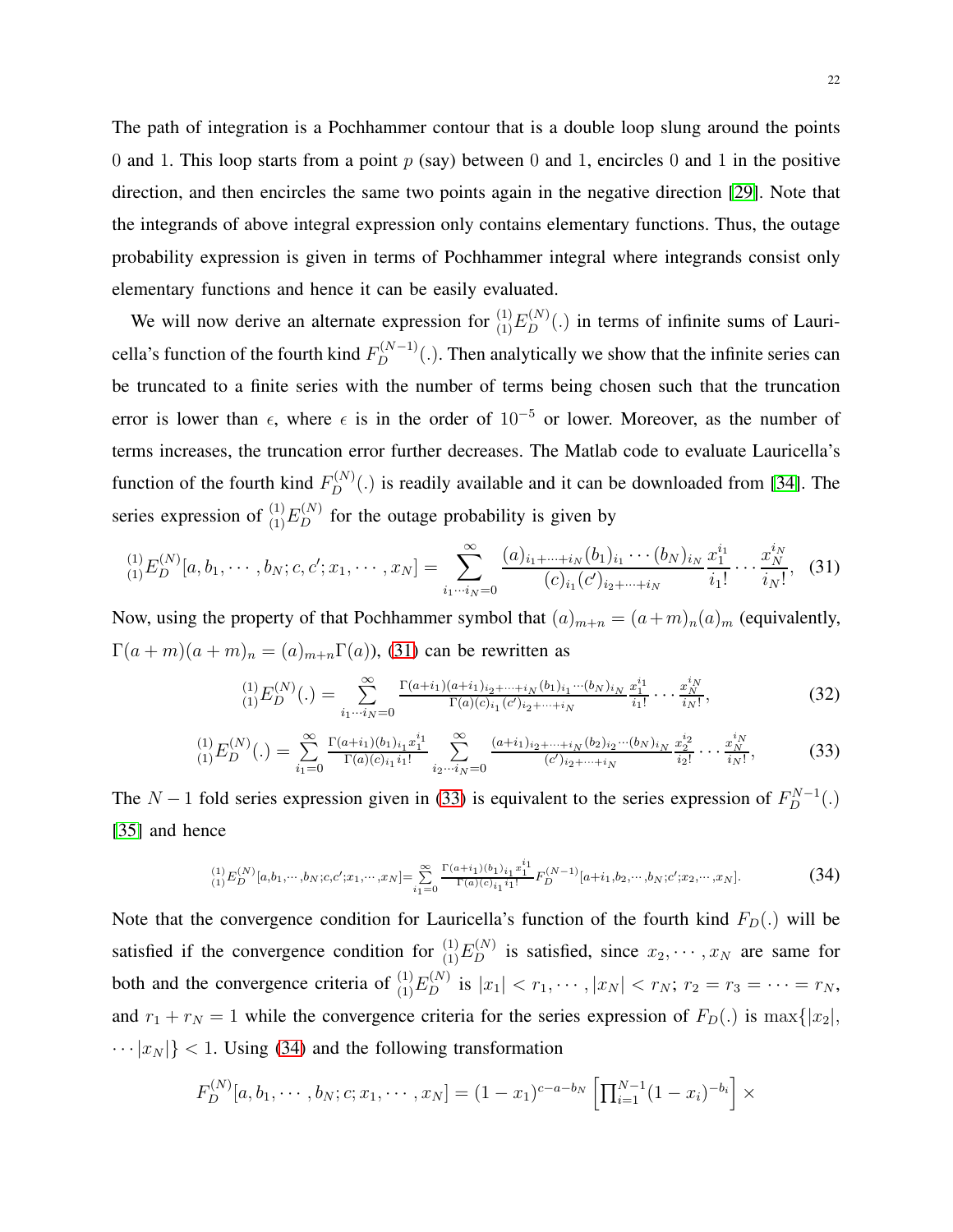$$
F_D^{(N)}\bigg(c-a, b_1, \cdots, b_{N-1}, c-b_1-\cdots-b_N; c; \frac{x_N-x_1}{x_N-1}, \cdots, \frac{x_{N-1}-x_1}{x_{N-1}-1}, x_N\bigg),\tag{35}
$$

Eq. [\(27\)](#page-20-1) can be rewritten in terms of  $F_D(.)$  and is given by

$$
O_p = K_2 \sum_{p=0}^{\infty} \frac{(m)_p \left(1 - \frac{\theta}{\lambda}\right)^p \Gamma(\sum_{i=1}^N \mu_i + p + \mu)}{(\mu)_{p} p!} F_D^{(2N)} \left(1 - p - \mu, \mu_1 - m_1, \cdots, \mu_N - m_N, m_1 \cdots, m_N; \frac{1 + \sum_{i=1}^N \mu_i; \frac{\theta}{\theta + T\theta_1}, \cdots, \frac{\theta}{\theta + T\theta_N}, \frac{\theta}{\theta + T\lambda_1}, \cdots, \frac{\theta}{\theta + T\lambda_N}\right),
$$
\n
$$
\text{where } K_2 = \frac{\left(\prod_{i=1}^N \left(\frac{\theta}{\theta + T\theta_i}\right)^{\mu_i - m_i} \left(\frac{\theta}{\theta + T\lambda_i}\right)^{m_i}\right)}{\Gamma(\mu) (\lambda)^m} \frac{\theta^m}{\Gamma(\mu) (\lambda)^m}.
$$
\n
$$
\text{APPENDIX } C
$$

<span id="page-22-0"></span>The outage probability with first  $P$  terms is given by

$$
O_{p,P} = K_2 \sum_{p=0}^{P} \frac{(m)_p \left(1 - \frac{\theta}{\lambda}\right)^p \Gamma(\sum_{i=1}^N \mu_i + p + \mu)}{(\mu)_p p!} \times
$$
  

$$
F_D^{(2N)} \left(1 - p - \mu, \mu_1 - m_1, \cdots, \mu_N - m_N, m_1 \cdots, m_N; 1 + \sum_{i=1}^N \mu_i; \frac{\theta}{\theta + T\theta_1}, \cdots, \frac{\theta}{\theta + T\theta_N}, \frac{\theta}{\theta + T\lambda_1}, \cdots, \frac{\theta}{\theta + T\lambda_N}\right)
$$
(37)

In this appendix, we will bound the difference  $e_P$  given by  $O_p - O_{p,P}$  and show that to obtain  $e_P < \epsilon$  (where  $\epsilon$  is in the order of 10<sup>-5</sup> or lower), the number of terms required, i.e., P is finite. Also, as the number of terms P increases, the  $\epsilon$  decreases.  $e_P = O_p - O_{p,P}$  is given by

$$
e_P = K_2 \sum_{p=P+1}^{\infty} \frac{(m)_p \left(1 - \frac{\theta}{\lambda}\right)^p \Gamma(\sum_{i=1}^N \mu_i + p + \mu)}{(\mu)_p p!} \times
$$
  

$$
F_D^{(2N)}\left(1 - p - \mu, \mu_1 - m_1, \cdots, \mu_N - m_N, m_1 \cdots, m_N; 1 + \sum_{i=1}^N \mu_i; \frac{\theta}{\theta + T\theta_1}, \cdots, \frac{\theta}{\theta + T\theta_N}, \frac{\theta}{\theta + T\lambda_1}, \cdots, \frac{\theta}{\theta + T\lambda_N}\right)
$$
(38)

In order to bound  $e_P$ , first we bound  $F_D^{(2N)}$ . Note that

<span id="page-22-1"></span>
$$
F_D^{(N)}[a, b_1, \cdots, b_N; c; x_1, \cdots, x_N] \le F_D^{(N)}[a, b_1, \cdots, b_N; c; x, \cdots, x] = {}_2F_1[a, \sum_{i=1}^N b_i, c, x].
$$
 (39)

Here  $x \in \{x_1, \dots, x_N\}$  is chosen such that above inequality holds. For example if  $a, b_1, \dots, b_N$ are all positive, then  $x = \max\{x_1, \dots, x_N\}$ . Applying inequality given in [\(39\)](#page-22-1), one can bound  $e_P$  and it is given by

<span id="page-22-2"></span>
$$
e_P \le K_2 \sum_{p=P+1}^{\infty} \frac{(m)_p \left(1 - \frac{\theta}{\lambda}\right)^p \Gamma(\sum_{i=1}^N \mu_i + p + \mu)}{(\mu)_p p!} {}_2F_1[1 - p - \mu, \sum_{i=1}^N \mu_i, 1 + \sum_{i=1}^N \mu_i, \frac{\theta}{\theta + Tx}]\tag{40}
$$

.

.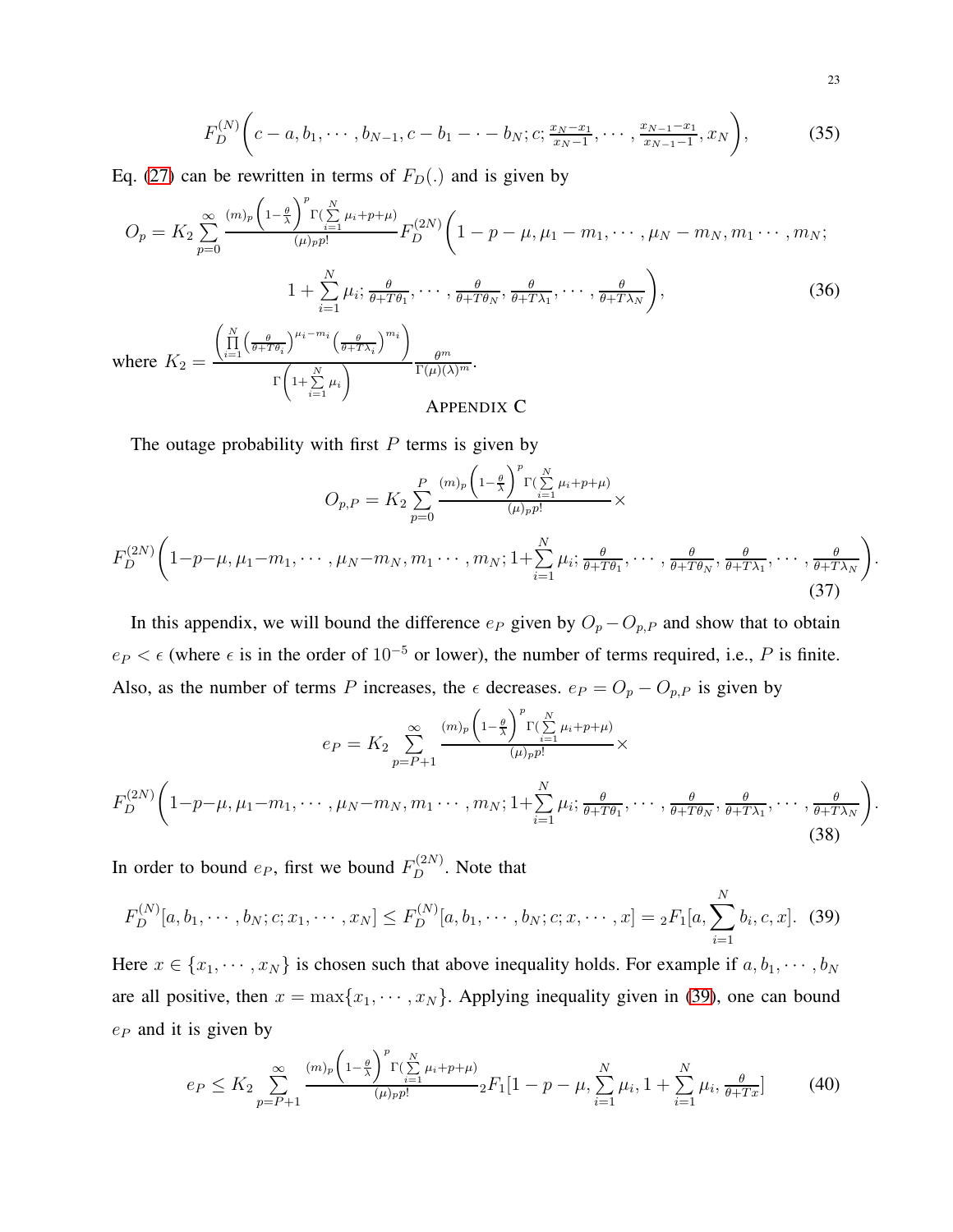here  $x \in \{\theta_1, \dots, \theta_N, \lambda_1, \dots, \lambda_N\}$ . We now consider two different cases<sup>[5](#page-23-0)</sup>: case (i)  $\sum$ N  $i=1$  $\mu_i \approx 1$  and case  $(ii)$   $\sum$ N  $i=1$  $\mu_i >> 1$ . For case (i), we use the transformation  ${}_2F_1[a, b, c, x] = (1-x)^{c-a-b} {}_2F_1[c$  $a, c - b, c, x$ . Therefore  $_2F_1(.)$  given in [\(40\)](#page-22-2) can be rewritten as

$$
{}_2F_1[1-p-\mu,\sum_{i=1}^N\mu_i,1+\sum_{i=1}^N\mu_i,\frac{\theta}{\theta+Tx}] = \left(\frac{Tx}{\theta+Tx}\right)^{\mu+p} {}_2F_1[\sum_{i=1}^N\mu_i+p+\mu,1,1+\sum_{i=1}^N\mu_i,\frac{\theta}{\theta+Tx}] \tag{41}
$$

and this can be bounded as

$$
{}_{2}F_{1}[\sum_{i=1}^{N}\mu_{i}+p+\mu,1,1+\sum_{i=1}^{N}\mu_{i},\frac{\theta}{\theta+Tx}]=\sum_{i=0}^{\infty}\frac{(\sum_{i=1}^{N}\mu_{i}+p+\mu)_{i}(1)_{i}}{(1+\sum_{i=1}^{N}\mu_{i})_{i}}\frac{(\frac{\theta}{\theta+Tx})^{i}}{i!}
$$

$$
\leq \sum_{i=0}^{\infty}\frac{(\sum_{i=1}^{N}\mu_{i}+p+\mu)_{i}(1)_{i}}{(1)_{i}}\frac{(\frac{\theta}{\theta+Tx})^{i}}{i!} = {}_{2}F_{1}\left(\sum_{i=1}^{N}\mu_{i}+p+\mu,1,1,\frac{\theta}{\theta+Tx}\right) = \left(\frac{Tx}{\theta+Tx}\right)^{-\sum_{i=1}^{N}\mu_{i}-p-\mu}.
$$
(42)

Hence for case (i),  $_2F_1(.)$  can be bounded as

<span id="page-23-1"></span>
$$
{}_{2}F_{1}[1-p-\mu,\sum_{i=1}^{N}\mu_{i},1+\sum_{i=1}^{N}\mu_{i},\frac{\theta}{\theta+Tx}] \leq \left(\frac{Tx}{\theta+Tx}\right)^{-\sum_{i=1}^{N}\mu_{i}}.
$$
 (43)

Therefore, using [\(40\)](#page-22-2) and [\(43\)](#page-23-1),  $e_P$  for case (i) can be written as

$$
e_P \le K_3 \sum_{p=P+1}^{\infty} \frac{\Gamma(P+m)}{\Gamma(P+1)} \frac{\Gamma(\sum_{i=1}^{N} \mu_i + P + \mu)}{\Gamma(\mu + P)} \left(1 - \frac{\theta}{\lambda}\right)^P \left(\frac{Tx}{\theta + Tx}\right)^{-\sum_{i=1}^{N} \mu_i} \tag{44}
$$

<span id="page-23-4"></span>
$$
= K_3 \left(\frac{T_x}{\theta + T_x}\right)^{-\sum_{i=1}^{N} \mu_i} \frac{\Gamma(P + m + 1)}{\Gamma(P + 2)} \frac{\Gamma(\sum_{i=1}^{N} \mu_i + P + \mu + 1)}{\Gamma(\mu + P + 1)} \left(1 - \frac{\theta}{\lambda}\right)^{P + 1}
$$
  
3 $F_2(1, P + m + 1, \sum_{i=1}^{N} \mu_i + P + \mu + 1; P + 2, \mu + P + 1; 1 - \frac{\theta}{\lambda})$  (45)

where  $K_3 = K_2 \Gamma(\mu) / \Gamma(m)$ . For case  $(ii)$   $\sum$ N  $i=1$  $\mu_i >> 1$ ,  $_2F_1(.)$  can be approximated as

<span id="page-23-2"></span>
$$
{}_2F_1[1 - P - \mu, \sum_{i=1}^N \mu_i, 1 + \sum_{i=1}^N \mu_i, \frac{\theta}{\theta + Tx}] \approx {}_2F_1[1 - P - \mu, \sum_{i=1}^N \mu_i, \sum_{i=1}^N \mu_i, \frac{\theta}{\theta + Tx}].
$$
 (46)

Using the following transformation [\[29,](#page-29-5) P-19],  $_2F_1[a, b; c; x] = (1-x)^{-a} {}_2F_1[a, c-b; c; x/(x-1)],$ the function  ${}_2F_1(.)$  given in [\(46\)](#page-23-2) can be simplified as

<span id="page-23-3"></span>
$$
{}_{2}F_{1}[1-P-\mu,\sum_{i=1}^{N}\mu_{i},\sum_{i=1}^{N}\mu_{i},\frac{\theta}{\theta+Tx}] = \left(\frac{Tx}{\theta+Tx}\right)^{P+\mu-1}.
$$
 (47)

<span id="page-23-0"></span><sup>5</sup>Note that  $\sum_{i=1}^{N} \mu_i$  represents the number of multipath cluster across all interferers and typically this is one or greater than one.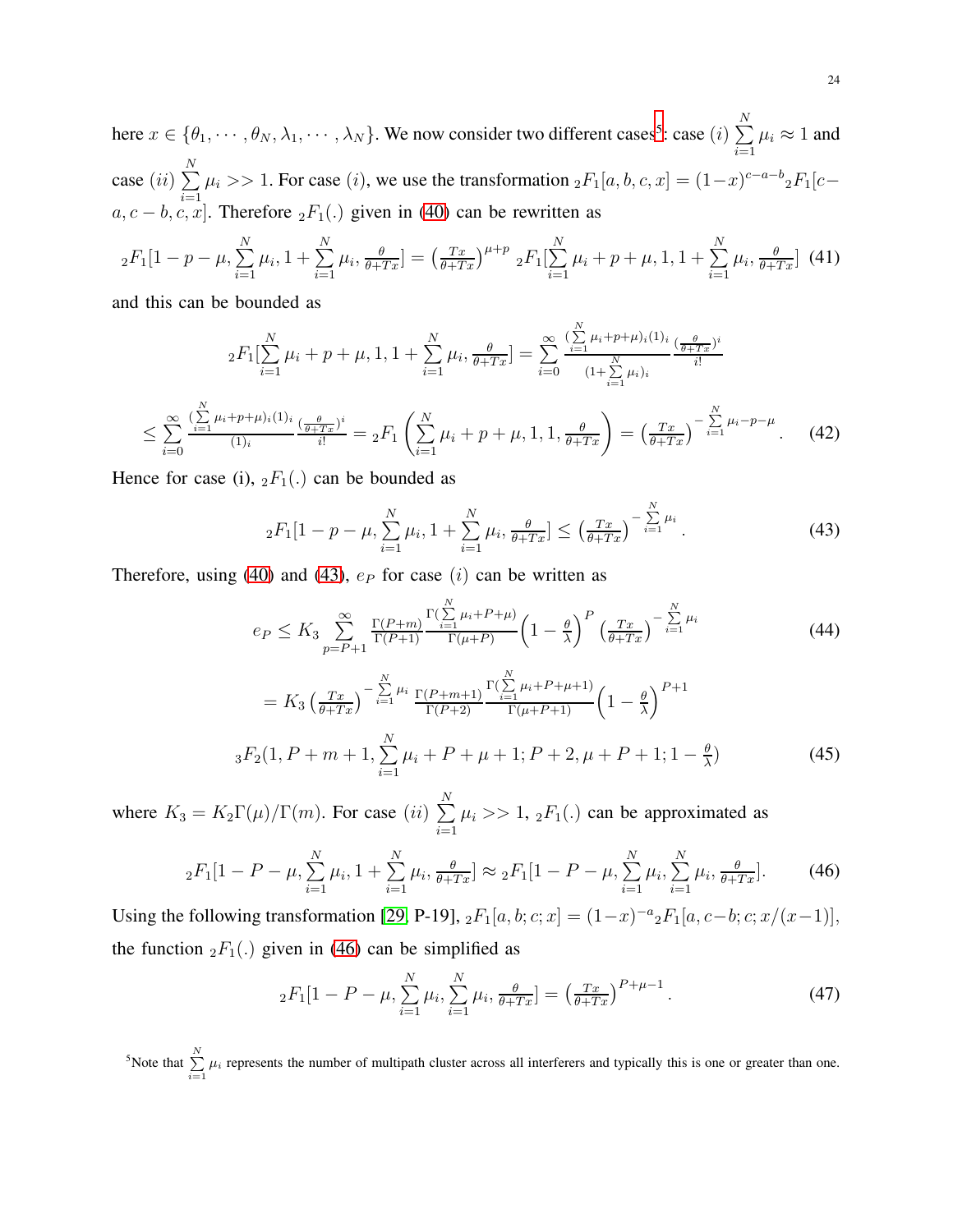Now, using [\(40\)](#page-22-2), [\(46\)](#page-23-2) and [\(47\)](#page-23-3),  $e_P$  for case (ii) can be written as

$$
e_P \le K_3 \sum_{p=P+1}^{\infty} \frac{\Gamma(P+m)}{\Gamma(P+1)} \frac{\Gamma(\sum_{i=1}^{N} \mu_i + P + \mu)}{\Gamma(\mu + P)} \left(1 - \frac{\theta}{\lambda}\right)^P \left(\frac{Tx}{\theta + Tx}\right)^{P+\mu-1}
$$
  
=  $K_3 \frac{\Gamma(P+m+1)}{\Gamma(P+2)} \frac{\Gamma(\sum_{i=1}^{N} \mu_i + P + \mu + 1)}{\Gamma(\mu + P + 1)} \left(1 - \frac{\theta}{\lambda}\right)^{P+1} \left(\frac{Tx}{\theta + Tx}\right)^{P+\mu} \times$   

$$
{}_{3}F_2\left(1, P+m+1, \sum_{i=1}^{N} \mu_i + P + \mu + 1; P+2, \mu + P + 1; (1 - \frac{\theta}{\lambda})(\frac{Tx}{\theta + Tx})\right).
$$
 (48)

<span id="page-24-0"></span>Using the following identity from [\[36\]](#page-29-12)

<span id="page-24-3"></span>
$$
\frac{\Gamma(n+a)}{\Gamma(n+b)} = n^{a-b} \left( 1 + \frac{(a-b)(a+b-1)}{2n} + O(|n|^{-2}) \right),\tag{49}
$$

and putting  $1 - \frac{\theta}{\lambda} = \frac{\mu \kappa}{\mu \kappa + \lambda}$  $\frac{\mu\kappa}{\mu\kappa+m}$  into [\(48\)](#page-24-0), one can rewrite the truncation error as

<span id="page-24-1"></span>
$$
e_P \le K_3 \left( P^{m-1} + \frac{P^{m-2}(m+2)(m-1)}{1 \text{ term }} \right) \left( P^{\sum_{i=1}^{N} \mu_i} + \frac{P^{\sum_{i=1}^{N} \mu_i - 1} (\sum_{i=1}^{N} \mu_i + 2\mu + 1)}{1 \text{ term }} \right) \times
$$
  

$$
\left( \frac{\mu \kappa}{\mu \kappa + m} \right)^{P+1} \left( \frac{Tx}{\theta + Tx} \right)^{P+\mu} {}_3F_2 \left( 1, P + m + 1, \sum_{i=1}^{N} \mu_i + P + \mu + 1; P + 2, \mu + P + 1; \left( \frac{\mu \kappa}{\mu \kappa + m} \right) \left( \frac{Tx}{\theta + Tx} \right) \right).
$$
  
V term  
V term (50)

We now analyze the upper bound of  $e_P$  given in [\(50\)](#page-24-1). Let us first analyze the vth term given in [\(50\)](#page-24-1) which contains the function  ${}_3F_2(.)$ . The vth term can be upper bounded as

<span id="page-24-2"></span>
$$
{}_{3}F_{2}\left(1, P+m+1, \sum_{i=1}^{N} \mu_{i}+P+\mu+1; P+2, \mu+P+1; (\frac{\mu\kappa}{\mu\kappa+m})(\frac{Tx}{\theta+Tx})\right) \leq {}_{3}F_{2}\left(1, P+\tilde{m}+1, \tilde{n}+P+\mu+1; P+2, \mu+P+1; (\frac{\mu\kappa}{\mu\kappa+m})(\frac{Tx}{\theta+Tx})\right).
$$
\n(51)

Here  $\tilde{m}$  and  $\tilde{n}$  are the smallest integer greater than m and  $\Sigma$ N  $i=1$  $\mu_i$ , respectively. Now, using the following reduction formula given in [\[37,](#page-29-13) Eq. (2)], one can rewrite the the vth term given in the right side of [\(51\)](#page-24-2) as

$$
\text{vth term} \leq \sum_{j_1=0}^{\tilde{m}-1} \sum_{j_2=0}^{\tilde{n}} \frac{\left(\sum_{i=1}^N \mu_i + P + \mu + 1\right)_{j_1}(1)_{j_1+j_2}}{(P+2)_{j_1}(\mu + P + 1)_{j_1+j_2}} 1 F_0 \left(1 + j_1 + j_2, \left(\frac{\mu \kappa}{\mu \kappa + m}\right) \left(\frac{Tx}{\theta + Tx}\right)\right) \tag{52}
$$

Using the fact that  $(a)_n = \frac{\Gamma(a+n)}{\Gamma(a)}$  $\frac{(a+n)}{\Gamma(a)}$ , and  $_1F_0(a; z) = (1-z)^{-a}$  one can rewrite the above term as

$$
\text{vth term} \leq \sum_{j_1=0}^{\tilde{m}-1} \sum_{j_2=0}^{\tilde{n}} \frac{\Gamma(\sum_{i=1}^N \mu_i + P + \mu + 1 + j_1)\Gamma(P+2)}{\Gamma(\sum_{i=1}^N \mu_i + P + \mu + 1)\Gamma(P+2 + j_1)} \frac{\Gamma(1+j_1+j_2)\Gamma(\mu + P + 1)}{\Gamma(\mu + P + 1 + j_1 + j_2)} \left(1 - \frac{\mu \kappa}{\mu \kappa + m} \frac{Tx}{\theta + Tx}\right)^{-1-j_1-j_2} \tag{53}
$$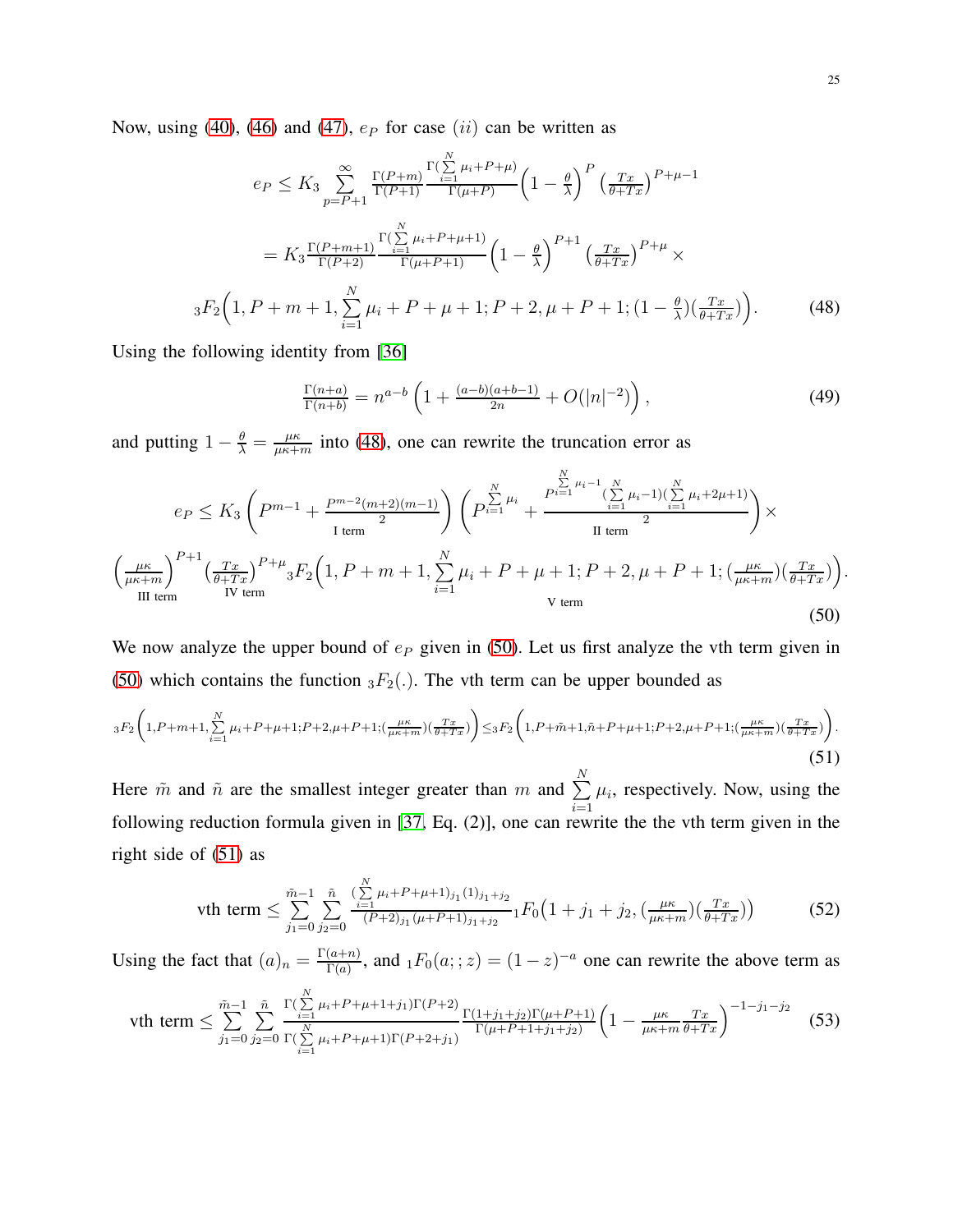Further, using the identity given in  $(49)$  and at sufficiently higher value of  $P$ , the vth term can be approximated as, vth term  $\approx$ 

$$
\sum_{j_1=0}^{\tilde{m}-1} \sum_{j_2=0}^{\tilde{n}} \frac{(P)^{j_1} \Gamma(1+j_1+j_2)}{(P)^{j_1}(P)^{j_1+j_2}} \left(1 - \frac{\mu \kappa}{\mu \kappa + m} \frac{T x}{\theta + T x}\right)^{-1-j_1-j_2} \tag{54}
$$

It is obvious from the above expression that as  $P$  increases the vth term decreases. Now we show that the multiplication of first four terms given in  $(50)$  also decreases as P increases. Note that at higher value of  $P$ , one can approximate the multiplication of first four terms given in [\(50\)](#page-24-1) as

$$
e_{P,4} \approx K_3 P^{\sum\limits_{i=1}^N \mu_i + m} \left(\frac{\mu \kappa}{\mu \kappa + m}\right)^{P+1} \left(\frac{T x}{\theta+T x}\right)^{P+\mu}
$$

Recall that our goal is to show that as  $P$  increases the multiplication of first four terms, i.e.,  $e_{P,4}$ , decreases. Therefore, differentiating  $e_{P,4}$  with respect to P, one obtains

<span id="page-25-1"></span>
$$
e'_{P,4} = K_3 b^{P+1} c^{\mu+P} P^a(\frac{a}{p} + \log b + \log c)
$$
 (55)

where  $a = \sum$ N  $i=1$  $\mu_i + m, b = \frac{\mu\kappa}{\mu\kappa + m} < 1, c = \frac{T x}{\theta + T x} < 1$ . It is clear from [\(55\)](#page-25-1) that at sufficiently higher value of P, the  $e'_{P,4} < 0$ . as b and c are less than 1. Hence the  $e_{P,4}$  decreases as P increases. It is also apparent that as b and c are higher, i.e., more close to 1, more number of terms are required to truncate. In other words, as  $\mu$  increases or  $\kappa$  increases, more number of terms are required to truncate, since  $\frac{\mu\kappa}{\mu\kappa+m}$  also increases. A similar analysis can be done for the case  $(i)$  for which the upper bound is given in [\(45\)](#page-23-4).

#### <span id="page-25-0"></span>APPENDIX D

In order to derive the rate expression, first we need to derive the outage probability expression when SoI experience  $\kappa$ - $\mu$  shadowed fading with integer  $\mu$ . Using the series expression of  $F_D^{(N)}(.)$ given by

$$
F_D^{(N)}[a, b_1, \cdots, b_N; c; x_1, \cdots, x_N] = \sum_{i_1 \cdots i_N = 0}^{\infty} \frac{(a)_{i_1 + \cdots + i_N} (b_1)_{i_1} \cdots (b_N)_{i_N}}{(c)_{i_1 + \cdots + i_N}} \frac{x_1^{i_1}}{i_1!} \cdots \frac{x_N^{i_N}}{i_N!},
$$
(56)

the expression given in [\(8\)](#page-7-0) can be rewritten as

$$
O_{p,P} = K_2 \sum_{p=0}^{P} \frac{(m)_p \left(1 - \frac{\theta}{\lambda}\right)^p \Gamma(\sum_{i=1}^N \mu_i + p + \mu)}{(\mu)_{PP}!} \sum_{i_1 \cdots i_{2N} = 0}^{\infty} \frac{(1 - p - \mu)_{i_1 + \cdots + i_{2N}} (\mu_1 - m_1)_{i_1} \cdots (m_N)_{i_{2N}}}{\left(1 + \sum_{i=1}^N \mu_i\right)_{i_1 + \cdots + i_{2N}}}
$$
\n
$$
(57)
$$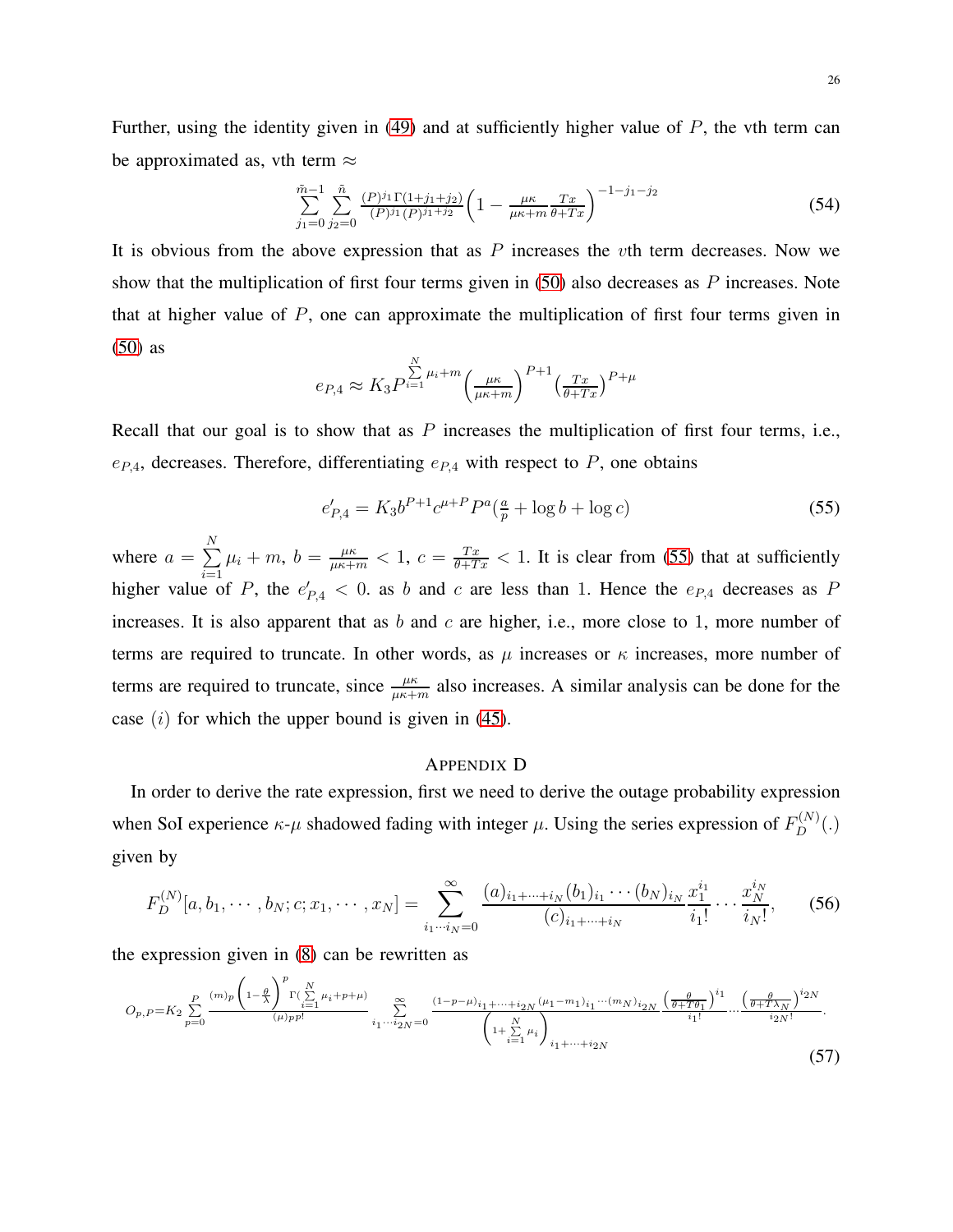When  $\mu$  for the SoI fading is restricted to integer,  $1 - p - \mu$  will be integer and above series expression can be simplified using the following property of Pochhammer symbol [\[38,](#page-29-14) P. 14]

$$
(-n)_k = \begin{cases} \frac{(-1)^k n!}{(n-k)!}, 0 \le k \le n, \\ 0, k > n, \end{cases}
$$
 (58)

<span id="page-26-0"></span>and hence 
$$
O_{p,P} = K_2 \sum_{p=0}^{P} \frac{(m)_p \left(1 - \frac{\theta}{\lambda}\right)^p \Gamma(\sum_{i=1}^{N} \mu_i + p + \mu)}{(\mu)_{p} p!} \times
$$

$$
\sum_{i_1 \cdots i_{2N} = 0}^{P+ \mu - 1} \frac{(1 - p - \mu)_{i_1 + \cdots + i_{2N}} (\mu_1 - m_1)_{i_1} \cdots (m_N)_{i_{2N}} \left(\frac{\theta}{\theta + T \theta_1}\right)^{i_1}}{\left(1 + \sum_{i=1}^{N} \mu_i\right)_{i_1 + \cdots + i_{2N}}} \cdots \frac{\left(\frac{\theta}{\theta + T \lambda_N}\right)^{i_{2N}}}{i_1!}.
$$
(59)

Now, the rate is given in [\[39\]](#page-29-15),  $R_{\kappa} = \mathbb{E}[\ln(1 + SIR)]$ . For a positive random variable (RV)  $\mathbb{E}[X] = \int_{t>0} \mathbb{P}[\ln(1 + \text{SIR}) > t] dt$ . Since logarithm is monotonically increasing in SIR, we have  $R_{\kappa} = \int_0^{\infty} \mathbb{P}[\text{SIR} > e^t - 1] dt$ . With the help of [\(59\)](#page-26-0), the rate is given by

$$
R_{\kappa} = \frac{1}{\Gamma\left(1 + \sum\limits_{i=1}^{N} \mu_{i}\right)} \frac{\theta^{m}}{\Gamma(\mu)(\lambda)^{m}} \int_{t=0}^{\infty} \sum_{p=0}^{P} \frac{(m)_{p} \left(1 - \frac{\theta}{\lambda}\right)^{p} \Gamma(\sum\limits_{i=1}^{N} \mu_{i} + p + \mu)}{(\mu)_{p} p!} \times
$$
\n
$$
\sum_{i_{1} \cdots i_{2N}=0}^{p+\mu-1} \frac{(1-p-\mu)_{i_{1}+\cdots+i_{2N}}(\mu_{1}-m_{1})_{i_{1}}\cdots(m_{N})_{i_{2N}}}{\left(1 + \sum\limits_{i=1}^{N} \mu_{i}\right)_{i_{1}+\cdots+i_{2N}}} \frac{\left(\frac{\theta}{\theta + (e^{t}-1)\theta_{1}}\right)^{i_{1}+\mu_{1}-m_{1}}}{i_{1}!} \cdots \frac{\left(\frac{\theta}{\theta + (e^{t}-1)\lambda_{N}}\right)^{i_{2N}+m_{2N}}}{i_{2N}!} dt. \quad (60)
$$

Rewriting the above expression one obtains,

$$
R_{\kappa} = \frac{1}{\Gamma\left(1 + \sum\limits_{i=1}^{N} \mu_{i}\right)} \frac{\theta^{m}}{\Gamma(\mu)(\lambda)^{m}} \sum_{p=0}^{P} \frac{(m)_{p} \left(1 - \frac{\theta}{\lambda}\right)^{p} \Gamma\left(\sum\limits_{i=1}^{N} \mu_{i} + p + \mu\right)}{(\mu_{p} p)!} \times
$$
\n
$$
\sum_{i_{1} \cdots i_{2N} = 0}^{p + \mu - 1} \frac{(1 - p - \mu)_{i_{1} + \dots + i_{2N}} (\mu_{1} - m_{1})_{i_{1}} \cdots (m_{N})_{i_{2N}}}{\left(1 + \sum\limits_{i=1}^{N} \mu_{i}\right)_{i_{1} + \dots + i_{2N}} \prod_{t=0}^{\infty} \left(\frac{\theta}{\theta + (e^{t} - 1)\theta_{1}}\right)^{i_{1} + \mu_{1} - m_{1}} \cdots \left(\frac{\theta}{\theta + (e^{t} - 1)\lambda_{N}}\right)^{i_{2N} + m_{2N}} dt.
$$
\n(61)

<span id="page-26-3"></span>To simplify it further we need to evaluate  $\eta_t = \int_{0}^{\infty}$  $_{t=0}$ 2  $\prod$ N  $i=1$  $\left(\frac{1}{1}\right)$  $1+(e^t-1)\theta_i$  $\int_{0}^{\eta_i} dt$ .  $\eta_t$  can be simplified by following the method given in [\[12,](#page-28-10) Appendix C]. The details of the simplification are also given here for convenience (i.e. [\(62\)](#page-26-1) to [\(66\)](#page-27-4)). Using transformation of variable  $e^{-t} = z$ , one obtains

<span id="page-26-1"></span>
$$
\eta_t = \int_0^1 \prod_{i=1}^{2N} \left( \frac{1}{1 + \theta_i (z^{-1} - 1)} \right)^{\eta_i} \frac{1}{z} dz.
$$
 (62)

Rearranging the integrand of [\(62\)](#page-26-1), one can rewrite [\(62\)](#page-26-1) as,

<span id="page-26-2"></span>
$$
\eta_t = \prod_{i=1}^{2N} (\theta_i)^{-\eta_i} \int_0^1 z^{2N \over 2^{i-1}} \prod_{i=1}^{2N} \left( 1 - \frac{\theta_i - 1}{\theta_i} z \right)^{-\eta_i} dz.
$$
 (63)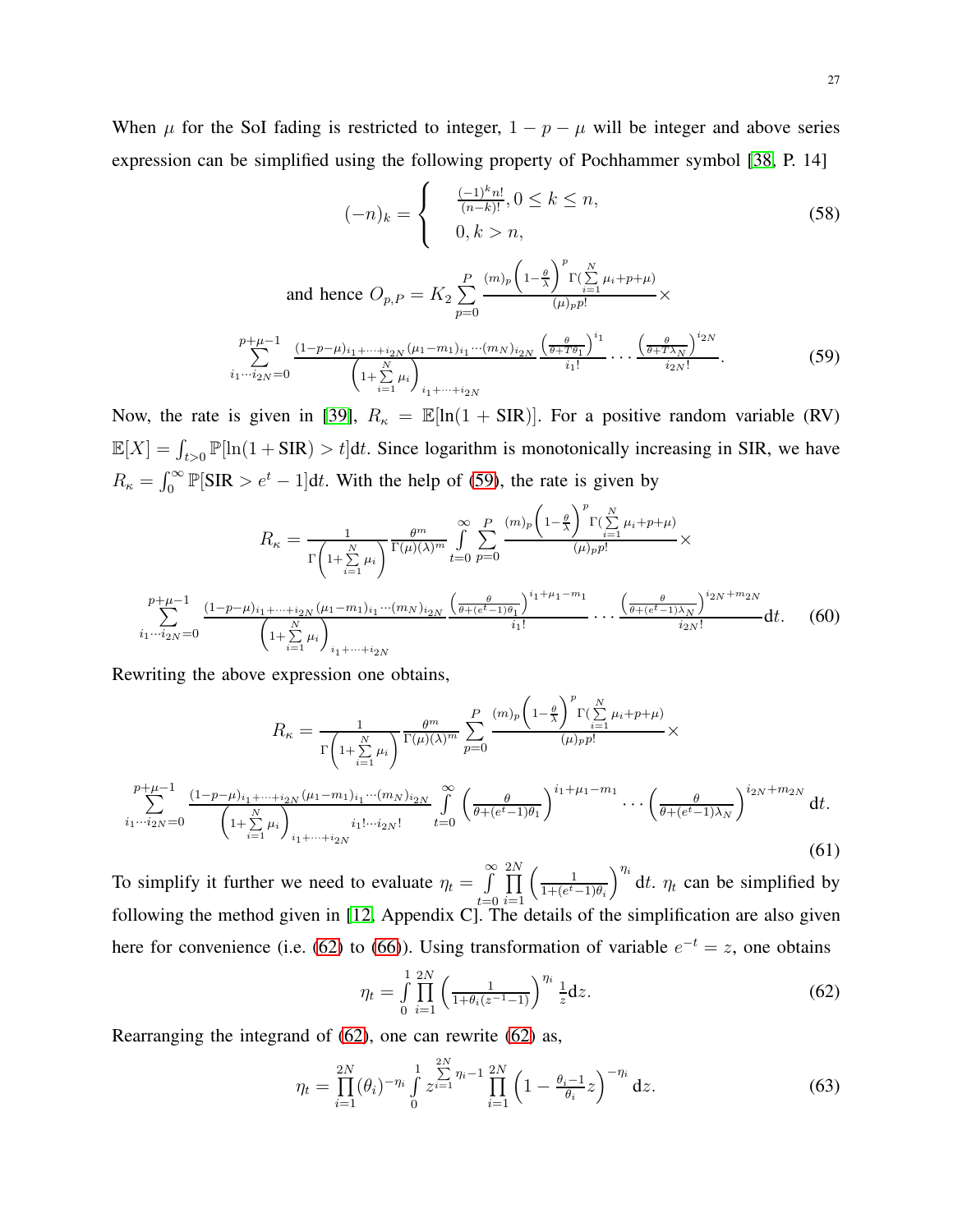In order to simplify [\(63\)](#page-26-2), we use the following integral expression

<span id="page-27-5"></span>
$$
\int_{0}^{1} u^{a-1} (1-u)^{c-a-1} (1-ux_1)^{-b_1} \cdots (1-ux_N)^{-b_N} du = \frac{\Gamma(a)\Gamma(c-a)}{\Gamma(c)} F_D^{(N)} [a, b_1, \cdots, b_N; c; x_1, \cdots, x_N]
$$
\n(64)

for  $\Re(a) > 0$ ,  $\Re(c-a) > 0$ , where  $\Re(a)$  is real part of a. Comparing [\(63\)](#page-26-2) and [\(64\)](#page-27-5), it is apparent that [\(63\)](#page-26-2) is equivalent to [\(64\)](#page-27-5) with  $b_i = \eta_i \,\forall i, a = \sum$ 2N  $i=1$  $\eta_i,\,c=\sum$ 2N  $i=1$  $\eta_i + 1$  and  $x_i = \frac{\theta_i - 1}{\theta_i} \ \forall i$ . Hence,  $\eta_t$  can be expressed as

$$
\eta_t = \prod_{i=1}^N (\theta_i)^{-\eta_i} \frac{\prod_{i=1}^{2N} \eta_i \prod_{j=1}^{2N}}{\prod_{i=1}^{2N} \eta_i + 1} F_D^{(2N)} \left[ \sum_{i=1}^{2N} \eta_i, \eta_1, \cdots, \eta_{2N}; \sum_{i=1}^{2N} \eta_i + 1; \frac{\theta_1 - 1}{\theta_1}, \cdots, \frac{\theta_N - 1}{\theta_N} \right].
$$
 (65)

<span id="page-27-4"></span>
$$
\eta_t = \left(\frac{\prod_{i=1}^N (\theta_i)^{-\eta_i}}{\sum_{i=1}^{2N} \eta_i}\right) F_D^{(2N)} \left[\sum_{i=1}^{2N} \eta_i, \eta_1, \cdots, \eta_{2N}; \sum_{i=1}^{2N} \eta_i + 1; \frac{\theta_1 - 1}{\theta_1}, \cdots, \frac{\theta_N - 1}{\theta_N}\right].
$$
 (66)

Using the transformation of the Lauricella's function of the fourth kind [\[29,](#page-29-5) p. 286].

$$
F_D^{(N)}[a, b_1, \cdots, b_N; c; x_1, \cdots, x_N] = \left[ \prod_{i=1}^N (1-x_i)^{-b_i} \right] F_D^{(N)}\left(c-a, b_1, \cdots, b_N; c; \frac{x_1}{x_1-1}, \cdots, \frac{x_N}{x_N-1}\right)
$$

 $\eta_t$  can be further simplified as

$$
\eta_t = \left(\sum_{i=1}^{2N} \eta_i\right)^{-1} F_D^{(2N)} \left[1, \eta_1, \cdots, \eta_{2N}; \sum_{i=1}^{2N} \eta_i + 1; 1 - \theta_1, \cdots, 1 - \theta_N\right].
$$
 (67)

Using above expression and [\(61\)](#page-26-3), the rate expression is given by

$$
R_{\kappa} = \frac{1}{\Gamma\left(1+\sum\limits_{i=1}^{N}\mu_{i}\right)} \frac{\theta^{m}}{\Gamma(\mu)(\lambda)^{m}} \sum_{p=0}^{P} \frac{(m)_{p} \left(1-\frac{\theta}{\lambda}\right)^{p} \Gamma\left(\sum\limits_{i=1}^{N}\mu_{i}+p+\mu\right)}{(\mu)_{p}p!} \sum_{i_{1}\cdots i_{2N}=0}^{p+\mu-1} \frac{(1-p-\mu)_{i_{1}+\cdots+i_{2N}}(\mu_{1}-m_{1})_{i_{1}}\cdots(m_{N})_{i_{2N}}}{\left(1+\sum\limits_{i=1}^{N}\mu_{i}\right)_{i_{1}+\cdots+i_{2N}}},
$$
\n
$$
\left(\sum_{j=1}^{2N} i_{j} + \sum_{j=1}^{N}\mu_{j}\right)^{-1} F_{D}^{(2N)}\left[1, \mu_{1}-m_{1}, \cdots, m_{N}; \sum_{i=1}^{N}\mu_{i}+1; 1-\frac{\theta_{1}}{\theta}, \cdots, 1-\frac{\lambda_{N}}{\theta}\right].
$$
\nREFERENCES

- <span id="page-27-1"></span><span id="page-27-0"></span>[1] M. Yacoub, "The κ-µ Distribution and the η-µ Distribution," *IEEE Antennas and Propagation Magazine*, vol. 49, no. 1, pp. 68–81, Feb 2007.
- <span id="page-27-3"></span>[2] J. Paris, "Statistical Characterization of κ-µ Shadowed Fading," *IEEE Transactions on Vehicular Technology*, vol. 63, no. 2, pp. 518–526, Feb 2014.
- <span id="page-27-2"></span>[3] A. Abdi, W. C. Lau, M.-S. Alouini, and M. Kaveh, "A New Simple Model for Land Mobile Satellite Channels: First-and Second-Order Statistics," *IEEE Transactions on Wireless Communications*, vol. 2, no. 3, pp. 519–528, 2003.
- [4] L. Moreno-Pozas, F. J. Lopez-Martinez, J. F. Paris, and E. Martos-Naya, "The κ-µ shadowed fading model: Unifying the κ -µ and η-µ distributions," *IEEE Transactions on Vehicular Technology*, vol. 65, no. 12, pp. 9630–9641, Dec 2016.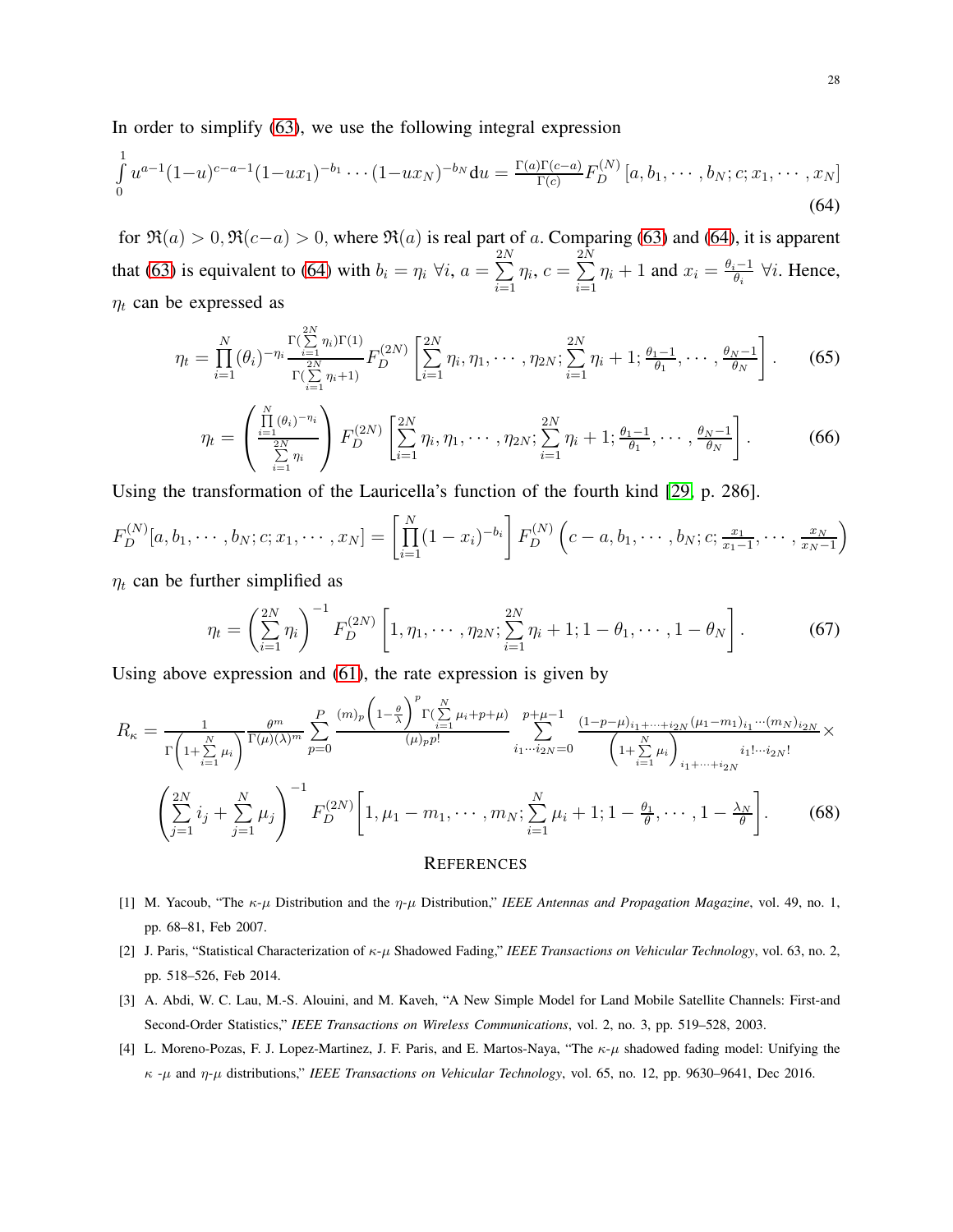- <span id="page-28-1"></span><span id="page-28-0"></span>[5] F. Ruiz-Vega, M. C. Clemente, P. Otero, and J. F. Paris, "Ricean Shadowed Statistical Characterization of Shallow Water Acoustic Channels for Wireless Communications," *arXiv preprint arXiv:1112.4410*, 2011.
- <span id="page-28-2"></span>[6] S. Cotton, "Human body shadowing in cellular device-to-device communications: Channel modeling using the shadowed κ-µ fading model," *IEEE Journal on Selected Areas in Communications*, vol. 33, no. 1, pp. 111–119, Jan 2015.
- [7] O. Bulakci, A. Bou Saleh, J. Hamalainen, and S. Redana, "Performance Analysis of Relay Site Planning Over Composite Fading/Shadowing Channels With Cochannel Interference," *IEEE Trans. on Veh. Technol.*, vol. 62, no. 4, pp. 1692–1706, May 2013.
- <span id="page-28-3"></span>[8] H. Asplund, A. Molisch, M. Steinbauer, and N. Mehta, "Clustering of scatterers in mobile radio channels-evaluation and modeling in the cost259 directional channel model," in *IEEE International Conference on Communications, 2002. ICC 2002.*, vol. 2, 2002, pp. 901–905 vol.2.
- <span id="page-28-6"></span><span id="page-28-4"></span>[9] D. Morales-Jimenez, J. Paris, and A. Lozano, "Outage Probability Analysis for MRC in  $\eta$ - $\mu$  Fading Channels with Co-Channel Interference," *IEEE Commun. Letters*, vol. 16, no. 5, pp. 674–677, May 2012.
- <span id="page-28-7"></span>[10] J. F. Paris, "Outage Probability in η-µ/η-µ and κ-µ/η-µ Interference-Limited Scenarios," *IEEE Trans. on Commun.*, vol. 61, no. 1, pp. 335–343, 2013.
- [11] N. Ermolova and O. Tirkkonen, "Outage Probability Analysis in Generalized Fading Channels with Co-Channel Interference and Background Noise:  $\eta$ - $\mu/\eta$ - $\mu$ ,  $\eta$ - $\mu/\kappa$ - $\mu$ , and  $\kappa$ - $\mu/\eta$ - $\mu$ ; Scenarios," *IEEE Trans. on Wireless Commun.*, vol. 13, no. 1, pp. 291–297, January 2014.
- <span id="page-28-10"></span><span id="page-28-5"></span>[12] S. Kumar and S. Kalyani, "Coverage probability and rate for  $\kappa$  - $\mu/\eta$ - $\mu$  fading channels in interference-limited scenarios," *IEEE Transactions on Wireless Communications*, vol. 14, no. 11, pp. 6082–6096, Nov 2015.
- <span id="page-28-8"></span>[13] S. Kumar, G. Chandrasekaran, and S. Kalyani, "Analysis of Outage Probability and Capacity for  $\kappa$ -  $\mu/\eta$ -  $\mu$  Faded Channel," *IEEE Communications Letters*, vol. 19, no. 2, pp. 211–214, Feb 2015.
- [14] D. B. da Costa and M. D. Yacoub, "Average Channel Capacity for Generalized Fading Scenarios," *IEEE Communications Letters*, vol. 11, no. 12, pp. 949–951, December 2007.
- [15] K. P. Peppas, "Capacity of η-µ Fading Channels Under Different Adaptive Transmission Techniques," *IET Communications*, vol. 4, no. 5, pp. 532–539, March 2010.
- [16] K. P. Peppas, F. Lazarakis, T. Zervos, A. Alexandridis, and K. Dangakis, "Sum of Non-Identical Independent Squared η-µ Variates and Applications in the Performance Analysis of DS-CDMA Systems," *IEEE Transactions on Wireless Communications*, vol. 9, no. 9, pp. 2718–2723, September 2010.
- <span id="page-28-9"></span>[17] J. Zhang, M. Matthaiou, Z. Tan, and H. Wang, "Performance Analysis of Digital Communication Systems Over Composite η-µ/Gamma Fading Channels," *IEEE Transactions on Vehicular Technology*, vol. 61, no. 7, pp. 3114–3124, Sept 2012.
- <span id="page-28-11"></span>[18] K. P. Peppas, "Sum of Nonidentical Squared κ-µ Variates and Applications in the Performance Analysis of Diversity Receivers," *IEEE Transactions on Vehicular Technology*, vol. 61, no. 1, pp. 413–419, Jan 2012.
- <span id="page-28-12"></span>[19] ——, "Dual-Hop Relaying Communications with Cochannel Interference Over η-µ Fading Channels," *IEEE Trans. on Veh. Technol.*, vol. 62, no. 8, pp. 4110–4116, Oct 2013.
- <span id="page-28-13"></span>[20] C. G. Corrales, F. J. Caete, and J. F. Paris, "Capacity of κ-µ Shadowed Fading Channels," *International Journal of Antennas and Propagation*, vol. 2014, p. 8, 2014.
- <span id="page-28-14"></span>[21] M. Bhatnagar, "On the Sum of Correlated Squared  $\kappa$ - $\mu$  Shadowed Random Variables and its Application to Performance Analysis of MRC," *IEEE Transactions on Vehicular Technology*, vol. PP, no. 99, pp. 1–1, 2014.
- [22] S. Kumar, "Approximate outage probability and capacity for κ -µ shadowed fading," *IEEE Wireless Communications Letters*, vol. 4, no. 3, pp. 301–304, June 2015.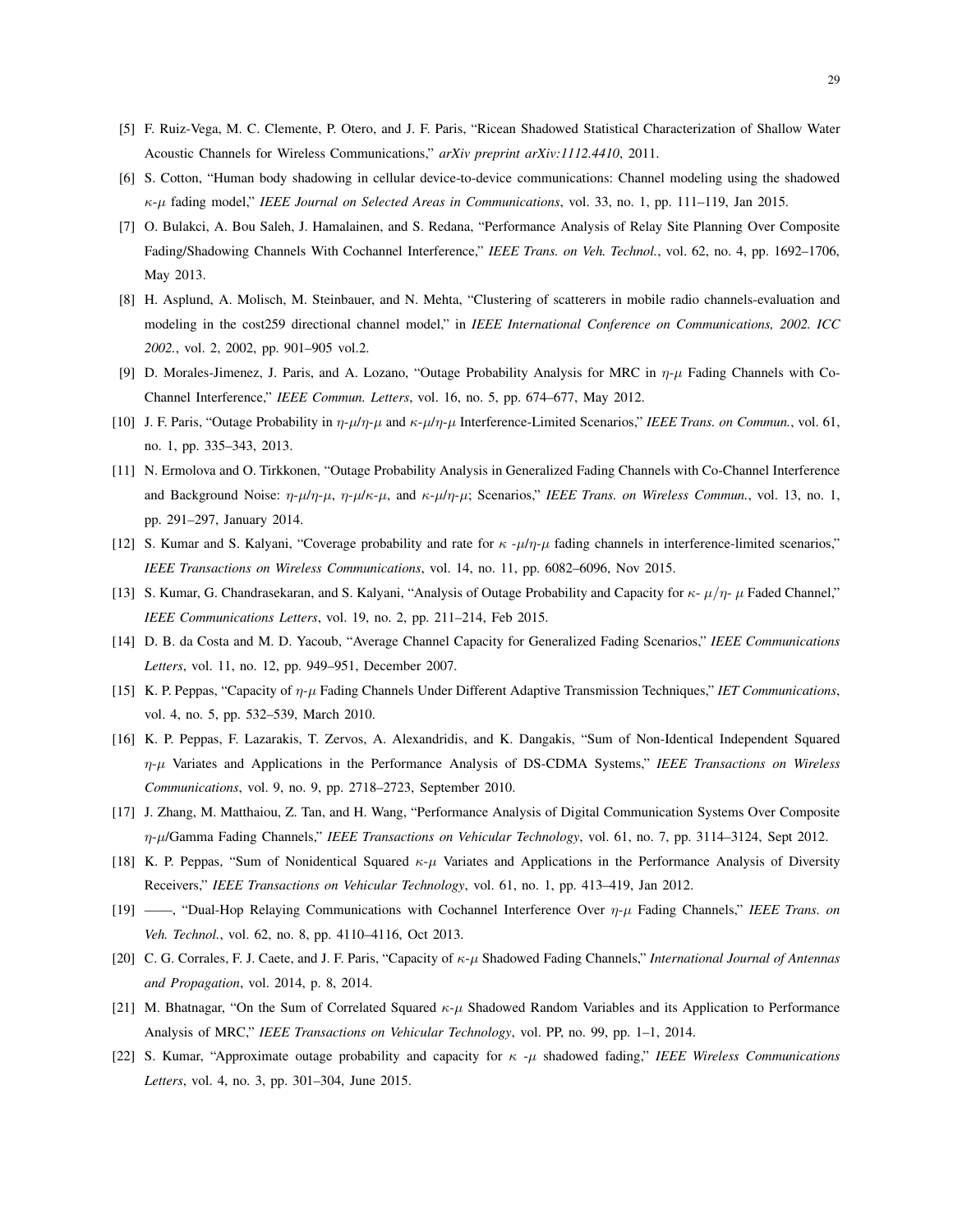- <span id="page-29-1"></span><span id="page-29-0"></span>[23] F. J. Lopez-Martinez, J. F. Paris, and J. M. Romero-Jerez, "The  $\kappa$ - $\mu$  shadowed fading model with integer fading parameters," *IEEE Transactions on Vehicular Technology*, vol. PP, no. 99, pp. 1–1, 2017.
- <span id="page-29-3"></span>[24] T. D. Novlan, R. K. Ganti, A. Ghosh, and J. G. Andrews, "Analytical Evaluation of Fractional Frequency Reuse for OFDMA Cellular Networks," *IEEE Trans. on Wireless Comm.*, vol. 10, no. 12, pp. 4294–4305, December 2011.
- [25] A. Mahmud and K. A. Hamdi, "A Unified Framework for the Analysis of Fractional Frequency Reuse Techniques," *IEEE Transactions on Communications*, vol. 62, no. 10, pp. 3692–3705, Oct 2014.
- <span id="page-29-4"></span>[26] A. Mahmud, Z. Lin, and K. A. Hamdi, "On the Energy Efficiency of Fractional Frequency Reuse Techniques," in *IEEE Wireless Communications and Networking Conference (WCNC), 2014*, April 2014, pp. 2348–2353.
- <span id="page-29-2"></span>[27] S. Kumar and S. Kalyani, "Impact of Correlated Interferers on Coverage and Rate of FFR and SFR Schemes," *IEEE Transactions on Vehicular Technology*, vol. 65, no. 1, pp. 434–440, Jan 2016.
- <span id="page-29-5"></span>[28] S. Kumar, S. Kalyani, and K. Giridhar, "Optimal design parameters for coverage probability in fractional frequency reuse and soft frequency reuse," *IET Communications*, vol. 9, no. 10, pp. 1324–1331, 2015.
- <span id="page-29-6"></span>[29] H. Exton, *Multiple Hypergeometric Functions and Applications*, ser. Ellis Horwood series in mathematics and its applications. Ellis Horwood, 1976.
- <span id="page-29-7"></span>[30] W. Lu, M. D. Renzo, and T. Q. Duong, "On stochastic geometry analysis and optimization of wireless-powered cellular networks," in *2015 IEEE Global Communications Conference (GLOBECOM)*, Dec 2015, pp. 1–7.
- <span id="page-29-8"></span>[31] How To Compute A Confidence Interval, "http://www.measuringu.com/blog/ci-five-steps.php."
- [32] S. Kumar, S. Kalyani, L. Hanzo, and K. Giridhar, "Coverage Probability and Achievable Rate Analysis of FFR-Aided Multi-User OFDM-Based MIMO and SIMO Systems," *IEEE Transactions on Communications*, vol. 63, no. 10, pp. 3869–3881, Oct 2015.
- <span id="page-29-10"></span><span id="page-29-9"></span>[33] S. Kumar, S. Kalyani, and K. Giridhar, "Impact of sub-band correlation on sfr and comparison of ffr and sfr," *IEEE Transactions on Wireless Communications*, vol. 15, no. 8, pp. 5156–5166, Aug 2016.
- <span id="page-29-11"></span>[34] Code for Evaluating  $F_D^{(N)}$ , "http://faculty.smu.edu/rbutler/."
- <span id="page-29-12"></span>[35] V. A. Aalo, T. Piboongungon, and G. P. Efthymoglou, "Another Look at the Performance of MRC Schemes in Nakagami-m Fading Channels with Arbitrary Parameters," *IEEE Trans. on Commun.*, vol. 53, no. 12, pp. 2002–2005, 2005.
- <span id="page-29-13"></span>[36] F. G. Tricomi and A. Erdlyi, "The Asymptotic Expansion of a Ratio of Gamma Functions." *Pacific Journal of Mathematics*, vol. 1, no. 1, pp. 133–142, 1951.
- <span id="page-29-14"></span>[37] M. Shpot and H. Srivastava, "The Clausenian hypergeometric function 3F2 with unit argument and negative integral parameter differences," *Applied Mathematics and Computation*, vol. 259, pp. 819–827, 2015.
- <span id="page-29-15"></span>[38] H. M. Srivastava and P. W. Karlsson, *Multiple Gaussian Hypergeometric Series*, ser. Ellis Horwood series in mathematics and its applications: Statistics and operational research. Ellis Horwood, 1985.
- [39] D. Tse and P. Viswanath, *Fundamentals of Wireless Communication*. Cambridge University Press, 2005.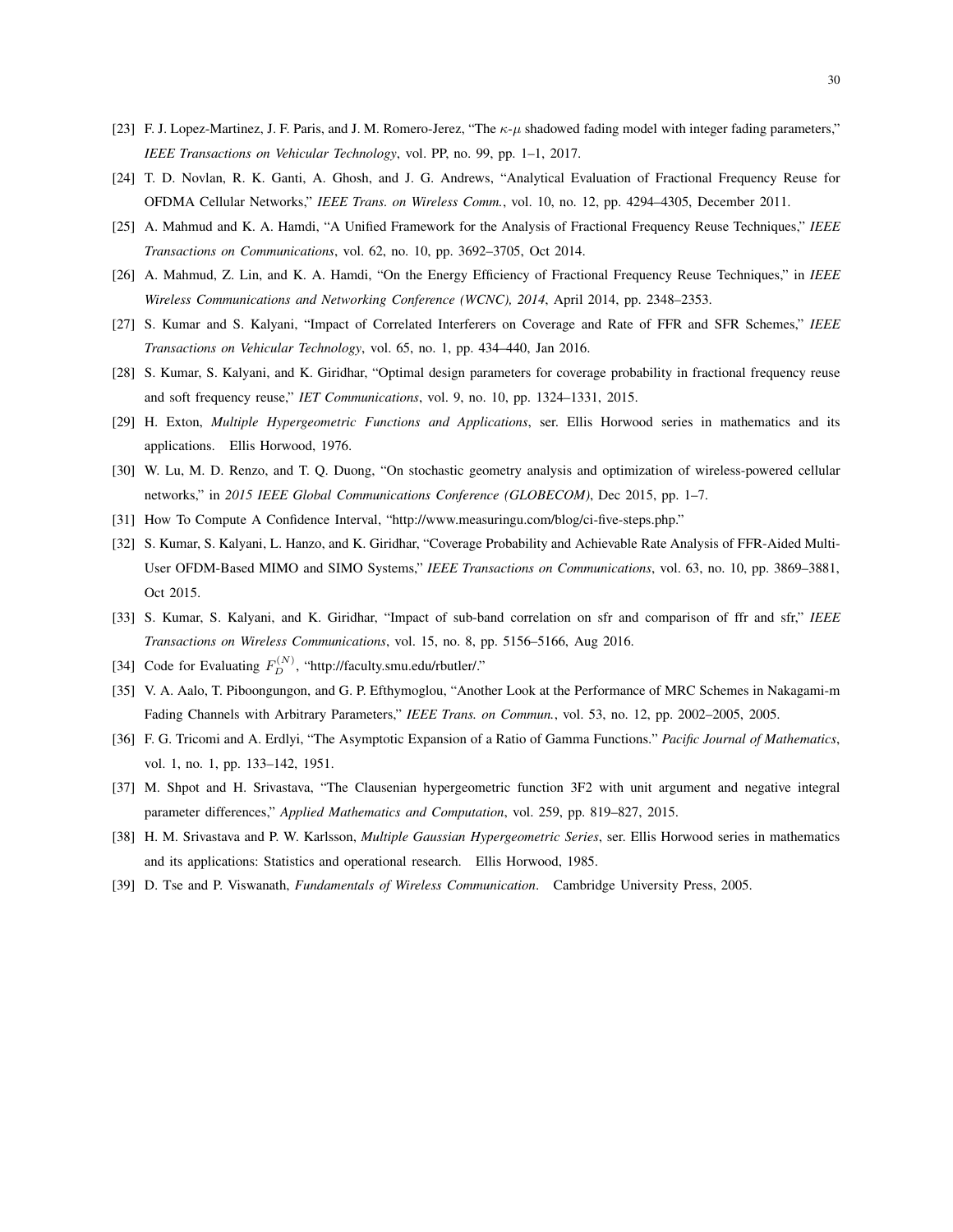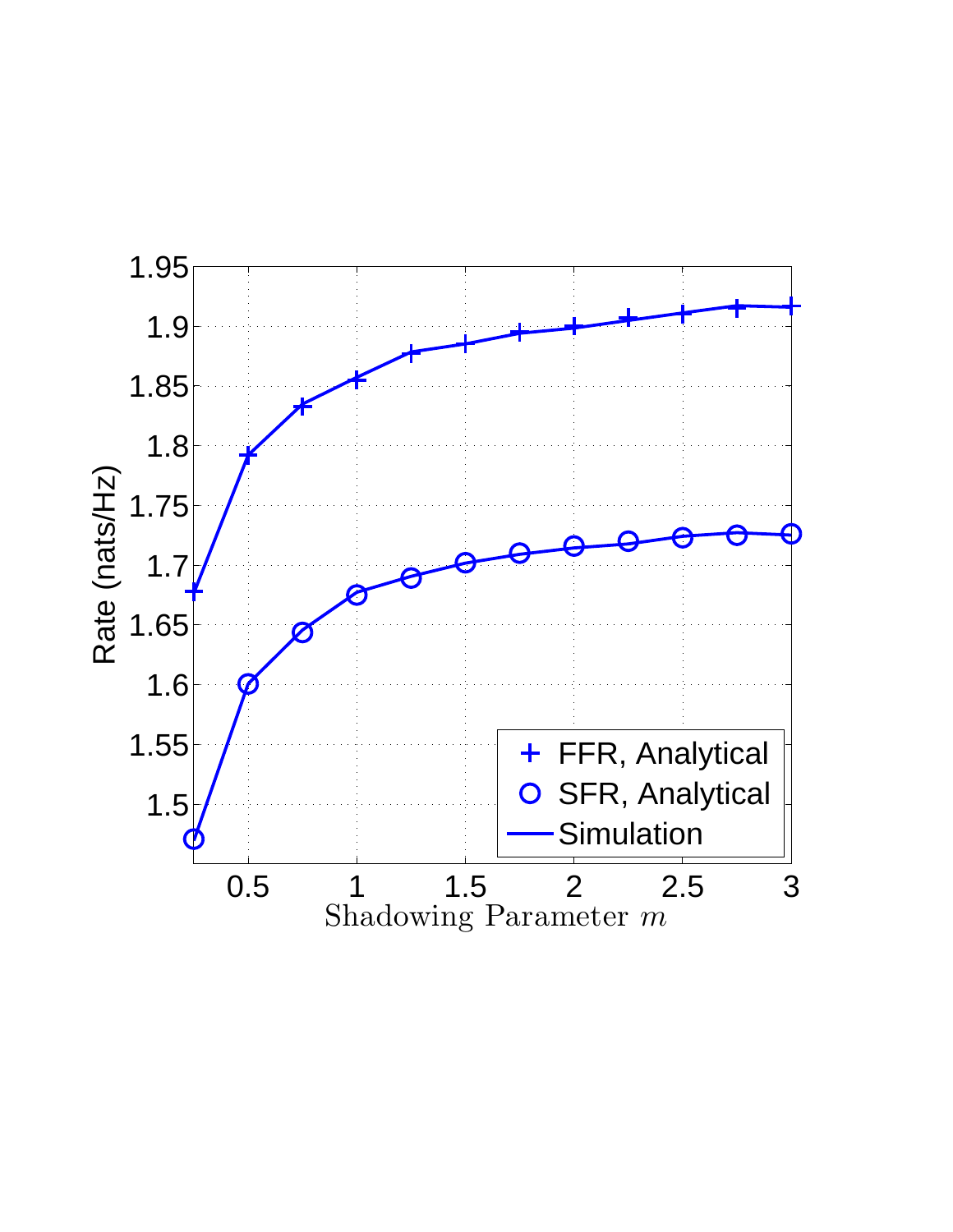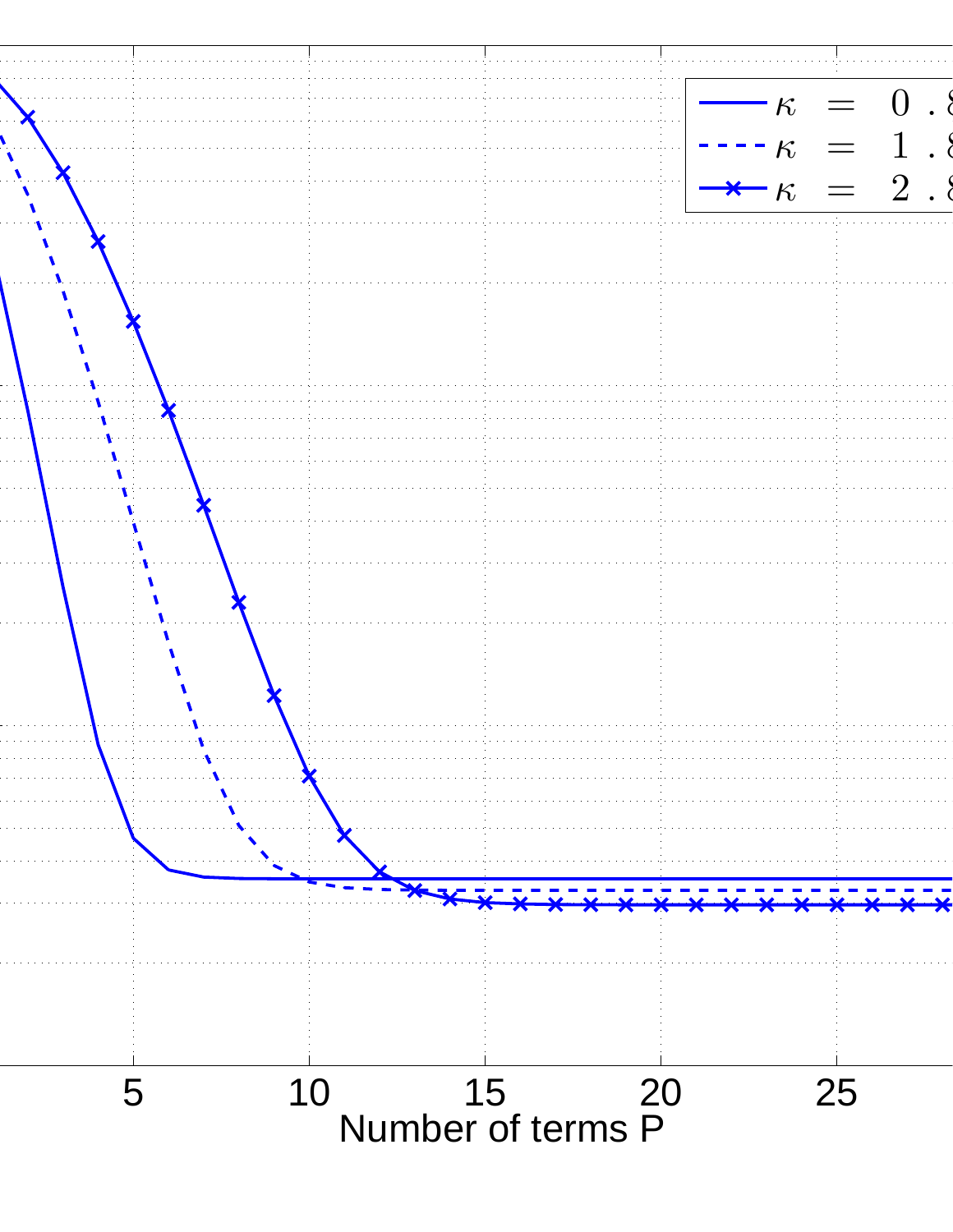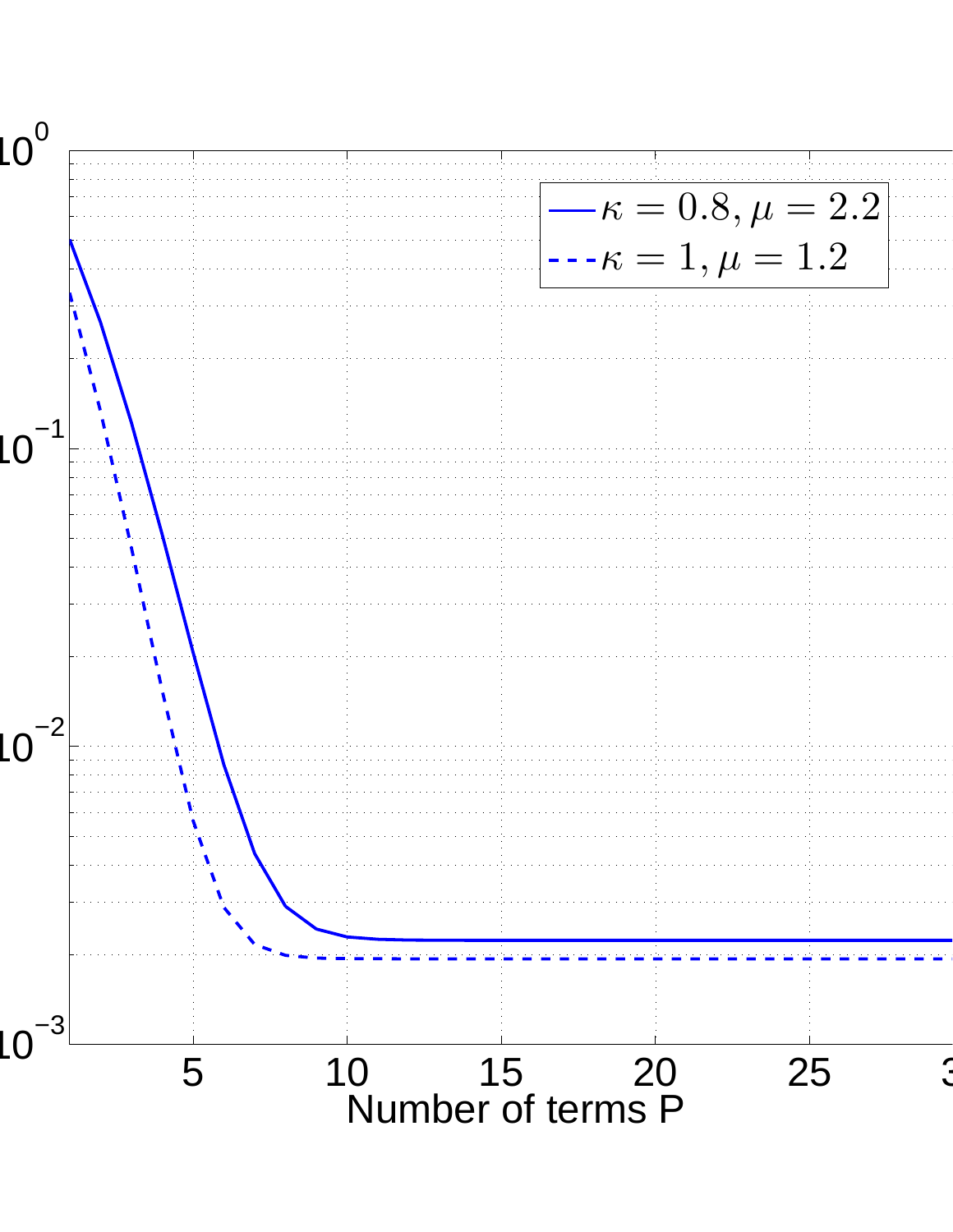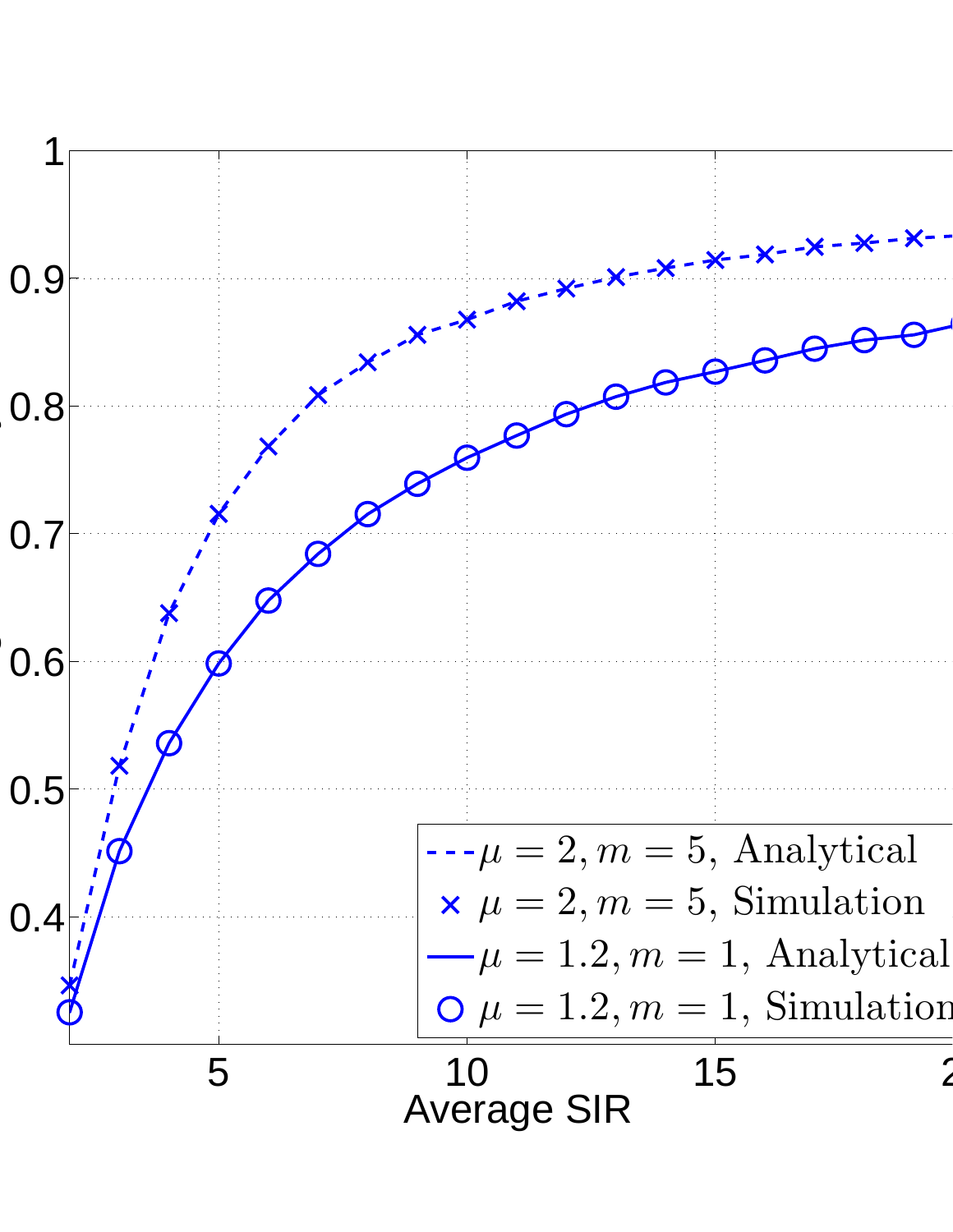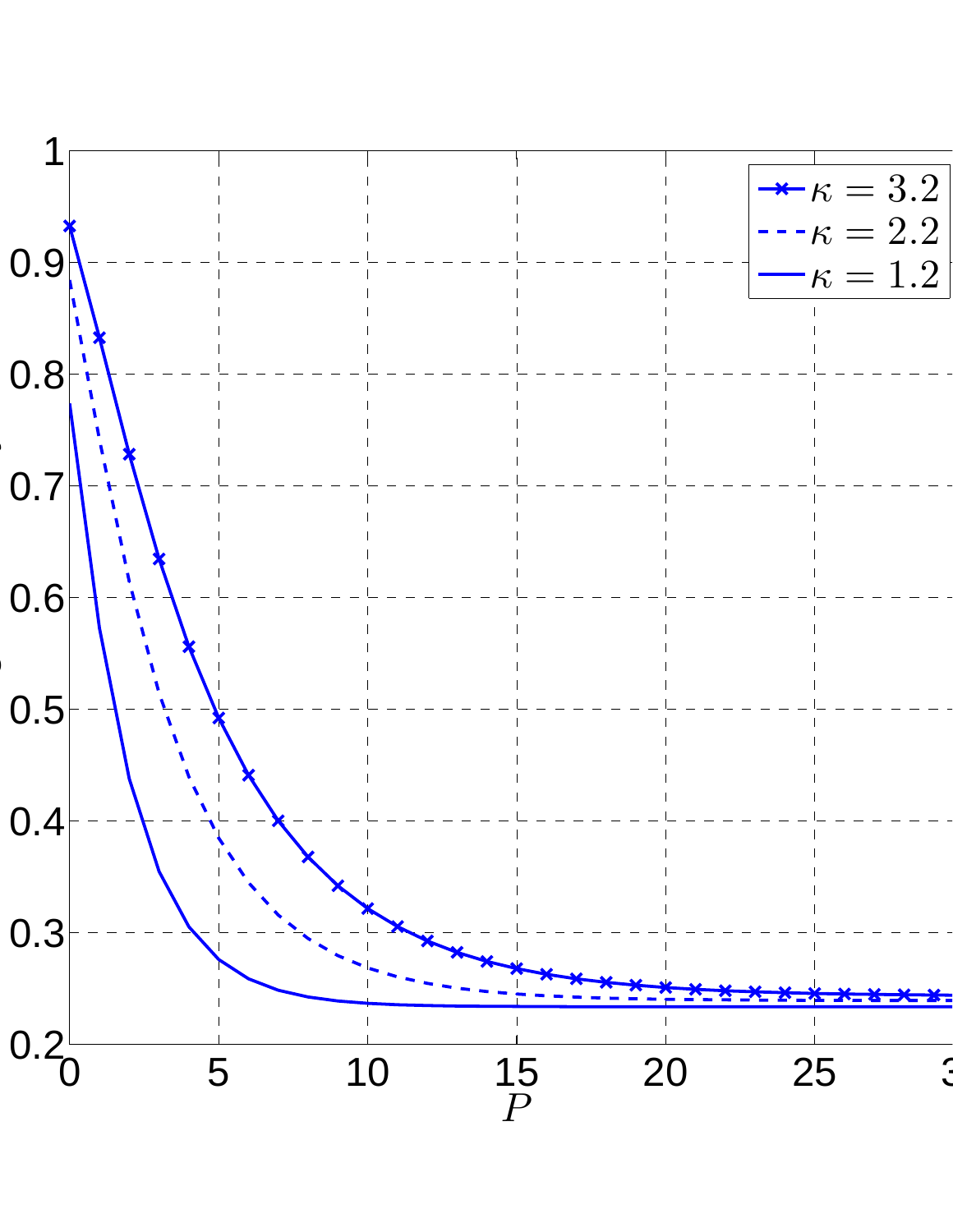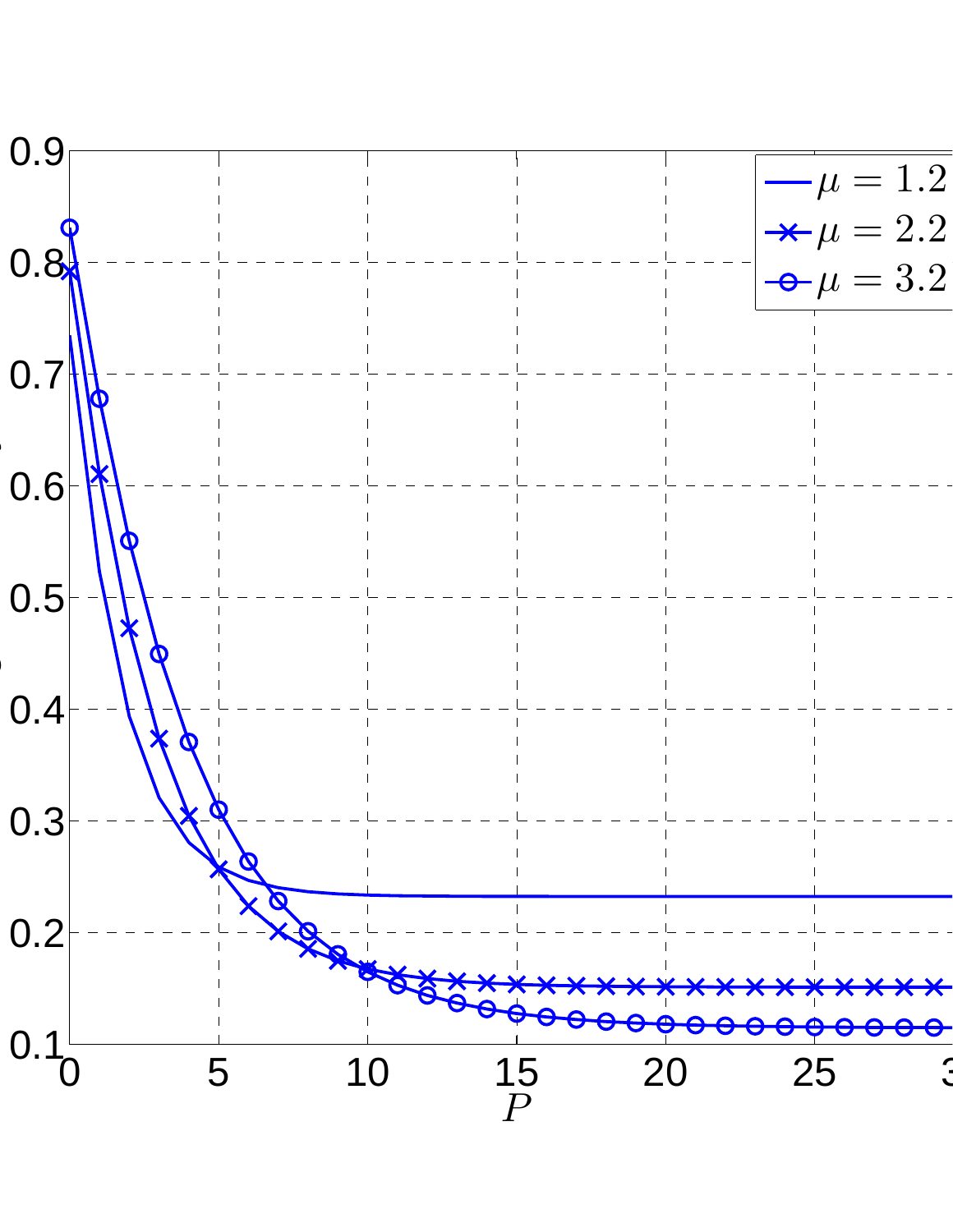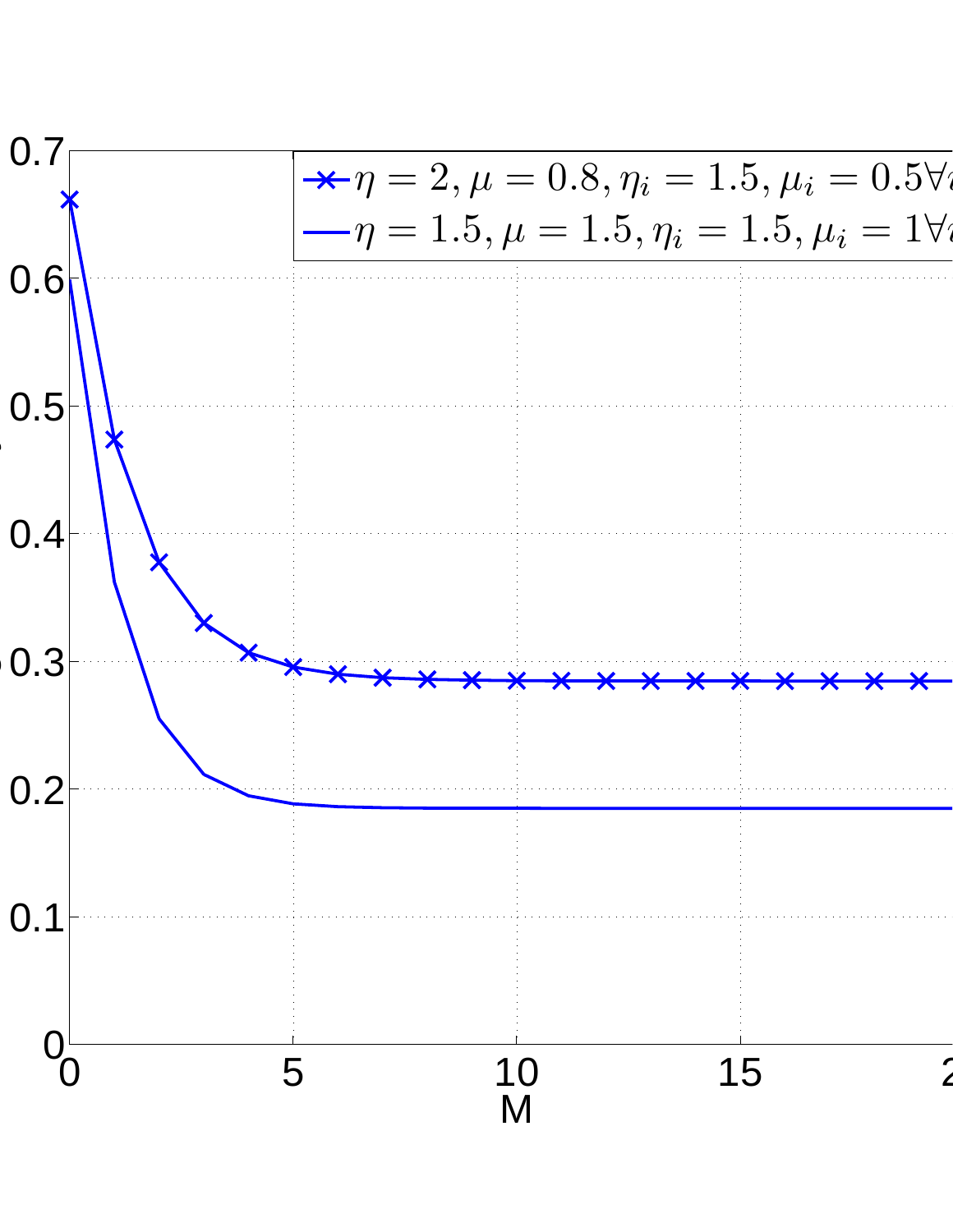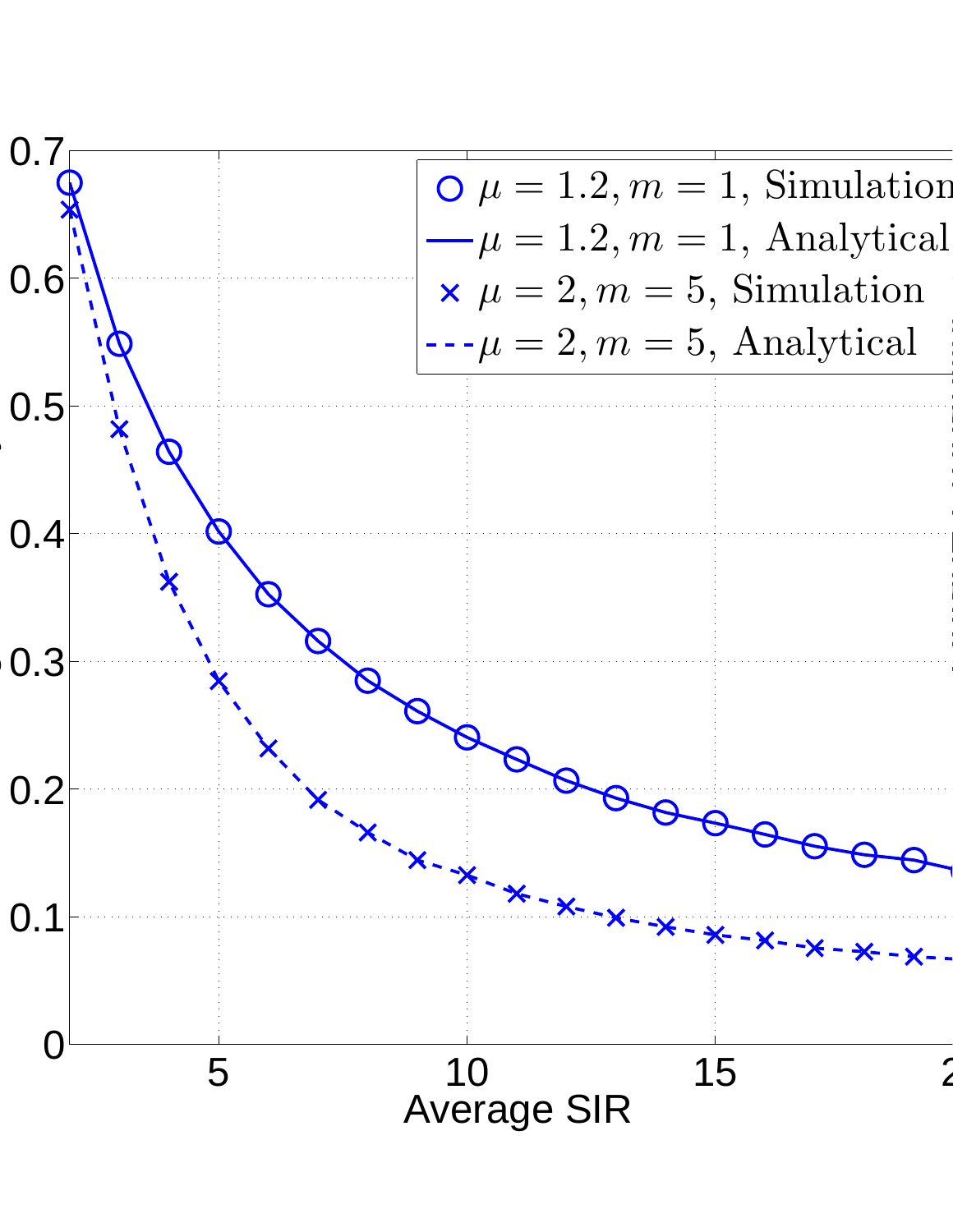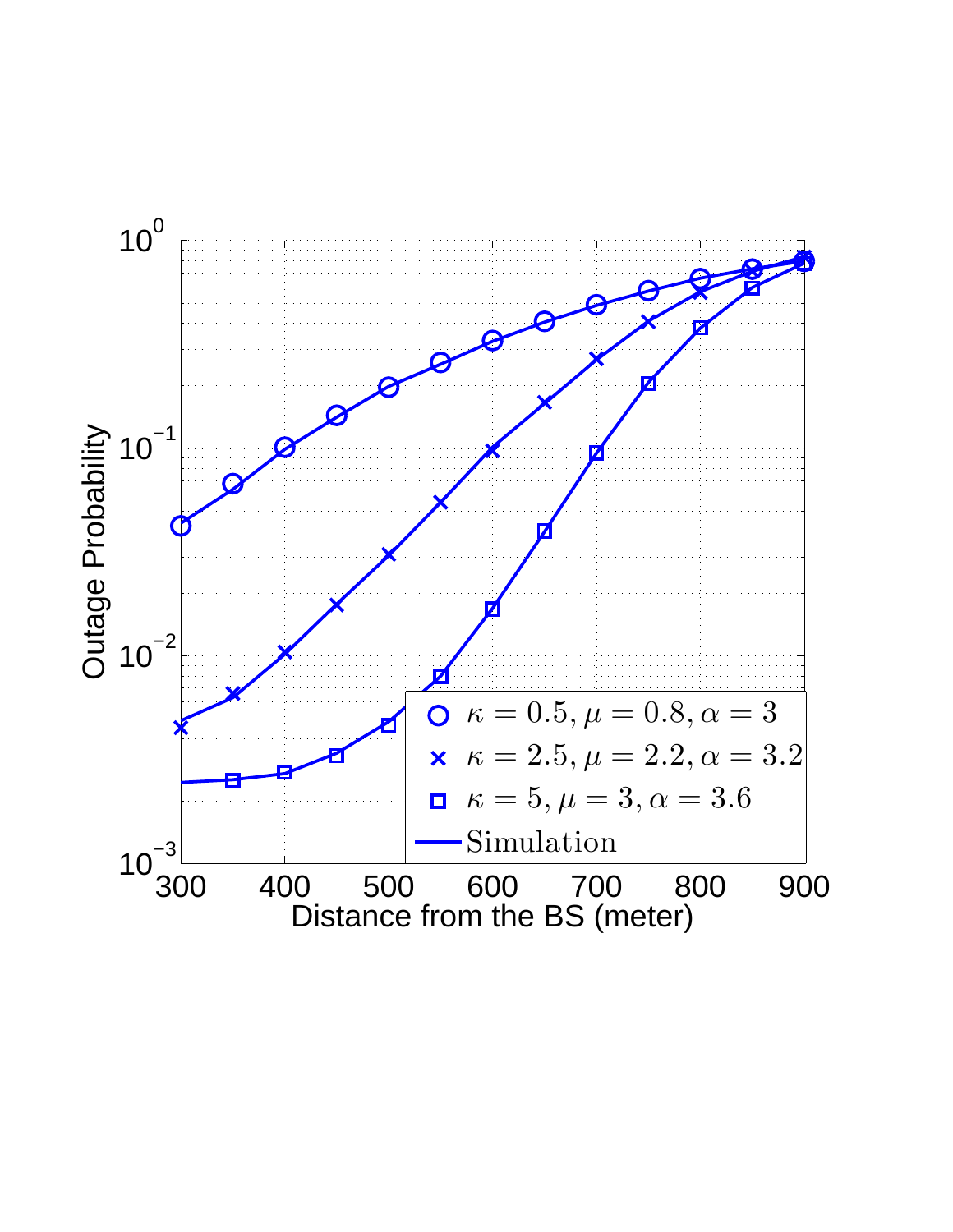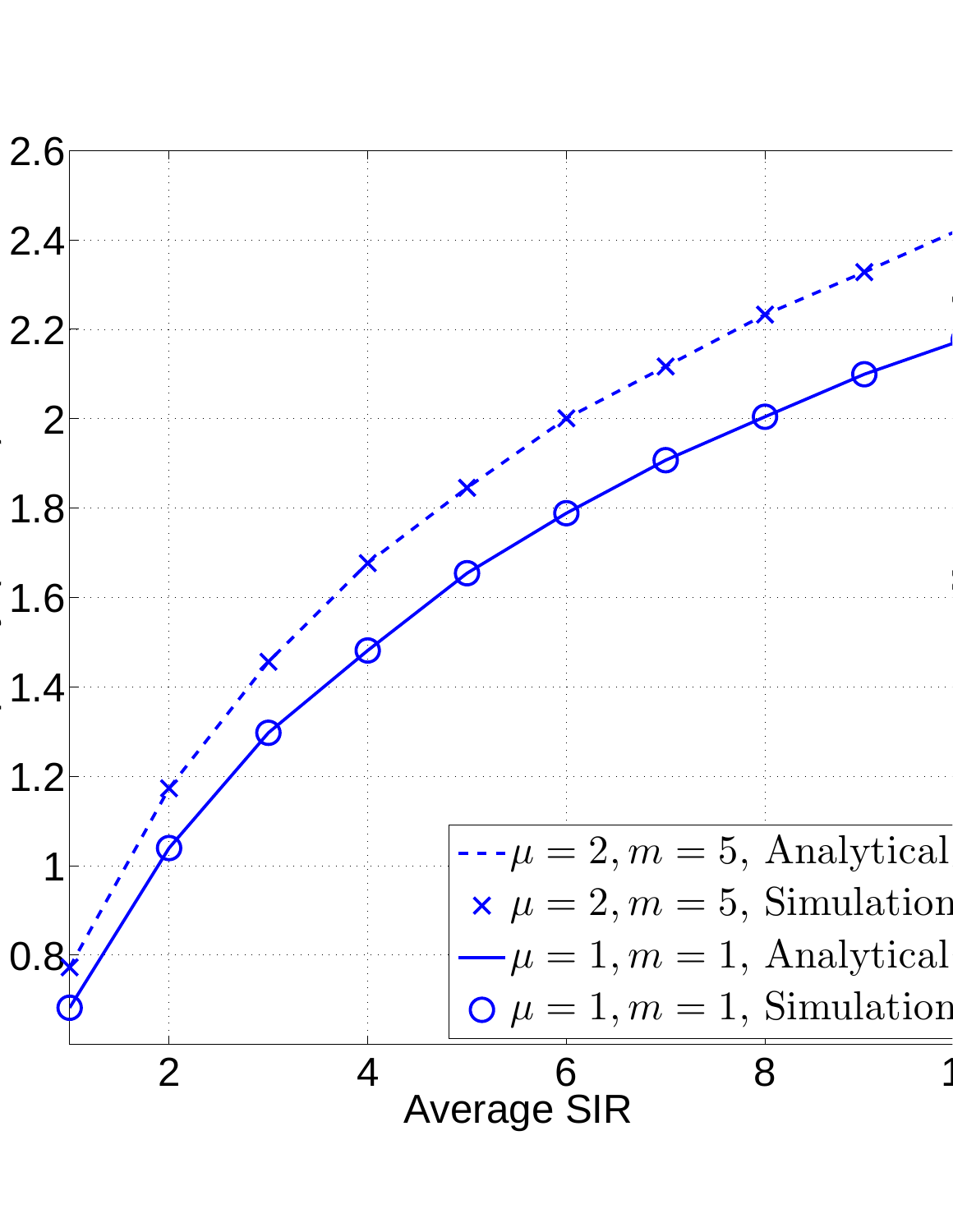